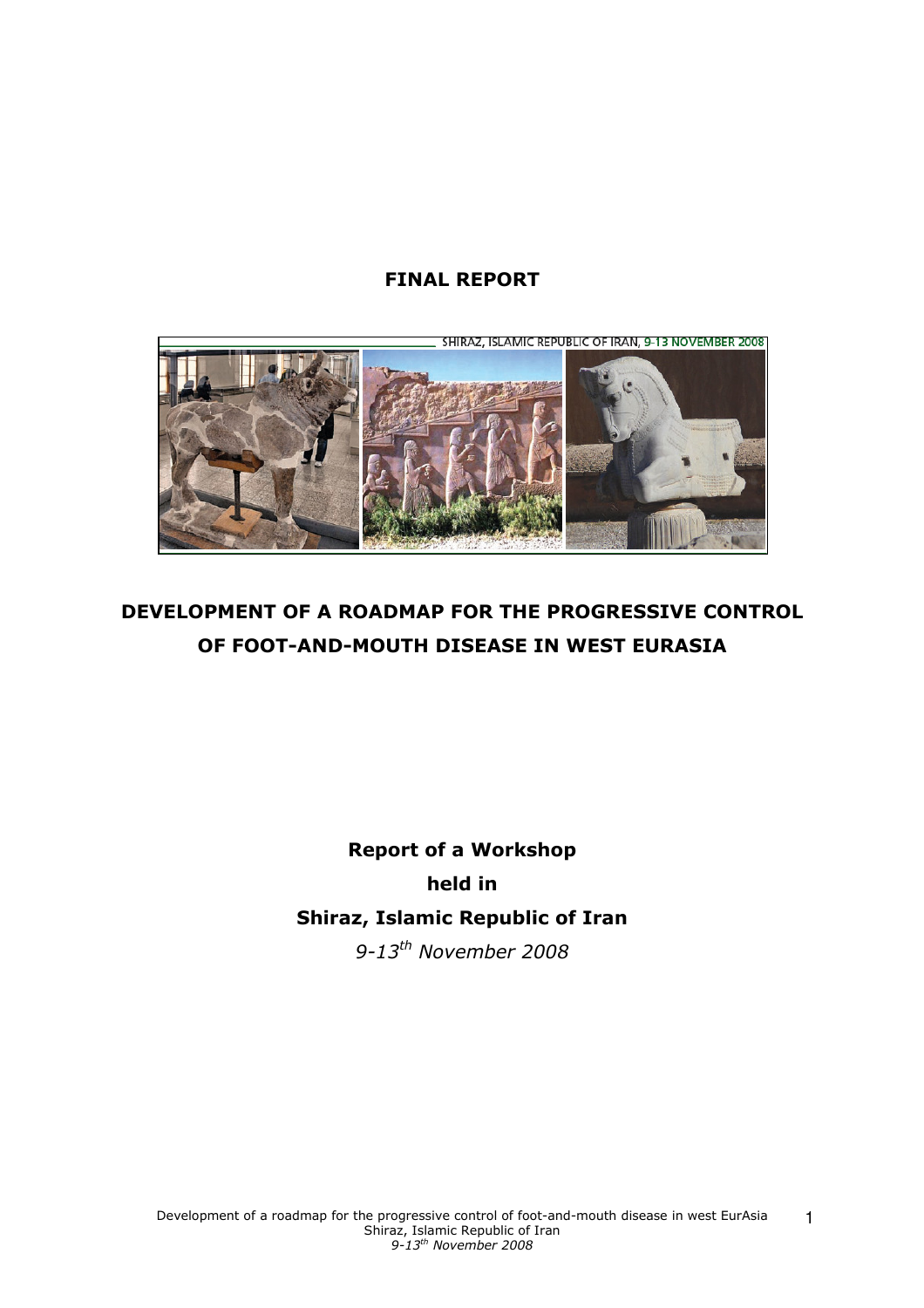## INDEX

| DEVELOPMENT OF A ROADMAP FOR THE PROGRESSIVE CONTROL OF FOOT-AND-MOUTH                                                                                      |  |
|-------------------------------------------------------------------------------------------------------------------------------------------------------------|--|
|                                                                                                                                                             |  |
|                                                                                                                                                             |  |
|                                                                                                                                                             |  |
|                                                                                                                                                             |  |
| DAY 1: FMD SITUATION IN THE WEST EURASIAN REGION - COUNTRY REPORTS11<br>DAY 2: FMD RISK MANAGEMENT: IDENTIFICATION OF COUNTRY POSITIONS ALONG A PROGRESSIVE |  |
|                                                                                                                                                             |  |
| Working Group on regional surveillance, risk assessment, and regional GIS based                                                                             |  |
| Working Group on trans-boundary (TB) animal movements group 36                                                                                              |  |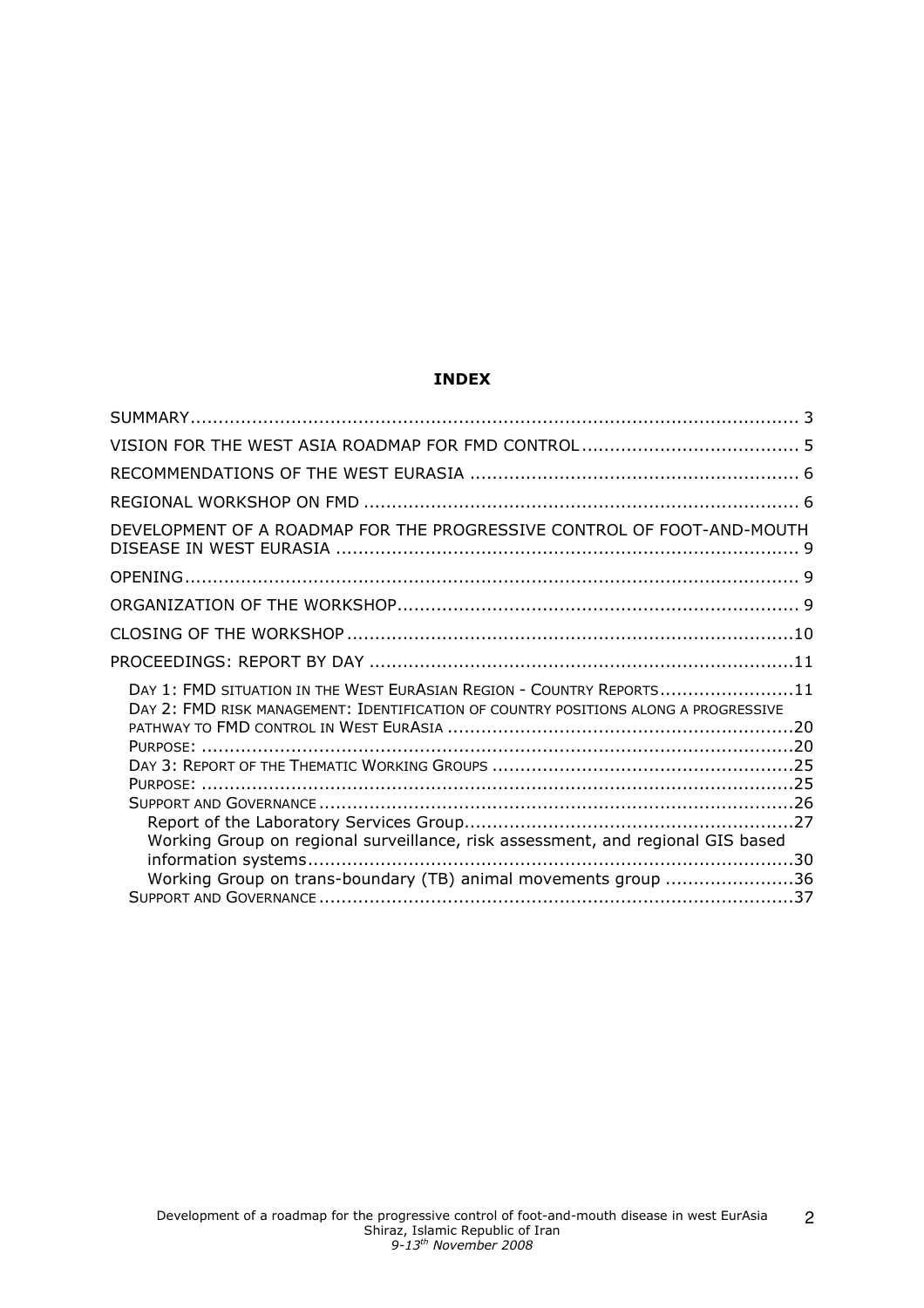# DEVELOPMENT OF A ROADMAP FOR THE PROGRESSIVE CONTROL OF FOOT-AND-MOUTH DISEASE IN WEST EURASIA

Convened by FAO as a Joint Workshop of the regional FMD control projects supported by Italy (GTFS/INT/907/ITA) and EC (MTF/INT/003/EC)

# Summary

A four-day Workshop was held in Shiraz, Islamic Republic of Iran, organized by FAO in consultation with OIE, and hosted by the Iran Veterinary Organization. The Workshop was convened as a joint meeting under the FMD projects implemented by the EuFMD Commission (FAO) in Turkey, Trans-Caucasus, Iran and Syria, and the GTFS/INT/907/ITA project for Central Asian countries. Invitations were sent by FAO, on behalf of the two organizations, to the Chief Veterinary Officers (CVOs) and to the FAO national consultants on FMD (EuFMD or GTFS projects). In total, fifteen countries in West EurAsia were represented, with the Russian Federation represented through the OIE Reference Laboratory (FGI-ARRIAH).

The Objectives of the Workshop were:

- 1. To develop consensus on the vision and long term goals for FMD control in the region, and on the main element of a long term strategy for Foot-and-Mouth Disease control in the West EurAsian FMD ecosystem $^{\rm 1}.$
- 2. A secondary objective is to share information on FMD virus circulation within the ecosystem to assist planning of preventive measures in the short-term.

## Outcome and outlook

 $\overline{a}$ 

- 3. A vision statement and "West EurAsian FMD Roadmap" were developed, for the progressive control of FMD in the region with the vision of freedom from clinical cases of FMD being achieved by the year 2020.
- 4. The realisation of the vision requires a co-ordinated set of national efforts under an overall framework of progressive risk reduction, supported by regional services and sharing of information, technical knowledge, and possible donor support, between countries within the region and which are beneficiaries of the action.

3

 $^1$  this can be defined as the area within which a continuous presence of genetically distinct types A, O and Asia-1 are found and which is affected directly (outbreaks) or indirectly (change in vaccine strains) by sweeping epidemics which emerge within the region or via one or more countries. It approximates to the borders of the area affected by the type A Iran 05 epidemic (2003-8) and type O PanAsia II epidemic (2006-8).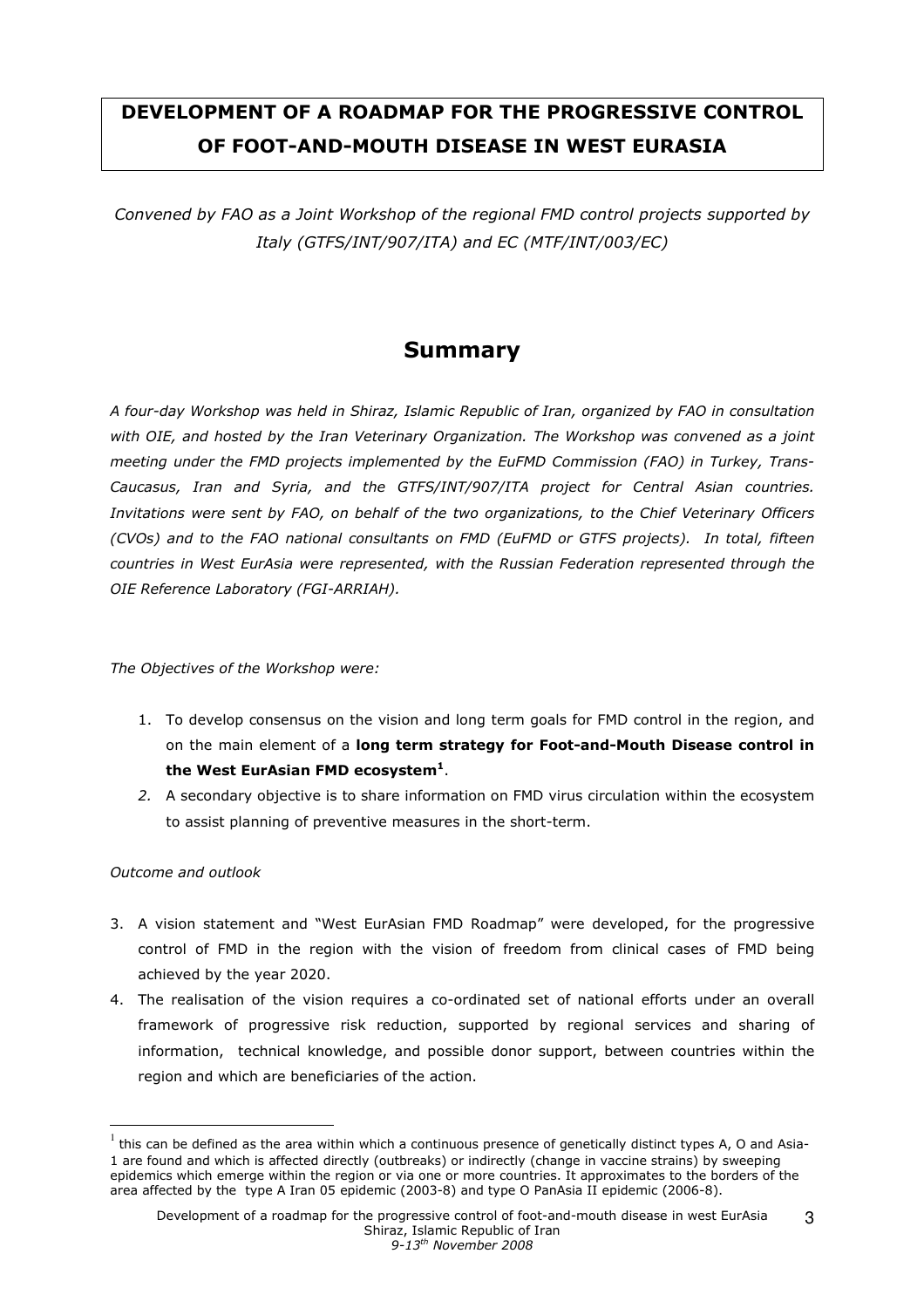- 5. The workshop recommended that at regional level, programs be established to elevate laboratory services, information systems and planning tools, FMD vaccination campaigns and to resolve trans-boundary animal movement issues; a Secretariat should be established to provide co-ordination of these supportive services, and for monitoring and communication of progress.
- 6. A framework for monitoring progress was developed, based on indicators of country progress in risk identification and risk management, along a progressive control pathway, with 5 stages (0- 4). Despite the great disparity in risk and resources, it was foreseen that all countries should attain at least level 3 (FMD under control and approaching disease freedom) by 2020.
- 7. The "West EurAsia regional Roadmap" that was developed should, if implemented, benefit countries in Europe by reduced risk from this region. It should also benefit countries in the middle-east which import livestock from the region, especially the Gulf countries, Saudi Arabia and Egypt, which in the recent past have been affected by extension of epidemics from West EurAsia.
- 8. In addition, the implementation of the Roadmap should encourage and complement the efforts in the China, India, and South-east Asia to address the problem of FMD in the whole of EurAsia on a long term basis.
- 9. The Workshop recommended that at least annual meetings be convened by FAO/OIE to monitor progress, with the follow up regional meeting to be held in November 2009.
- 10. A framework for securing long term national participation in the Roadmap is needed, and it was recommended that a Shiraz declaration, or other instrument, is developed for endorsement by the relevant Ministries in each of the participant countries, ahead of the OIE/FAO International Conference on FMD control planned in June 2009.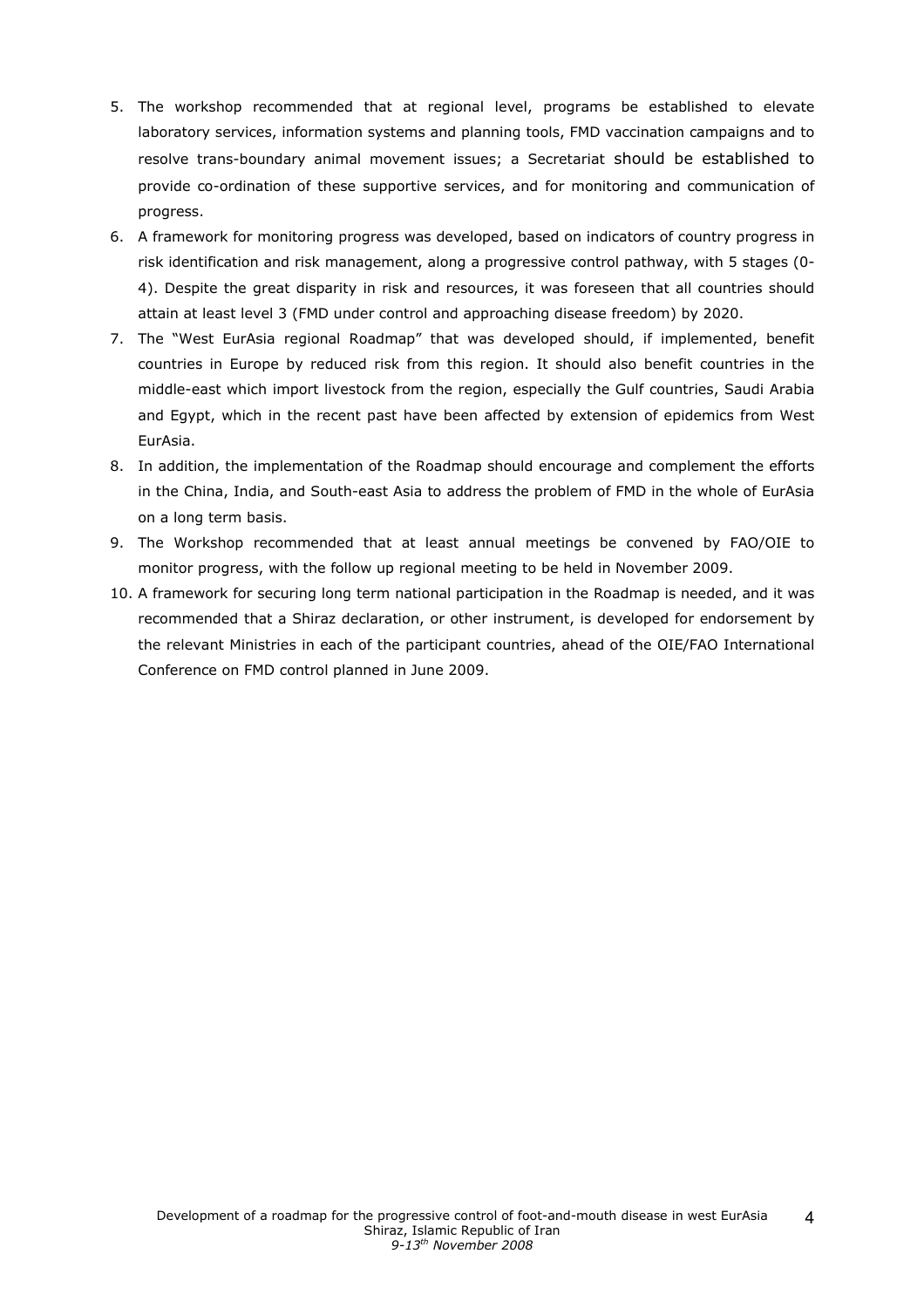# **Vision for the West Asia Roadmap for FMD Control**

Regional cooperation among Eurasian countries for the progressive control of FMD through public and private partnerships leading towards freedom of clinical disease by 2020 for regional economic development, food security, and poverty alleviation.

# Vision for the West Asia Roadmap for FMD Control

Региональная кооперация между Евразийскими странами в целях прогрессивного контроля ящура через общественное и частное партнерство ведет к свободе от клинического проявления болезни к 2020 г. для экономического развития и снижения уровня бедности.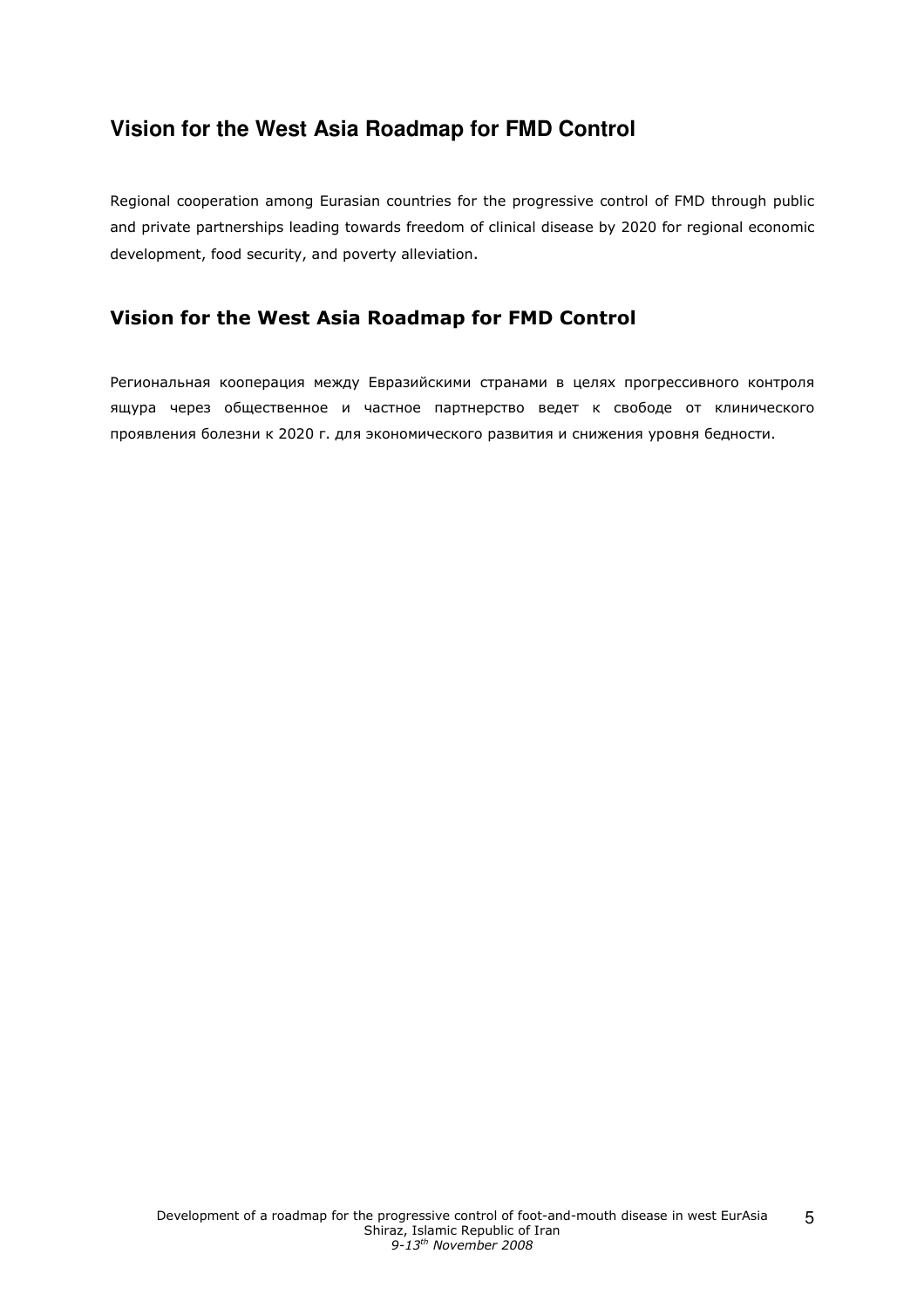# **Recommendations of the West EurAsia Regional Workshop on FMD**

## General

- 1. Each country is encouraged to adhere to the principle of initiating actions along the West EurAsia 2020 Roadmap, through a set of sequential activities and stages involving assessment of the risk of FMD, and development and implementation of National FMD Risk Reduction (Control) Programme to manage the risk.
- 2. Each country should develop a National FMD risk reduction Control Programme in the next twelve months, where they do not exist, and revise legislation where appropriate. The involvement of the private sector is strongly encouraged in developing such National Plans.
- 3. A Secretariat should be established in the Region for the progressive control of foot-andmouth disease (with introduction of transboundary animal disease regional issues as needed); such Secretariat could be placed within or become the OIE/FAO Regional Animal Health Centre for the Region.
- 4. FAO/OIE should assist the development of national and regional expertise on FMD control through establishing regional working groups and networks, especially to build capacity in epidemiology and diagnostic laboratory services.
- 5. Countries should actively participate in the monitoring or progress and action plans to implement the West EurAsia FMD 2020, involving at least an annual progress meeting for decision makers and their technical advisors from each country.
- 6. Regional working groups should be established, with appropriate levels of support, to improve the capacity of each veterinary service to develop and implement their national risk reduction plans and to safeguard against new epidemics. These are:
	- a. a laboratory working group for virus characterization and vaccine selection;
	- b. a working group to improve planning disease control measures, use of epidemiology and risk analysis;
	- c. multi-lateral actions to reduce risk associated legal and informal trade across land borders;
	- d. actions to harmonize, optimize and monitor the use of FMD vaccination across the region;
	- e. Communication, Awareness and Training.
- 7. Increased effort should be made by the international agencies, and by the national veterinary Services, to communicate the importance of FMD control and bring attention to the Ministries (of Agriculture and others – Finance, Commerce, Foreign Affairs) to the impact of epidemics and cost of preventive programmes to the public and private across the entire region.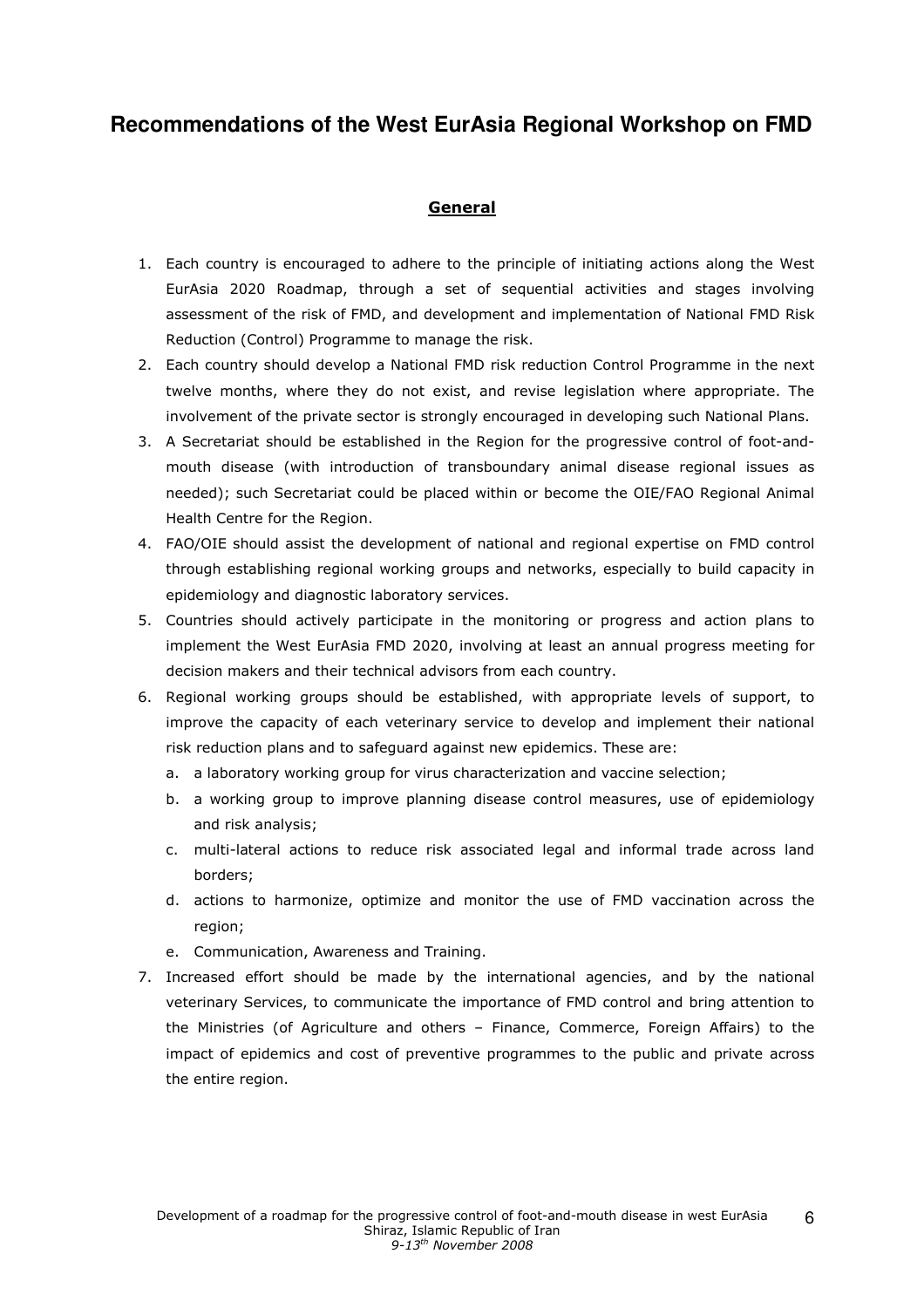### Regional Epidemiology Unit

8. To Establish a Regional Epidemiological Unit at Secretariat level to interface with existing national epidemiological units to collate and analyse data, and serve as a training facility for advanced epidemiology techniques, including GIS, risk analysis, and modelling.

## Diagnostic Laboratory Services

- 9. To establish a FMD laboratory network for the West EurAsia region, with the following expectations:
	- a. the harmonisation of laboratory procedures to improve the confidence of veterinary services in the results obtained across the region;
	- b. to improve early detection of emergent viruses, and communicate information to assist the preparedness of each country for epidemic threats;
	- c. to build expertise in each country, and improve capacity and performance of laboratories across the region;
	- d. to implement in network members a system for ring (proficiency) testing;
	- e. that one laboratory will serve as a leading facility for gap analysis, training, and manage proficiency tests (with OIE or FAO reference laboratories), will interface with Regional Epidemiological Unit, and host a regional laboratory network website.

## FMD Vaccines and Vaccination

- 10. That a regional vaccination campaign database is developed to assist member countries with standardized country information on vaccination campaigns, coverage of species, epidemiology units across the region at risk.
- 11. That FMD vaccination campaigns should make increasing use of the targeting of high risk animal populations or sectors for virus transmission, particularly where vaccine is a limited resource and complete population coverage is not affordable or feasible.
- 12. Each country should ensure vaccines are selected that are appropriate to the expected risk, and so doing should refer to the recommendations of the FAO/OIE FMD laboratory network reports.
- 13. FAO/OIE should establish a mechanism to guide countries and the Region of the relevant vaccine antigens that should be used, through the regional working group on in conjunction with WRL and Regional Reference Laboratory).
- 14. Promote and develop synchronised vaccination time tables for application across shared borders, especially where these are of regional priority to prevent epidemic spread
- 15. That protocols for post vaccination monitoring are harmonised across the region, and that each veterinary service undertakes an appropriate level of assessment including coverage, determination of effective flock/herd immunity, and duration of immunity.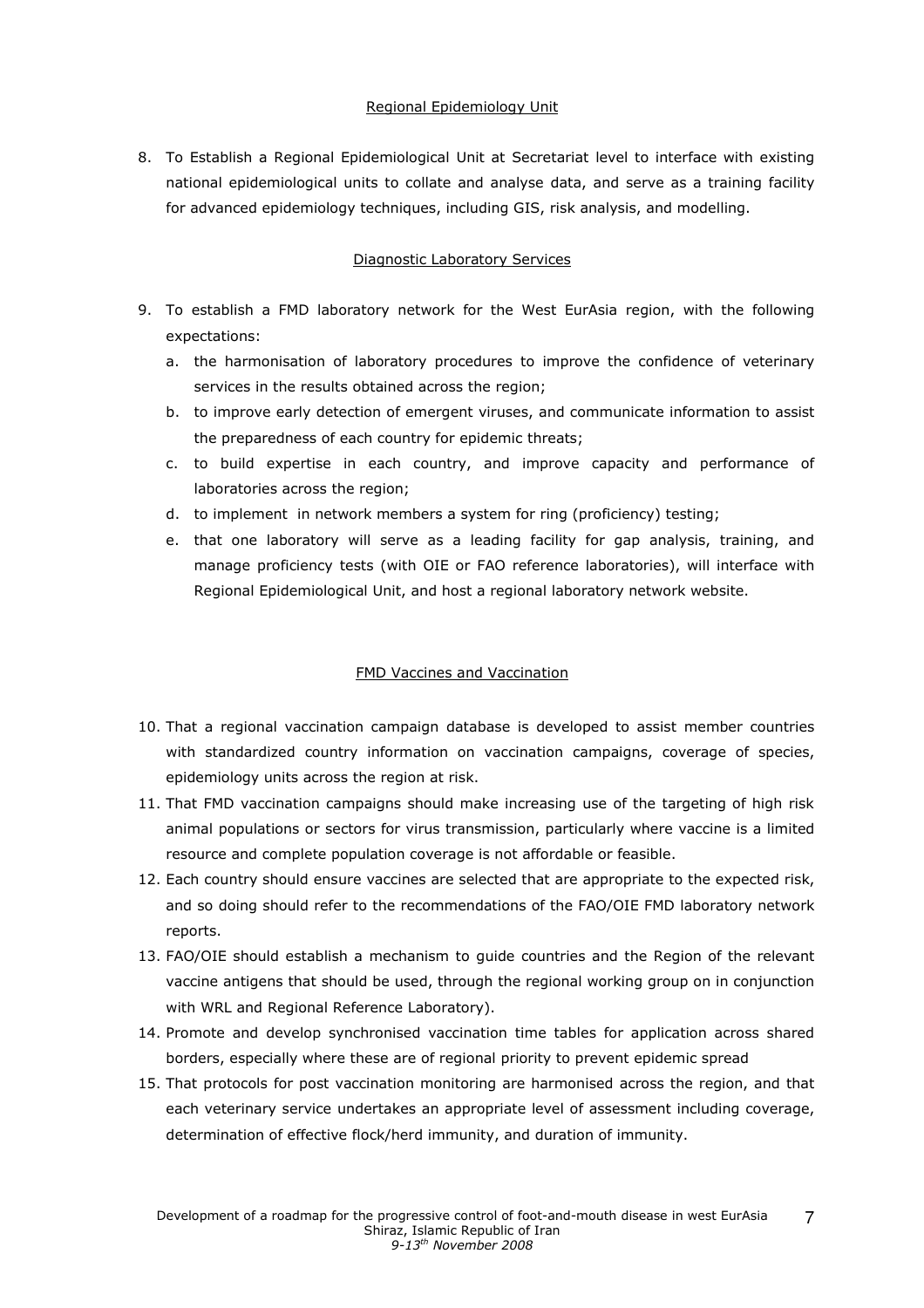### Transboundary animal movement

- 16. Greater emphasis is encouraged on developing bilateral and multilateral protocols that will
	- a. legalise animal movements across borders and reduce the associated risk;
	- b. manage informal movements, by the provision of holding facilities across border with no negative repercussion to the transporters;
	- c. manage the risks of transhumant livestock across common borders, reaching agreement on vaccination, animal identification and other measures.
- 17. In support of the above, greater effort should be made to refine understanding of temporal and spatial movements across borders at the local level.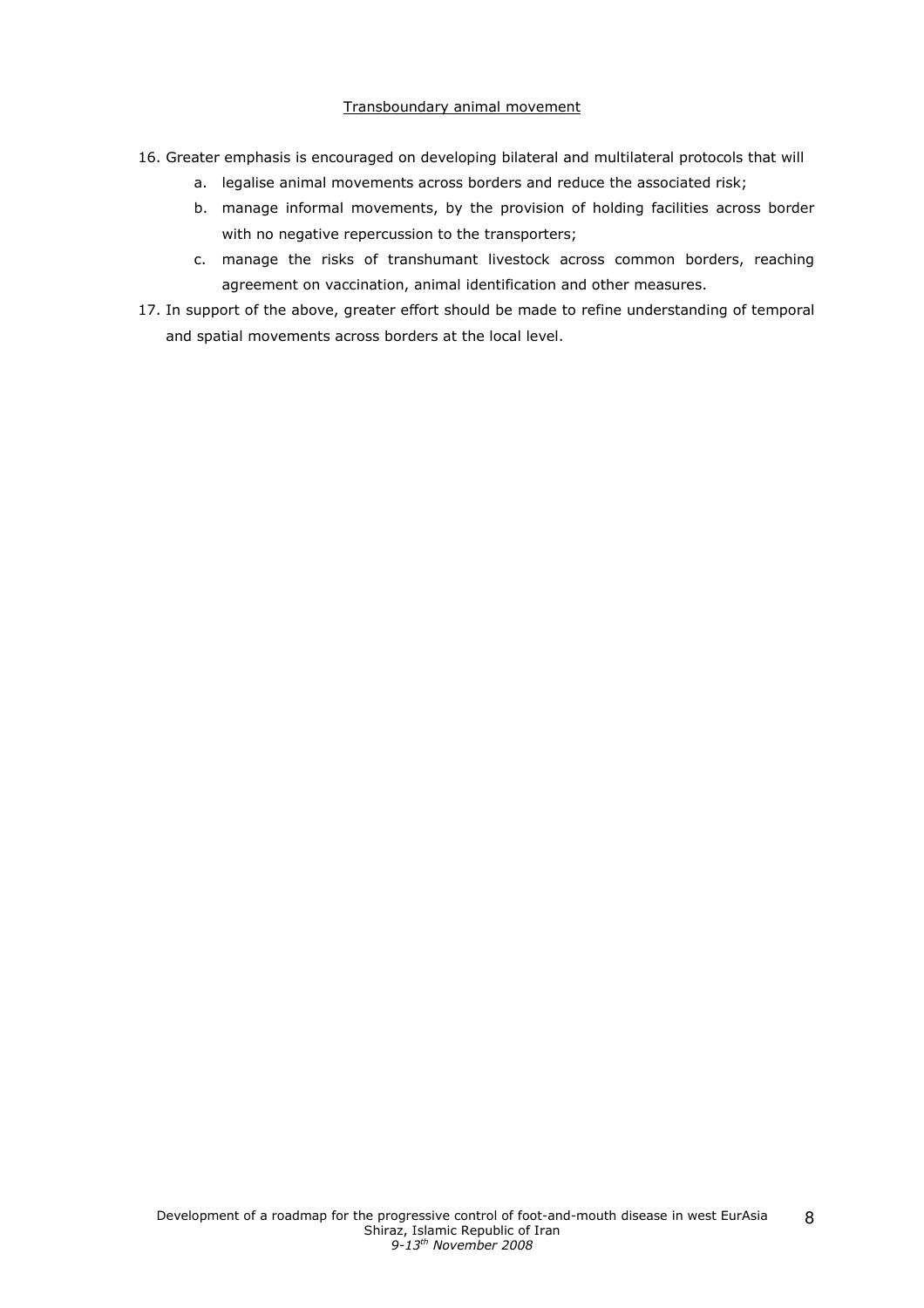# Report of the Workshop proceedings:

# **DEVELOPMENT OF A ROADMAP FOR THE PROGRESSIVE CONTROL OF FOOT-AND-MOUTH DISEASE IN WEST EURASIA**

### Opening

The workshop was opened by Dr. Nourouzi, Head of the Iran Veterinary Organization (IVO), who welcomed the participants to the Workshop, and emphasised the historic nature of the meeting, which brought together for the first time the veterinary services of countries affected by the same epidemiological situation of FMD strains circulating in the West of Asia. He thanked FAO for the effort to organise the meeting, and re-iterated the commitment of Iran to FMD control, emphasising the high investment in vaccination, active surveillance and risk based control that is made each year in Iran, and the risk to this investment from the situation in countries which are not able to control the infection at present. he indicated that the IVO wishes to play an active role in promoting the regional effort, and is willing to use its human and financial resources to provide training in epidemiology and use of GIS for the region, to provide reference lab services, and to provide some vaccine for bilateral programs with Afghanistan and Pakistan, to reduce the risk of westward spread of infection in animals from those countries.

On behalf of FAO and OIE, Dr. Lubroth thanked the IVO for their willingness to host the meeting, to play an active role in supporting regional capacity building, and to commit to supporting long term control of FMD in Iran. He also gave apologies from Dr. Primot, OIE, who had not been able to participate in the meeting because of visa issues.

#### Organization of the Workshop

The Workshop was structured as follows:

- o Day 1 focussed on the country situation in 2008; presentations were made by each country represented, and a table summarising recent FMD history, vaccination programs and constraints to improved control was constructed (Appendices 2- 17).
- $\circ$  Day 2 first considered examples of FMD risk management in the region, before the concept of progressive pathway was introduced, thereafter country representatives undertook a self-assessment on their position on the pathway ( Appendices 18-22).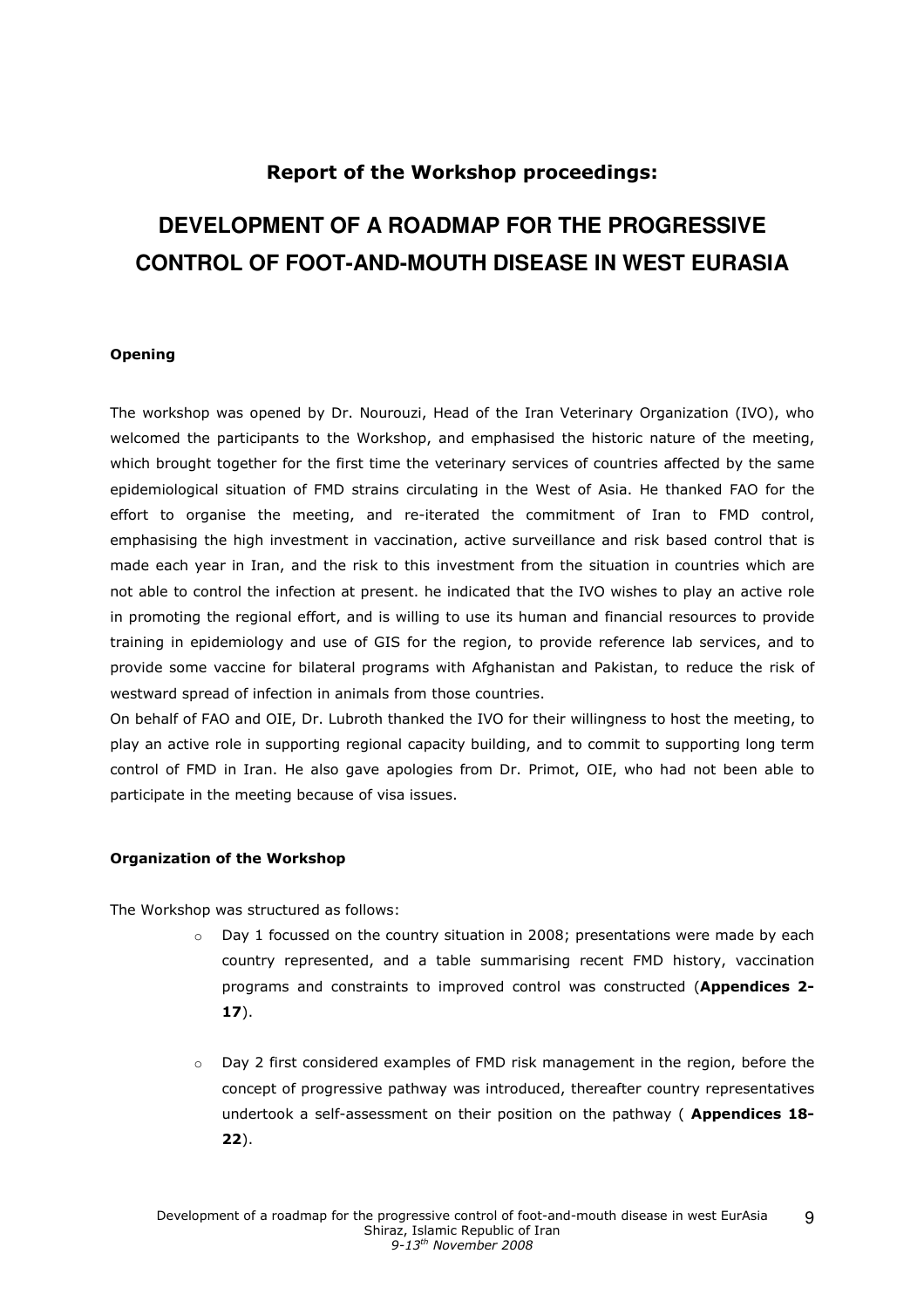- o Day 3 considered the need for regional working groups on cross-cutting issues including laboratory services, and harmonisation of vaccination; the afternoon was devoted to sub regional project meetings.
- $\circ$  Day 4 received the feedback from the regional working groups, and examined the draft Roadmap, vision statement and report of the workshop. It concluded with statements from each country and organization present on their future contribution and support for the Roadmap process and principles. (Appendices 23-27)

### Closing of the Workshop

At the final plenary session, the vision of the West EurAsian Roadmap, and the recommendations of the workshop were first reviewed and agreed. Thereafter, the country representatives were asked to indicate their position on the proposed roadmap, and what support, if any, they could provide to the regional effort.

All representatives voiced their strong support for the principals, and two countries indicated a willingness to offer regional services to the effort: Iran and Kazakhstan. The IVO offers to host the Secretariat, to provide lab services, training in epidemiology, and to provide some vaccine. The latter as part of bilateral agreements on animal movement into Iran. Kazakhstan offered to host the regional secretariat. Dr. Lubroth, for FAO, thanked all participants for their strong support, and hoped that it was possible to accommodate all offered support, as their is a large amount of activities that need to be undertaken and several major country groupings that could require a sub regional grouping of effort.

In closing, Dr. Khalaj re-iterated the support of Iran, and urged each participant to return to their countries with the message to their Ministry to support the principles of the roadmap, and to make the first steps in surveillance required by the program.

Mr. Najam, representative of FAO to the I.R of Iran, commended the participants for the long term vision and interest in co-operation demonstrated, and urged that follow-up to the meeting be not delayed, but capture the energy shown and transfer this to the competent authorities of each country, indicating that future benefits will arrive more quickly if each country accepts to play its role, according to the current resources, and that additional resources should arrive once it is clear that states are willing to work together, at least to share information and best practises.

Dr. Sumption thanked the IVO for their hosting of the meeting. The participants showed their high appreciation, and unanimously called on FAO to organise a follow-up meeting to gauge progress, within a year (expected date: November 2009).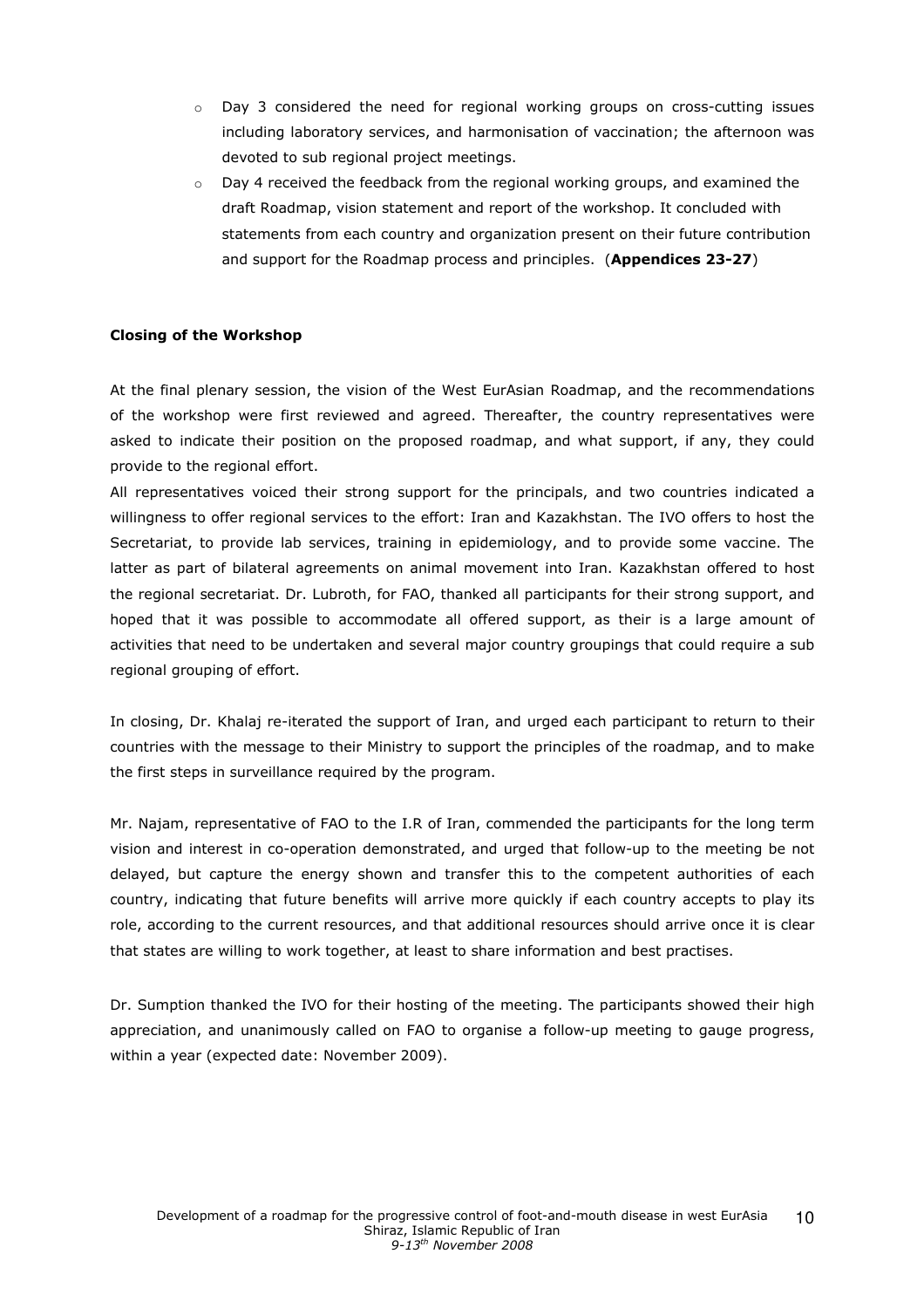### Proceedings: Report by Day

## Day 1: FMD situation in the West EurAsian Region - Country Reports

Purpose:

- to summarise the FMD control situation in each country and give participants a view of the main challenges to be faced in improving FMD control
- to summarise information on the use of vaccination in the region

### Format:

The Workshop first received reports on the two regional FAO programs, given by Dr Ferrari for the GTFS/Italian project (Appendix 2), and Dr. Sumption for the EuFMD Commission/EC program (Appendix 3).

National representatives presented reports from 14 countries in the West EurAsia region on the FMD situation and control programme (Appendices 4-17). A template for presentations was provided in advance, and the data in the reports was used to assemble Table 1.

### Output:

A summary table was produced, and reviewed by participants on days 2-4. All presentations are found in the Appendices.

## In summary:

- Six of the 14 did not report FMD in 2008 (UZB, TURKMEN, GEO, AZB, SYR, KAZ).
- The other eight countries reported type A or O outbreaks; Asia-1 was only recorded in the reports of AFG for 2007.
- The situation with Asia-1 in West EurAsia remains unclear; the situation appears to be calm (inter-epidemic absence from most of the region). The reservoir is considered to be in Pakistan of genotypes unique to the region, but no Asia-1 has been found among samples submitted by Pakistan to the WRL in recent years.
- Each of the 14 countries reported using vaccination against FMD in 2008.
- The extent of vaccination coverage varied by country, from a national (blanket vaccination) policy in Turkey reaching  $> 80\%$  of the bovine population twice per year, to a situation of private good policy with negligible use of vaccination in Pakistan.
- There was little evidence of harmonisation in vaccine selection or quality standards; Iran, Turkey, Pakistan and Kyrgyzstan used national vaccine producers, the other major suppliers were Merial (France/UK), FGI-ARRIAH (Russian Federation) , Indian Immunologicals, and Vetal (Turkey).
- Most programs included trivalent (A/O/Asia-1) or bivalent (A/O) vaccination in cattle; the seed virus (antigenic strain) content was not reported by all which suggests the importance of correct selection of FMD vaccines is not appreciated by the veterinary services. Further information is needed to complete the report on vaccine selection.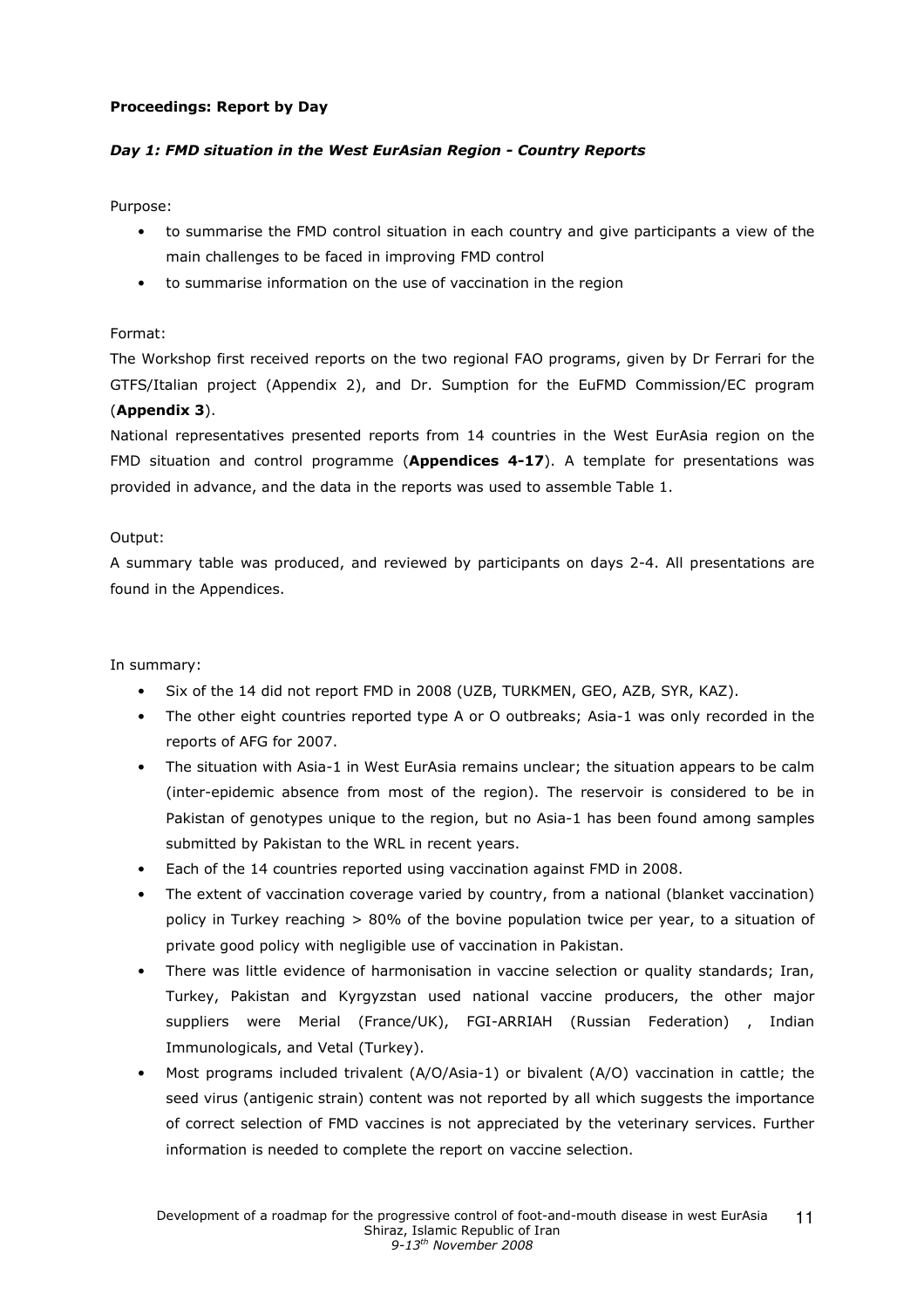- Where type A antigens were given, the most frequent was A TUR06, and A22 (presumably A22 Iraq) ; Syria continued to use A Iran 96 which represents the strain circulating before the current A Iran 05 epidemic in 2005-present.
- High bio-containment laboratories suitable for handling live FMDV (BSL3+ , meeting the OIE and/or EuFMD Standard) are only currently present in FGI-ARRIAH (Russian Federation) , and the SAP Institute, Turkey. A BSL3+ facility is also under construction at Golmakan, Iran.
- The level of FMD bio-containment of the non-BSL3+ national reference laboratories remains is not clear; it can be presumed that some of these handle infectious FMDV under conditions that do not meet OIE requirements and may present risk of escape.
- A diverse range of techniques is used between laboratories for confirmation of FMDV, and for serology.

## Discussion/Concerns arising from the Country Situation Reports

## Concerns raised by participants included:

- the use of vaccines that are not known to meet OIE or European quality standards, which could fail in the face of epidemic FMDV challenge;

- the range in antigens used in vaccination campaigns, which together with low potency could lead to failure to protect against epidemic spread;

- the lack of systematic vaccination in several large livestock populations in the region, especially Pakistan and Afghanistan, which leaves a reservoir for infection and emergence;

- the situation with Asia-1 infection, which is probably still circulating in Pakistan but surveillance efforts may be insufficient to identify the true situation;

- the lack of information flow between countries on the FMDV strain typing information, which leads to lack of early warning of virus emergence.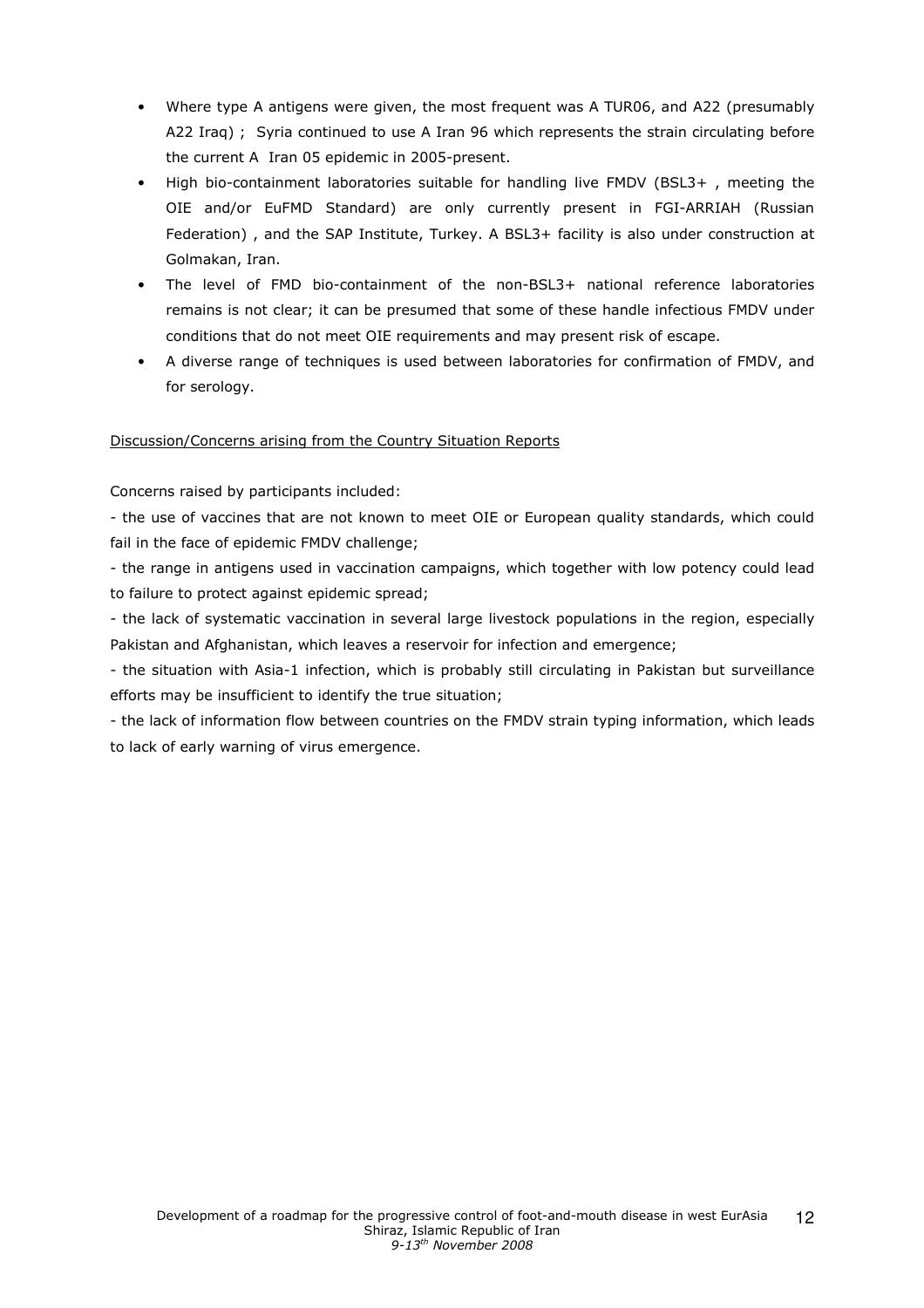| Country  | Country          | <b>FMD Situation</b> | Livestock    | Control           | <b>Vaccines</b> | <b>Diagnostics</b> | <b>Epidemiology Unit</b>       | <b>Border</b>   | Weaknesses      |
|----------|------------------|----------------------|--------------|-------------------|-----------------|--------------------|--------------------------------|-----------------|-----------------|
|          | size             | and Trends           | (most        | <b>Strategies</b> | and             | and                |                                | and             |                 |
|          | (km2)            |                      | recent       |                   | vaccination     | laboratories       |                                | <b>Movement</b> |                 |
|          |                  |                      | census)      |                   |                 |                    |                                | Control         |                 |
| Iran     | 1 <sub>m</sub>   | A 05 in W            | LR 11m, SR   | State control     | Razi (30m       | 3 national         | FMD task force central &       | 9               | animal          |
|          |                  | provinces in         | 75m, 72k     | plan, vacc; 2-    | doses/a):       | labs: Razi         | provincial; advanced GIS       | neighbours;     | movements;      |
|          |                  | since $2005 + A$     | epi units    | 3x LR, 1x SR,     | A05, 87, O      | $(BSL2)$ :         | based reporting and data       | 10 disinf.      | unknown         |
|          |                  | 87, mainly           |              | emergency         | manisa,         | ELISA, VNT,        | analysis                       | points at       | immunity;       |
|          |                  | central prov, O      |              | vacc 3km          | Asia1           | SN; CVL:           |                                | borders,        | beef herd       |
|          |                  | $majority + wide$    |              | around OB,        | Shamir;         | ELISA, PCR;        |                                | quarantine      | $\text{vacc.};$ |
|          |                  | spread, since        |              | movement          | Merial (5m      | Goldmakan          |                                | stations for    | farmers'        |
|          |                  | 2nd half of 08       |              | restrictions,     | doses/a):       | lab (soon          |                                | imported        | cooperation     |
|          |                  | less than            |              | good biosec. &    | A22, A87, O     | functional);       |                                | animals         |                 |
|          |                  | 30/months,           |              | quarantine in     | manisa,         | no. of             |                                |                 |                 |
|          |                  | majority             |              | intensive         | Asia1 Shamir    | samples:           |                                |                 |                 |
|          |                  | outbreaks in         |              | farms,            |                 | 2006&07:           |                                |                 |                 |
|          |                  | villages             |              | quarantine        |                 | 1200/a,            |                                |                 |                 |
|          |                  |                      |              |                   |                 | 2008: 175          |                                |                 |                 |
| Pakistan | 0.8 <sub>m</sub> | endemic, 153         | 32m cattle,  | no State          | local vacc      | <b>NRL</b>         | EU improving, pass. disease    | quarantine      | no State        |
|          |                  | point OB 2002-       | 29m          | control plan,     | $(1m/a)$ :      | Islamabad          | surveill., under-reporting, OB | facilities on   | control plan;   |
|          |                  | 08; 61% 0,           | buffalo,     | voluntary         | Lahore (O,A,    | $(BSL2)$ :         | flash reporting to provinces   | all entry       | awareness of    |
|          |                  | Asia1 & A, 98%       | 84m SR; LR   | vacc.,            | Asia1) & Vet.   | 2008: 39/69        | and central, electronic        | points, only    | farmers         |
|          |                  | NSP prev in          | & goats in   | "progressive      | Uni in          | Ag pos. for        | reports from districts &       | vacc            | (subsistance    |
|          |                  | dairies, mainly      | Punjab, SR   | Control of FMD    | Lahore,         | $A, O$ ; PCR,      | provinces                      | animals         | farming and     |
|          |                  | Punjab/Sindt         | in           | in P." by the     | private lab;    | <b>ELISA</b>       |                                | imported,       | local breeds    |
|          |                  |                      | Balochistan, | new Ministry of   | imported        |                    |                                | traditional     | experience      |
|          |                  |                      | large dairy  | Livestock &       | (1.5m/a)        |                    |                                | animal          | low losses);    |

# Table 1. Summary of information in the Country FMD situation reports for 2008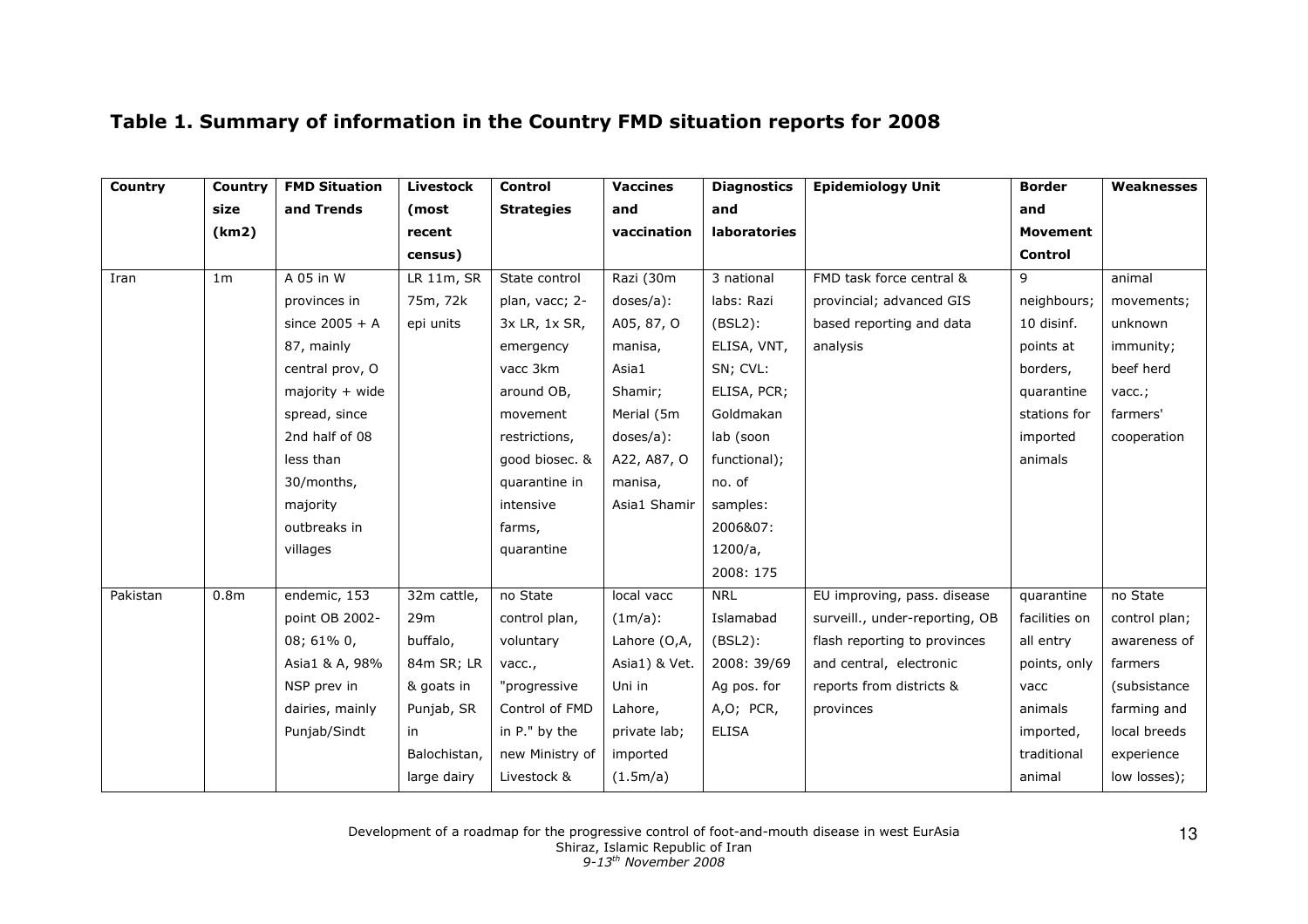| Country | Country | <b>FMD Situation</b> | <b>Livestock</b> | Control             | <b>Vaccines</b> | <b>Diagnostics</b> | <b>Epidemiology Unit</b>       | <b>Border</b>   | Weaknesses    |
|---------|---------|----------------------|------------------|---------------------|-----------------|--------------------|--------------------------------|-----------------|---------------|
|         | size    | and Trends           | (most            | <b>Strategies</b>   | and             | and                |                                | and             |               |
|         | (km2)   |                      | recent           |                     | vaccination     | laboratories       |                                | <b>Movement</b> |               |
|         |         |                      | census)          |                     |                 |                    |                                | Control         |               |
|         |         |                      | units and        | Dairy devlpm.       | Merial          |                    |                                | movements       | low quality   |
|         |         |                      | household        | (since 10/08)       | $(24/dose)$ ,   |                    |                                | betw. Afgh-     | local vacc.;  |
|         |         |                      | farms            |                     | Pfizer,         |                    |                                | Iran-Pak;       | under-        |
|         |         |                      |                  |                     | Russian;        |                    |                                | informal        | reporting of  |
|         |         |                      |                  |                     | infomally       |                    |                                | movements       | FMD; low lab  |
|         |         |                      |                  |                     | imported:       |                    |                                | India-Afgh-     | capacities,   |
|         |         |                      |                  |                     | Indian,         |                    |                                | Iran            | uncontrolled  |
|         |         |                      |                  |                     | Iranian/Razi;   |                    |                                |                 | animal        |
|         |         |                      |                  |                     | Vaccine         |                    |                                |                 | movements     |
|         |         |                      |                  |                     | quality         |                    |                                |                 |               |
|         |         |                      |                  |                     | control         |                    |                                |                 |               |
|         |         |                      |                  |                     | institute       |                    |                                |                 |               |
| Turkey  |         | endemic; A 05        | 10.5m LR,        | State control       | vacc: O         | SAP Institute      | GDPC Epi division, SAP Inst    | no imports,     | socio         |
|         |         | in Anatolia si.      | 30m SR,          | plan, vacc.         | Panasia II, A   | and 8              | Epi Unit; electronic reporting | illegal         | economics of  |
|         |         | 2005, O PanAsia      | west:            | free of charge,     | 05, Asia1       | regional labs      | (TURK Vet), cattle ID system   | cross-          | FMD control:  |
|         |         | II since 06,         | intensive        | $2x$ LR, $1xSR/a$ , | shamir from:    | (VCRI), Ag         |                                | border          | low           |
|         |         | Asia1 not since      | farms/           | movement            | SAP-Inst.,      | (2008 350          |                                | movements       | awareness,    |
|         |         | 02, 2008: 134        | dairies,         | control,            | Merial,         | samples):          |                                | in E/SE         | poor          |
|         |         | A, 34 O, 53          | central:         | slaughter in        | Intervet,       | ELISA,             |                                | Turkey, 2m      | notification; |
|         |         | untyped; E/SE        | fattening        | Thrace,             | CEDIVAC; in     | multiplex          |                                | movements       | incursion of  |
|         |         | Turkey               | farms, east      | extensive sero      | spring 08:      | PCR; Ab:           |                                | during          | new strains;  |
|         |         | underreported        | extensive        | suveillance,        | 10.2m LR        | LPBE, SPCE,        |                                | Kurban          | severe        |
|         |         |                      | farms            | Thrace:             | and 7 m SR      | VNT, NSP           |                                | Bayram          | winters, high |
|         |         |                      |                  | "freedom with       |                 | ELISA;             |                                |                 | animal        |
|         |         |                      |                  | vacc." In 2010      |                 | routine: 23k       |                                |                 | movement,     |
|         |         |                      |                  | planned             |                 | and                |                                |                 | immunity gap  |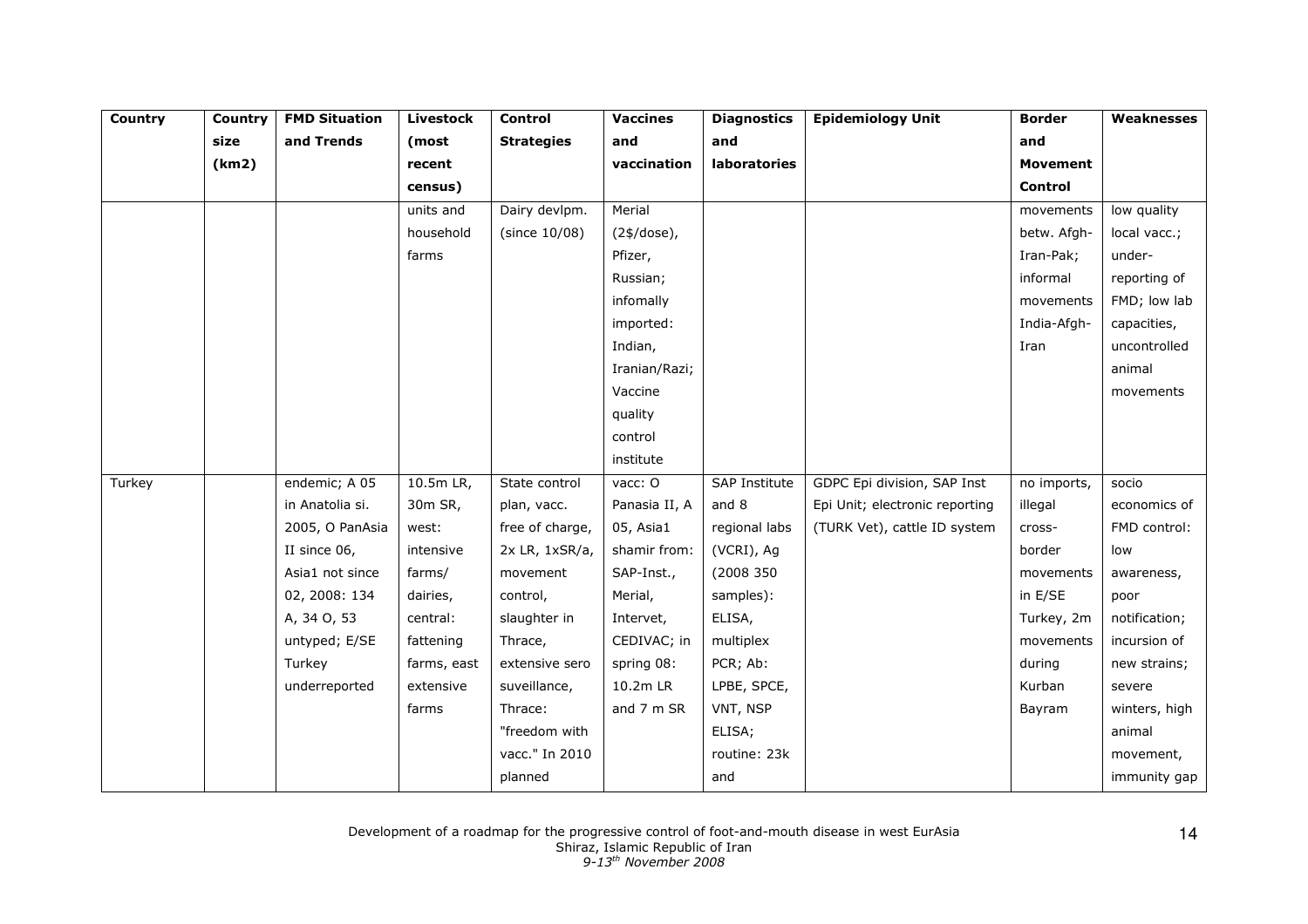| Country     | Country | <b>FMD Situation</b> | <b>Livestock</b> | Control           | <b>Vaccines</b> | <b>Diagnostics</b> | <b>Epidemiology Unit</b>    | <b>Border</b>  | Weaknesses   |
|-------------|---------|----------------------|------------------|-------------------|-----------------|--------------------|-----------------------------|----------------|--------------|
|             | size    | and Trends           | (most            | <b>Strategies</b> | and             | and                |                             | and            |              |
|             | (km2)   |                      | recent           |                   | vaccination     | laboratories       |                             | Movement       |              |
|             |         |                      | census)          |                   |                 |                    |                             | <b>Control</b> |              |
|             |         |                      |                  |                   |                 | serosurveill:      |                             |                | in young     |
|             |         |                      |                  |                   |                 | 52k samples;       |                             |                | animals      |
|             |         |                      |                  |                   |                 | 165                |                             |                |              |
|             |         |                      |                  |                   |                 | sequencing         |                             |                |              |
|             |         |                      |                  |                   |                 | samples/a          |                             |                |              |
| Afghanistan | 650k    | no pre-war           | $3.7m$ LR,       | no State          | imported        | one                | no FMD surveill., EU        | animal         | poor vacc.;  |
|             |         | documentation,       | 8.8m sheep       | control plan,     | from:           | serological        | established, no consistant  | movements      | poor FMD     |
|             |         | endemic, all         | $7.2$ goats;     | patchy vacc.      | Jordan,         | lab, 2 vets,       | reporting                   | from E and     | awareness;   |
|             |         | year/all             | tanshumant       | (by NGOs)         | ARRIAH,         | Ag-PCR &           |                             | S-Afgh.,       | no State     |
|             |         | provinces; A, O,     | and              | with little       | Razi/Iran       | <b>ELISA</b>       |                             | common         | control plan |
|             |         | Asia1; between       | sedentary,       | coordinaton,      | and Merial      |                    |                             | livestock      |              |
|             |         | 20-3000              | Karakul          | quarantine not    | (1m/a);         |                    |                             | markets        |              |
|             |         | outbreaks 1995-      | sheep            | fully functional  | illegal import  |                    |                             | Afghan-        |              |
|             |         | 08, mainly O         |                  |                   | (1.5m/a); A     |                    |                             | Tajik          |              |
|             |         |                      |                  |                   | (A85, Ir        |                    |                             | border; no     |              |
|             |         |                      |                  |                   | $05$ , O,       |                    |                             | animals        |              |
|             |         |                      |                  |                   | Asia1;          |                    |                             | crossing       |              |
|             |         |                      |                  |                   | Russian vacc    |                    |                             | from           |              |
|             |         |                      |                  |                   | "most           |                    |                             | Uzbek.,        |              |
|             |         |                      |                  |                   | effective"      |                    |                             | Turkmen. &     |              |
|             |         |                      |                  |                   |                 |                    |                             | China          |              |
| Armenia     |         | last OB A: 98,       | 623k LR,         | State control     | 286k/a from     | central lab:       | TADInfo ("NADSS"),          | illegal        | vacc of SR   |
|             |         | O: 01, Asia1:01,     | 87k pigs,        | plan, vacc. of    | FAO; A 05,      | FAO project:       | electronic data storage and | border         | and pigs     |
|             |         | type A and O OB      | 64k SR           | all cattle        | O, Asia1        | <b>NSP</b>         | basic analysis              | crossing       | needed,      |
|             |         | in N.Karabakh in     |                  |                   | from ARRIAH     | serology,          |                             | Armen.-        | animal ID    |
|             |         | 2007                 |                  |                   |                 | national           |                             | Turkey         | system       |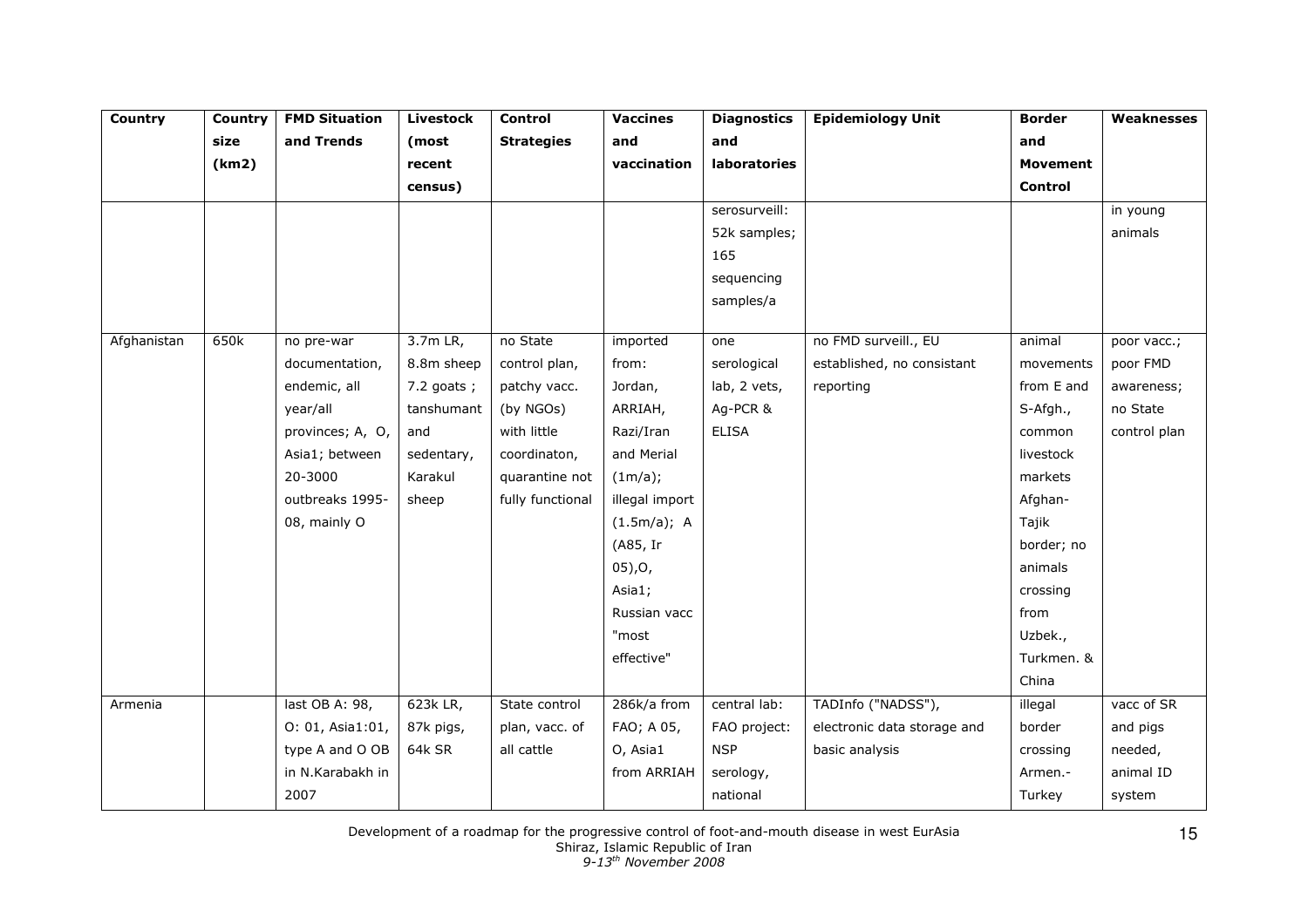| <b>Country</b> | Country | <b>FMD Situation</b> | <b>Livestock</b> | <b>Control</b>    | <b>Vaccines</b>     | <b>Diagnostics</b> | <b>Epidemiology Unit</b>     | <b>Border</b>   | <b>Weaknesses</b> |
|----------------|---------|----------------------|------------------|-------------------|---------------------|--------------------|------------------------------|-----------------|-------------------|
|                | size    | and Trends           | (most            | <b>Strategies</b> | and                 | and                |                              | and             |                   |
|                | (km2)   |                      | recent           |                   | vaccination         | laboratories       |                              | <b>Movement</b> |                   |
|                |         |                      | census)          |                   |                     |                    |                              | Control         |                   |
|                |         |                      |                  |                   |                     | surveys: SP        |                              |                 | needed            |
|                |         |                      |                  |                   |                     | serology,          |                              |                 |                   |
|                |         |                      |                  |                   |                     | regional           |                              |                 |                   |
|                |         |                      |                  |                   |                     | labs: ELISA        |                              |                 |                   |
| Azerbaijan     |         | last OB A: 96,       | 2.8m LR,         | State control     | A 05, O,            | NRL (BSL2):        | EU, mobile groups, no        | 73 BIPs (9      | animal ID         |
|                |         | O: 78, Asia1:01,     | 8.1m SR          | plan, vacc        | Asia1 from          | ELISA, PCR;        | electronic disease reporting | air)            | system            |
|                |         | type A and O OB      |                  | 2x/a, autmn       | ARRIAH,             | and $12$           |                              |                 | needed; no        |
|                |         | in N.Karabakh in     |                  | '08 plan: all LR  | 867k/a              | regional           |                              |                 | electronic        |
|                |         | 2007                 |                  | and 20% SR        | doses FAO,          | labs; 3500         |                              |                 | reporting;        |
|                |         |                      |                  |                   | 1.4 <sub>m</sub> /a | sera for NSP       |                              |                 | limited           |
|                |         |                      |                  |                   | national            | in 2008            |                              |                 | resources of      |
|                |         |                      |                  |                   | vacc.               |                    |                              |                 | vet. services     |
| Georgia        | 70k     | no OB reported       | $1,2m$ SR,       | State control     | vacc. $> 2m$        | 3 DETRA labs       | EU, mobile groups, no        | Vet. dept.      | more vet.         |
|                |         | since 2002           | 900k LR          | plan,             | since 2004,         |                    | electronic disease reporting | has no          | staff needed,     |
|                |         |                      |                  | serosurveill      | 650k in 07,         |                    |                              | control         | no effective      |
|                |         |                      |                  | 3.5k planned      | 240k in             |                    |                              | over border     | border            |
|                |         |                      |                  | in 2008           | spring and          |                    |                              | inspection      | control           |
|                |         |                      |                  |                   | 80k in              |                    |                              | (=Ministry      |                   |
|                |         |                      |                  |                   | autumn              |                    |                              | of              |                   |
|                |         |                      |                  |                   | 2008 vacc (A        |                    |                              | Finances)       |                   |
|                |         |                      |                  |                   | 05, O, Asia1        |                    |                              |                 |                   |
|                |         |                      |                  |                   | from                |                    |                              |                 |                   |
|                |         |                      |                  |                   | ARRIAH);            |                    |                              |                 |                   |
|                |         |                      |                  |                   | national            |                    |                              |                 |                   |
|                |         |                      |                  |                   | vacc. From          |                    |                              |                 |                   |
|                |         |                      |                  |                   | Altyn Tamyr         |                    |                              |                 |                   |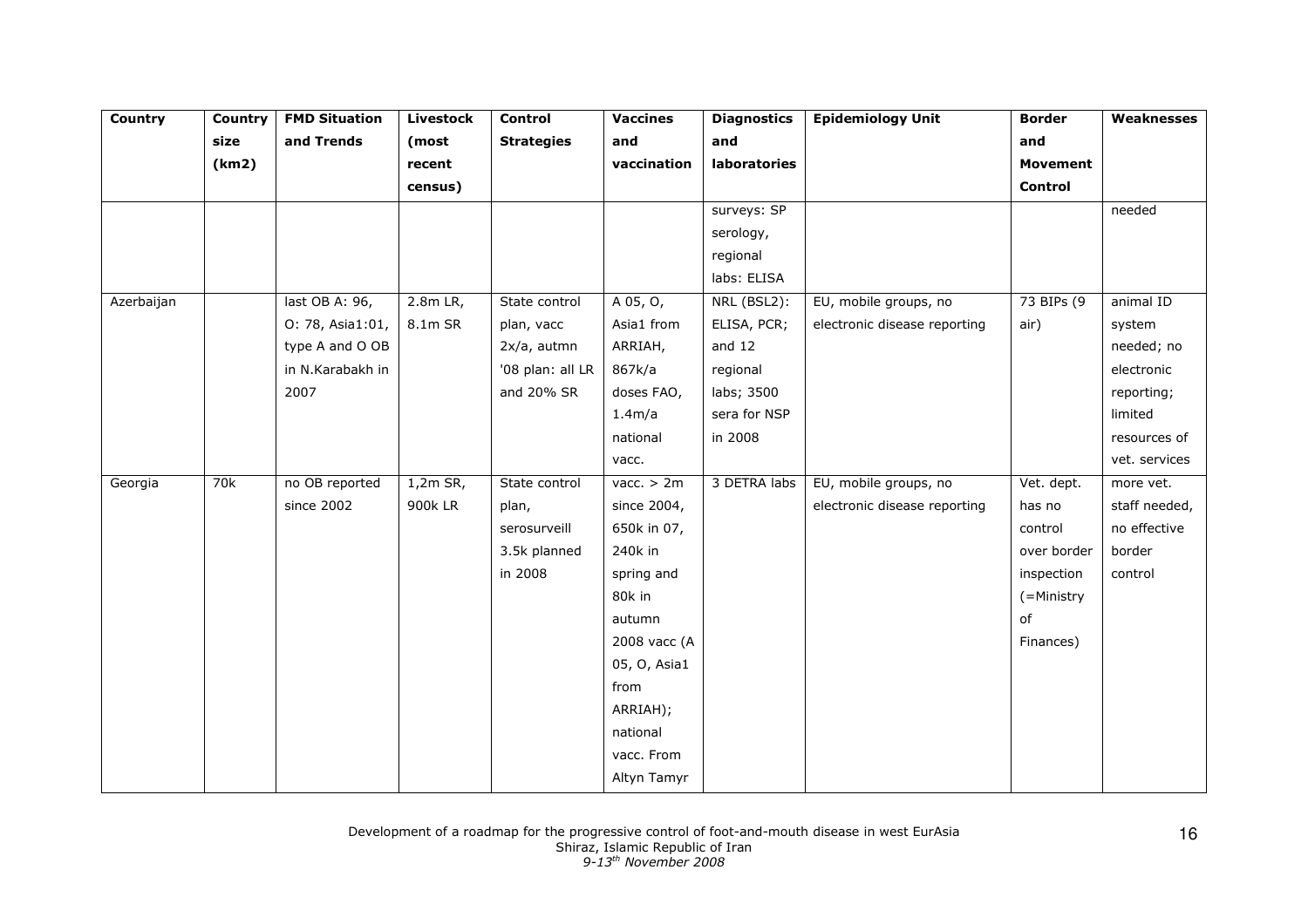| Country    | Country | <b>FMD Situation</b> | <b>Livestock</b>   | Control           | <b>Vaccines</b> | <b>Diagnostics</b> | <b>Epidemiology Unit</b>      | <b>Border</b>   | Weaknesses     |
|------------|---------|----------------------|--------------------|-------------------|-----------------|--------------------|-------------------------------|-----------------|----------------|
|            | size    | and Trends           | (most              | <b>Strategies</b> | and             | and                |                               | and             |                |
|            | (km2)   |                      | recent             |                   | vaccination     | laboratories       |                               | <b>Movement</b> |                |
|            |         |                      | census)            |                   |                 |                    |                               | <b>Control</b>  |                |
|            |         |                      |                    |                   | Kyrgyzstan      |                    |                               |                 |                |
|            |         |                      |                    |                   |                 |                    |                               |                 |                |
|            |         |                      |                    |                   |                 |                    |                               |                 |                |
|            |         |                      |                    |                   |                 |                    |                               |                 |                |
|            |         |                      |                    |                   |                 |                    |                               |                 |                |
| Iraq       |         | endemic, A, O,       | $1.5m$ LR:         | State control     | 2.5m from       | 2 Labs             | EU and field teams, TADs      | no imports,     | poor vacc.;    |
|            |         | Asia1, 2000/02       | small              | plan, 2006:       | India, (O,      | (Baghdad,          | centers                       | 16 BIPs &       | international  |
|            |         | A96                  | farms, 19m         | 34% of L+SR       | A22, A1);       | Erbil):            |                               | quarantine      | cooperation    |
|            |         |                      | <b>SR</b>          | vacc,             | 5 <sub>m</sub>  | ELISA, PCR,        |                               | units, SR:      | and training   |
|            |         |                      |                    | 2007/08:          | monovalent      | serology 145       |                               | seasonal        | needed; poor   |
|            |         |                      |                    | 18%, TADs         | O from          | samples in         |                               | grazing to      | lab capacity,  |
|            |         |                      |                    | centers in '08    | Turkey          | 2006, 1280         |                               | Syria, Iran,    | lab facilities |
|            |         |                      |                    | established       |                 | in '07, no in      |                               | Jordan and      | & reagents     |
|            |         |                      |                    |                   |                 | '08                |                               | <b>KSA</b>      | needed         |
| Kazakhstan |         | O in 2001 in 2       | $6m$ LR,           | State control     | vacc Merial     | district,          | immediate reporting of events | livestock       | if budget      |
|            |         | districts central,   | 19 <sub>m</sub> SR | plan, vacc. LR    | and ARRIAH,     | regional and       |                               | import from     | problems       |
|            |         | 2007 in W type       |                    | 3.5 mill, 10      | especially at   | central lab;       |                               | FMD free        | they are       |
|            |         | O, and A?            |                    | mill SR/a in      | borders         | $>$ 2000 staff     |                               | countries       | solved         |
|            |         |                      |                    | 2006-08, also     | (Tadj.,         |                    |                               | only            |                |
|            |         |                      |                    | revacc.           | Kygyz, China    |                    |                               |                 |                |
|            |         |                      |                    |                   | and central     |                    |                               |                 |                |
|            |         |                      |                    |                   | trade routes)   |                    |                               |                 |                |
| Kyrgyzstan | 200k    | OB in 2001,          | $4.2m$ SR,         | State control     | improvement     | ELISA and          | EU: 6 vets                    | $\overline{4}$  | insufficient   |
|            |         | 2006-08, 2007 1      | $1.2m$ LR          | plan              | of nat. vacc.   | real time          |                               | neighbors,      | vacc. of       |
|            |         | OB O, 2008 10        |                    |                   | since 2007,     | PCR, FAO           |                               | import of       | population,    |
|            |         | OB of O, A           |                    |                   | import from     | and WB             |                               | animals         | no post-vacc   |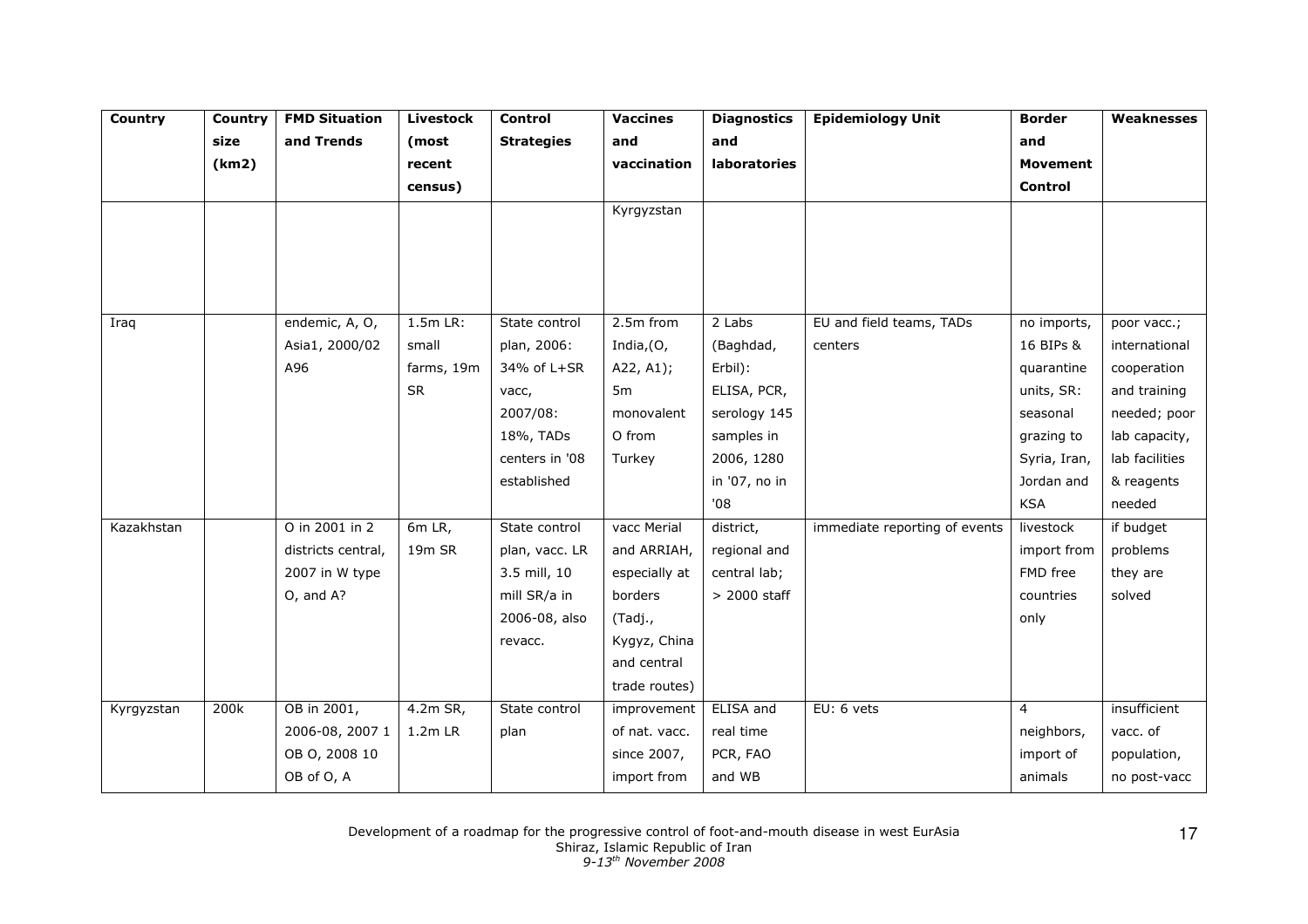| <b>Country</b> | Country | <b>FMD Situation</b> | <b>Livestock</b> | Control           | <b>Vaccines</b> | <b>Diagnostics</b> | <b>Epidemiology Unit</b>   | <b>Border</b>   | Weaknesses    |
|----------------|---------|----------------------|------------------|-------------------|-----------------|--------------------|----------------------------|-----------------|---------------|
|                | size    | and Trends           | (most            | <b>Strategies</b> | and             | and                |                            | and             |               |
|                | (km2)   |                      | recent           |                   | vaccination     | laboratories       |                            | <b>Movement</b> |               |
|                |         |                      | census)          |                   |                 |                    |                            | Control         |               |
|                |         |                      |                  |                   | India 2m        | support            |                            | and             | surveill      |
|                |         |                      |                  |                   |                 |                    |                            | products,       |               |
|                |         |                      |                  |                   |                 |                    |                            | quarantine      |               |
|                |         |                      |                  |                   |                 |                    |                            | stations        |               |
|                |         |                      |                  |                   |                 |                    |                            | with China,     |               |
|                |         |                      |                  |                   |                 |                    |                            | seasonal        |               |
|                |         |                      |                  |                   |                 |                    |                            | grazing         |               |
|                |         |                      |                  |                   |                 |                    |                            | movements       |               |
| Syria          |         | 2002 O India         |                  | State control     | import from     | 1 central lab      | EU: 2 vets, active & pass. | imports         | diagnostic    |
|                |         | FMD, SR since        |                  | plan (incl.       | Merial,         | and 14 vet         | surv.                      | (S.America,     | support,      |
|                |         | 1999                 |                  | emergency         | Bayer,          | labs, 3 with       |                            | Moldova),       | reagents,     |
|                |         |                      |                  | vacc.), vacc.     | Intervet; A     | <b>FMD</b>         |                            | Al Badia:       | GIS and       |
|                |         |                      |                  | LR 2x, SR1x/a,    | Ir 96, O        | diagnosis,         |                            | sheep           | training (lab |
|                |         |                      |                  | free of charge,   | India 53/97,    |                    |                            | internal        | & epi)        |
|                |         |                      |                  | serosuveillance   | Asia1           |                    |                            | seasonal        | needed        |
|                |         |                      |                  | if reagents       |                 |                    |                            | movements       |               |
|                |         |                      |                  | available         |                 |                    |                            |                 |               |
| Tajikistan     | 14k     | endemic A,O,         | $1.4m$ LR        | no State          | ARRIAH,         | NRL and FMD        | monthly reports, no active | 15 BIPs,        | not enough    |
|                |         | As1                  | 3.7m SR          | control plan,     | $.8.1m$ ??      | Inst., both        | surveill for FMD           | quaranite       | vacc.; virus  |
|                |         |                      |                  | mass vacc. 1      | doses, 2-       | ELISA & CFT,       |                            | of imported     | typisation;   |
|                |         |                      |                  | mill LR and 2.2   | and 3valent     | sero-mon.          |                            | animals         | diagn.        |
|                |         |                      |                  | mill SR vacc. $=$ |                 | 2800               |                            |                 | Resources;    |
|                |         |                      |                  | 67%               |                 | samples in         |                            |                 | no TADInfo    |
|                |         |                      |                  | population        |                 | '05-08; close      |                            |                 |               |
|                |         |                      |                  | vacc.             |                 | coop. with         |                            |                 |               |
|                |         |                      |                  |                   |                 | ARRIAH             |                            |                 |               |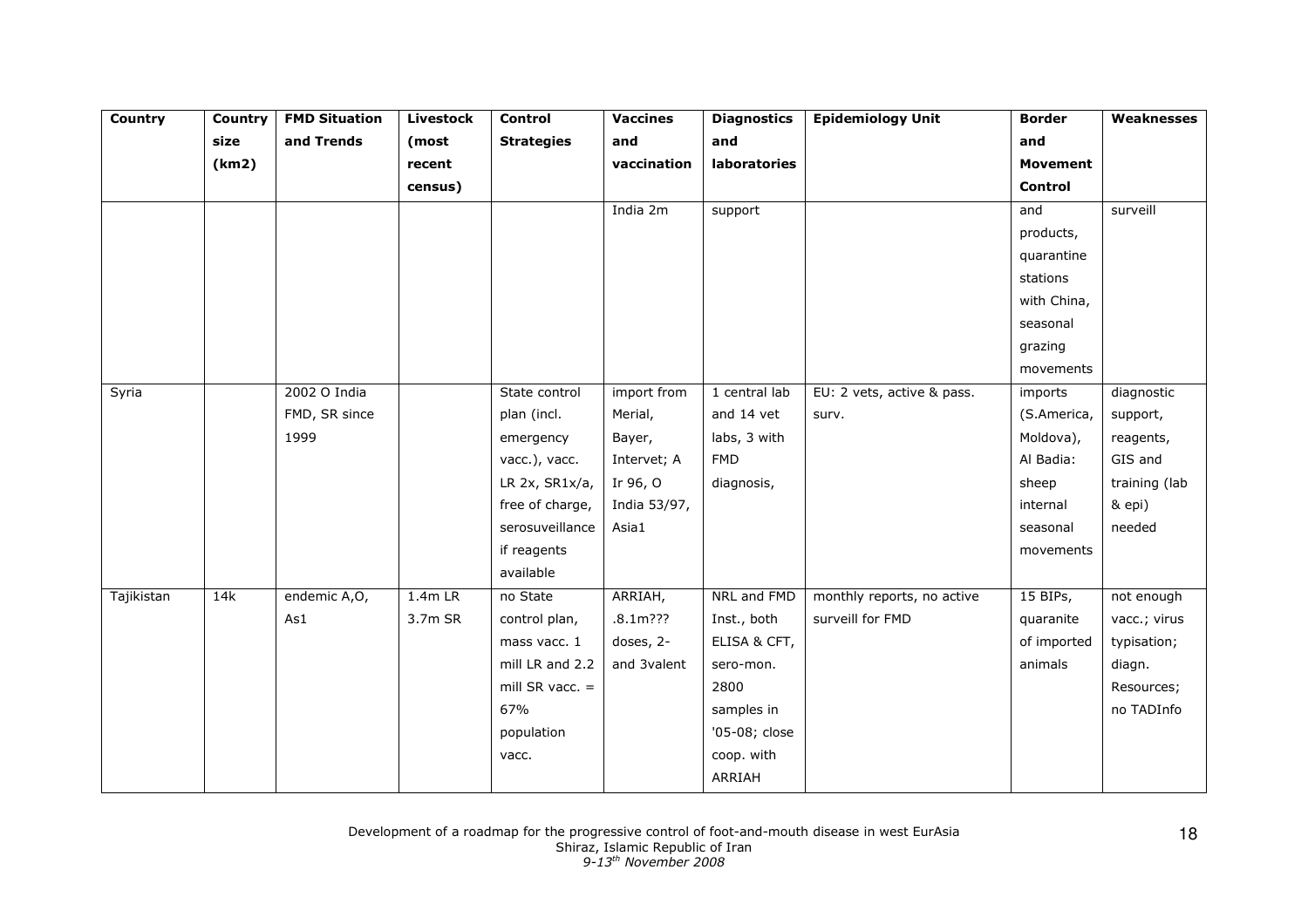| Country      | Country | <b>FMD Situation</b> | <b>Livestock</b> | Control           | <b>Vaccines</b> | <b>Diagnostics</b> | <b>Epidemiology Unit</b>   | <b>Border</b>   | Weaknesses     |
|--------------|---------|----------------------|------------------|-------------------|-----------------|--------------------|----------------------------|-----------------|----------------|
|              | size    | and Trends           | (most            | <b>Strategies</b> | and             | and                |                            | and             |                |
|              | (km2)   |                      | recent           |                   | vaccination     | laboratories       |                            | <b>Movement</b> |                |
|              |         |                      | census)          |                   |                 |                    |                            | Control         |                |
| Turkmenistan | 491k    | now no Obs, last     | $1,2m$ LR,       | State control     | ARRIAH,         | central and        | $\overline{?}$             | no imports      | $\overline{?}$ |
|              |         | OB in 99 (O in       | 18m SR           | plan???, vacc.    | A,O,Asia1 in    | regional labs,     |                            | and exports     |                |
|              |         | cattle), before in   |                  | buffer zone       | 2005 &          | until 1999         |                            | in past 5 a     |                |
|              |         | 94 (A22)             |                  | with              | Bayer, 300-     | FMD lab,           |                            |                 |                |
|              |         |                      |                  | neighbours,       | 700k            | now no FMD         |                            |                 |                |
|              |         |                      |                  |                   | doses/a,        | diagnosis          |                            |                 |                |
|              |         |                      |                  |                   | 2007 111k       |                    |                            |                 |                |
|              |         |                      |                  |                   | LR, 287k SR     |                    |                            |                 |                |
|              |         |                      |                  |                   | vacc.           |                    |                            |                 |                |
| Uzbekistan   |         | last OB in 91, no    | $7.5m$ LR,       | State control     | $4-5mm$         | 3 BSL labs         | Monthly reports, immediate | quarantine      | lack of        |
|              |         | typisation, high     | 12.6m SR         | plan (FMD         | doses/a:        | $(DETRA)$ , 3      | reporting of events.       | for             | diagnostic     |
|              |         | FMD risk areas       |                  | $=70\%$ of        | A,O, Asia1,     | more under         | No active surveillance for | imported        | kits and       |
|              |         | identified: W        |                  | disease control   | 2.2m LR and     | construction       | FMD.                       | animals         | training       |
|              |         | Uzb (bordering       |                  | budget), since    | 1.7m SR         | (here viral        |                            |                 |                |
|              |         | Kygyz, Tadj,         |                  | 2004 vacc. in     | vacc./a,        | diseases           |                            |                 |                |
|              |         | Afg)                 |                  | buffer zone at    | from            | diagnosed),        |                            |                 |                |
|              |         |                      |                  | national          | ARRIAH,         | 13 regional        |                            |                 |                |
|              |         |                      |                  | borders, vacc     | Bayer.          | labs; 3-5000       |                            |                 |                |
|              |         |                      |                  | in BZ and         |                 | sero               |                            |                 |                |
|              |         |                      |                  | patchy in other   |                 | samples/a,         |                            |                 |                |
|              |         |                      |                  | parts             |                 | 3200 in'07;        |                            |                 |                |
|              |         |                      |                  |                   |                 | tested for         |                            |                 |                |
|              |         |                      |                  |                   |                 | SP, no NSP         |                            |                 |                |
|              |         |                      |                  |                   |                 | resultls           |                            |                 |                |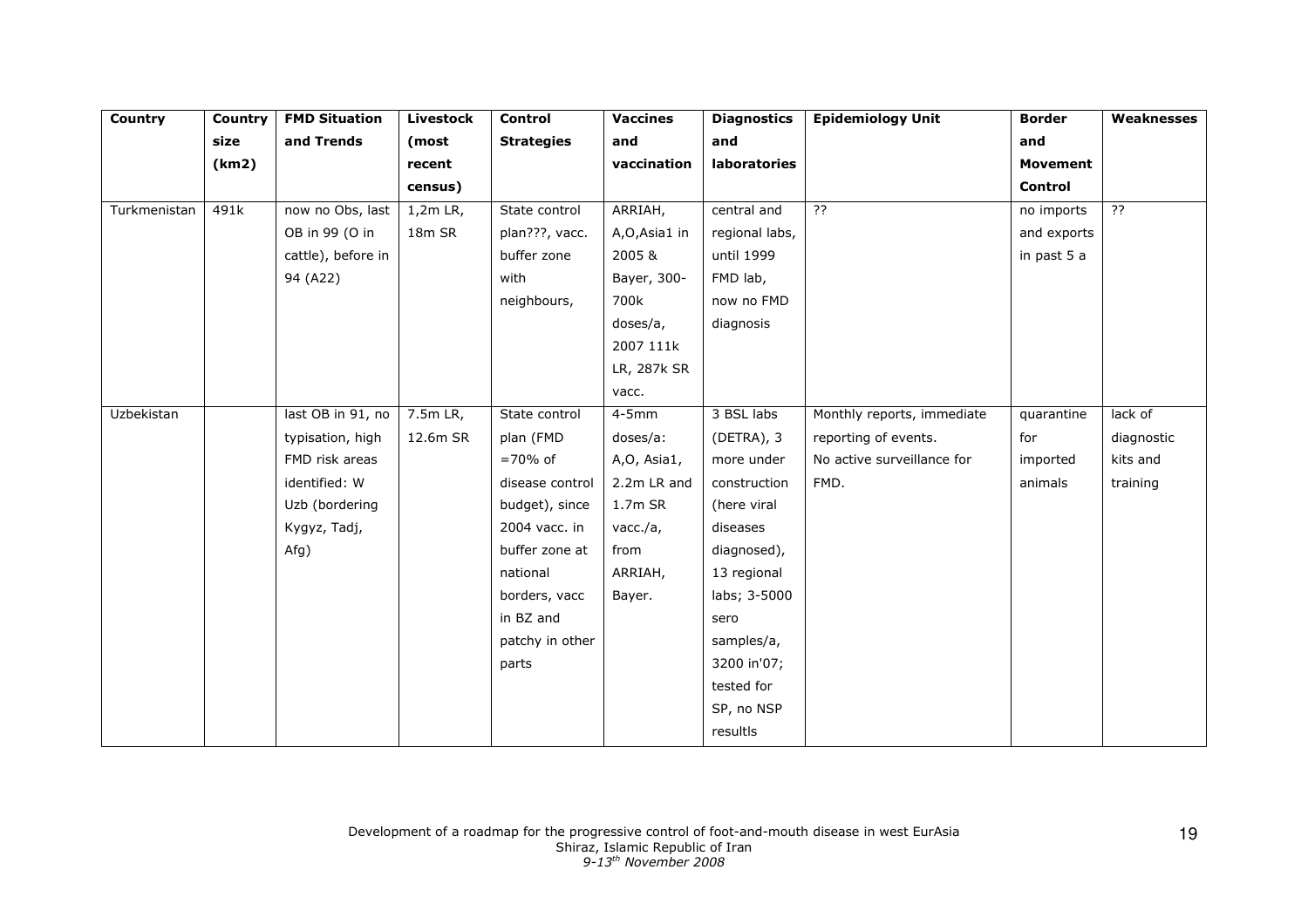# Day 2: FMD risk management: Identification of country positions along a progressive pathway to FMD control in West EurAsia

Purpose:

- To introduce the concept of a progressive pathway to FMD control, which has a sequential set of stages/activities leading towards official (OIE) recognition of disease freedom.
- To develop a summary of the current position of countries along this progressive pathway.
- To estimate the time required for each country to progress to the  $3<sup>rd</sup>$  or higher stage on the pathway and the overall progress towards FMD control by 2020.

### Format:

After an introductory presentation by Juan Lubroth (FAO: Appendix 18), three presentations were given illustrating different approaches being applied to manage the risk of FMD across the region.

These were:

- FMD risk management in the I.R of Iran (Appendix 19), where Dr V Otarod (IVO/EuFMD project) illustrated how virological surveillance, including active disease search, is being used to identify hot-spots of transmission, and how a different vaccination and control policy is applied to different husbandry sectors and regions, according to risk;
- FMD epidemiology and risk of infection in the Landhi Dairy Colony, Pakistan (Appendix 20): Dr M Hussain (GTFS project) reviewed how a study on disease transmission in the colony had proved valuable as a source of virus isolates/information, and may lead to new disease control options to reduce risk from this colony;
- the Trans-Caucasus buffer zone (BZ) to manage the FMD risk to Georgia, Armenia and Azerbaijan (Appendix 21) ; Dr Potzsch (EuFMD) reviewed how serological studies were used to show that virus introductions into the BZ had occurred frequently in the recent past but with very few cases of clinical FMD, and without known spread of infection to neighbouring countries (e.g Russian Federation). However the level of serological positives does question the success of BZ if animal movements are also not tightly controlled.

#### Introduction of the Progressive Pathway to FMD control

Keith Sumption presented the concept of the pathway (Appendix 22). The purpose of the pathway is to provide a system for countries to review their progress in FMD risk management, culminating in a sufficient level of control that they may qualify for official (OIE) status of freedom from FMD.

The pathway has a set of stages/activities, with the emphasis on the use of active surveillance activities to identify FMD circulation and to develop national risk management plans to address critical risk points. The initial activities focus on measuring risk, developing plans, and later stages on implementation of the plans and measurement of success through surveys on the incidence of infection.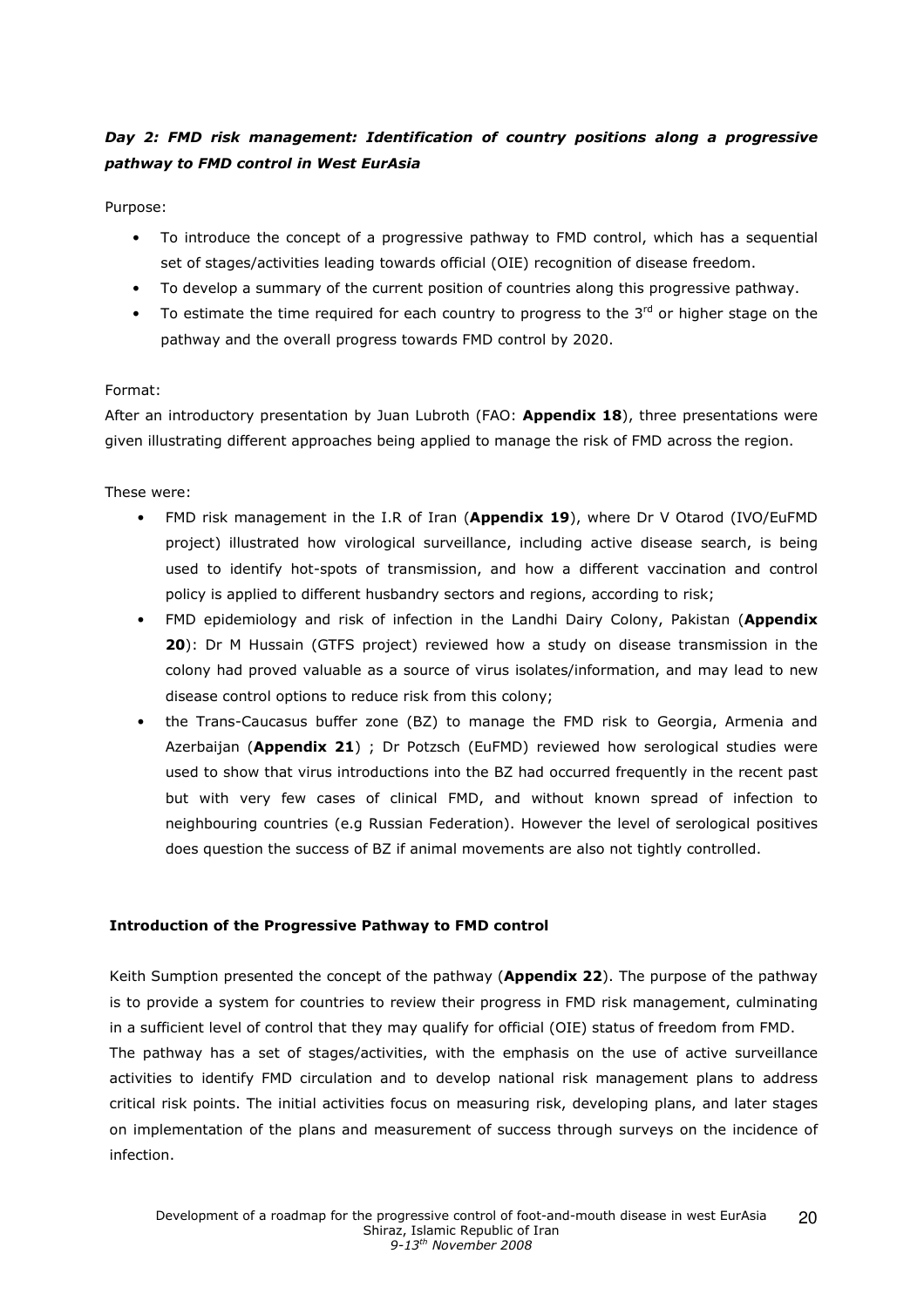A worksheet (tool, Appendix 23) was then used by country representatives to identify national progress on the pathway, and constraints to progression to higher stages.

### Output:

The country positions on the pathway were collated and reviewed in the plenary session and on days 3-4 (Table 2 and 3).

An estimate of rate of progression to the subsequent stages was made by the Secretariat, and reviewed and corrected by representatives in the Plenary session on day 4 (Table 4).

### Summary:

Delegates indicated that they found the pathway concept and stages to be useful, providing clarity about major tasks required to progress from the current stage of FMD control.

Despite the large disparity in situation between countries, it appears that all countries in the region could progress to stage 3 (FMD under control and approaching disease freedom).

Several delegations were confident that they could proceed to official freedom from FMD before 2020, at least to achieve freedom with vaccination that is recognised by the OIE.

These were:

- the Thrace region of Turkey (in 2010).
- Syria (whole country, 2009).
- I.R of Iran (zonal in 2014, whole country 2015).

The delegates agreed that such progress assumed that neighbouring countries also undertook a sufficient level of FMD control, and that early warning systems were in place to ensure the borders could be adequately defended against possible entry of infected materials.

If these were not the case, then countries such as Iran would remain affected by the FMD status in their neighbours.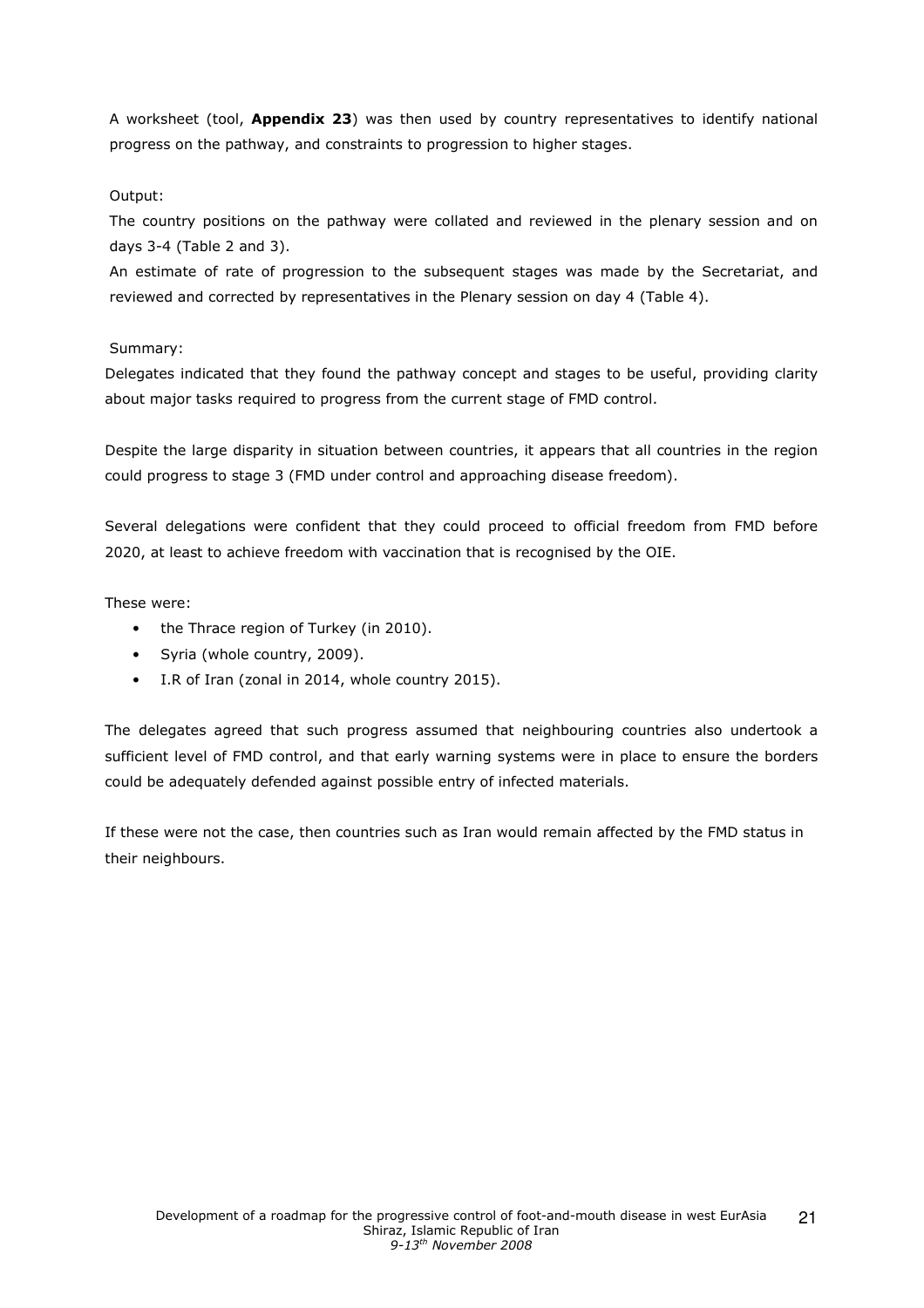# Stages in Progressive Control – Working Group draft

# report

Question 2: which stage most accurately describes your position? (\*\*\*, or \* for partly describes). Question 4: when do you think it possible to progress to the next (1-2) stages?. Question 5: priority for international projects/assistance.

| $\overline{2}$<br>3<br>Group<br>$\mathbf{0}$<br>$\mathbf{1}$<br>maybe<br>Priority<br>zonal?)<br>Training, Lab capacity<br>Exchange information-regional and<br>***90%<br>Kazakh<br>$\mathbf{1}$<br>$1 \, yr$<br>global<br>Exchange experience,<br>Funding of activities on circ of<br>$***$<br>Kyrgyz<br>$1 \, yr$<br>virus<br>Lab and epid. staff training<br>Diagn kits and reagents for virus<br>$***$<br>Tajik<br>3 yrs<br>circ, Vaccine storage<br>Financial issues for activities,<br>$***$<br>Turkmen<br>3 yrs<br>Training vet staff, Vet legislation<br>Diagn kits and reagents for virus<br>$***$<br><b>Uzbek</b><br>2 yrs<br>circulation.<br>$***$<br>$\overline{2}$<br>$\overline{2}$<br><b>AFG</b><br>Regional collab, Training, Lab.<br>$***$<br>$2 - 3$<br>IRN<br>improvement.<br>$***$<br>$\overline{5}$<br><b>PAK</b><br>$\overline{2}$<br>Vaccine production/quality.<br>Epidemiology capacity, Int'l<br>$***$<br><b>TURK</b><br>2yrs<br>Thrace<br>cooperation.<br>3<br>$***$<br>pending<br>Syria<br>Training, Lab. methods: typing,<br>virus confirmation<br>$***2$<br>Iraq<br>3yrs<br>Risk analysis<br>Training in epid. and Lab,<br>Vaccination continued, Provision of<br>$***$<br>4<br>Armenia<br>kits<br>Animal ID<br>$***$<br>As above.<br>Azerbaijan<br>2yrs<br>$***$<br>Continue vaccine supply, Training<br>Georgia<br>in epidemiology<br>$(90\%)$ |  |  |  | 4 (OIE; |  |
|-------------------------------------------------------------------------------------------------------------------------------------------------------------------------------------------------------------------------------------------------------------------------------------------------------------------------------------------------------------------------------------------------------------------------------------------------------------------------------------------------------------------------------------------------------------------------------------------------------------------------------------------------------------------------------------------------------------------------------------------------------------------------------------------------------------------------------------------------------------------------------------------------------------------------------------------------------------------------------------------------------------------------------------------------------------------------------------------------------------------------------------------------------------------------------------------------------------------------------------------------------------------------------------------------------------------------------------------------------------------------------|--|--|--|---------|--|
|                                                                                                                                                                                                                                                                                                                                                                                                                                                                                                                                                                                                                                                                                                                                                                                                                                                                                                                                                                                                                                                                                                                                                                                                                                                                                                                                                                               |  |  |  |         |  |
|                                                                                                                                                                                                                                                                                                                                                                                                                                                                                                                                                                                                                                                                                                                                                                                                                                                                                                                                                                                                                                                                                                                                                                                                                                                                                                                                                                               |  |  |  |         |  |
|                                                                                                                                                                                                                                                                                                                                                                                                                                                                                                                                                                                                                                                                                                                                                                                                                                                                                                                                                                                                                                                                                                                                                                                                                                                                                                                                                                               |  |  |  |         |  |
|                                                                                                                                                                                                                                                                                                                                                                                                                                                                                                                                                                                                                                                                                                                                                                                                                                                                                                                                                                                                                                                                                                                                                                                                                                                                                                                                                                               |  |  |  |         |  |
|                                                                                                                                                                                                                                                                                                                                                                                                                                                                                                                                                                                                                                                                                                                                                                                                                                                                                                                                                                                                                                                                                                                                                                                                                                                                                                                                                                               |  |  |  |         |  |
|                                                                                                                                                                                                                                                                                                                                                                                                                                                                                                                                                                                                                                                                                                                                                                                                                                                                                                                                                                                                                                                                                                                                                                                                                                                                                                                                                                               |  |  |  |         |  |
|                                                                                                                                                                                                                                                                                                                                                                                                                                                                                                                                                                                                                                                                                                                                                                                                                                                                                                                                                                                                                                                                                                                                                                                                                                                                                                                                                                               |  |  |  |         |  |
|                                                                                                                                                                                                                                                                                                                                                                                                                                                                                                                                                                                                                                                                                                                                                                                                                                                                                                                                                                                                                                                                                                                                                                                                                                                                                                                                                                               |  |  |  |         |  |
|                                                                                                                                                                                                                                                                                                                                                                                                                                                                                                                                                                                                                                                                                                                                                                                                                                                                                                                                                                                                                                                                                                                                                                                                                                                                                                                                                                               |  |  |  |         |  |
|                                                                                                                                                                                                                                                                                                                                                                                                                                                                                                                                                                                                                                                                                                                                                                                                                                                                                                                                                                                                                                                                                                                                                                                                                                                                                                                                                                               |  |  |  |         |  |
|                                                                                                                                                                                                                                                                                                                                                                                                                                                                                                                                                                                                                                                                                                                                                                                                                                                                                                                                                                                                                                                                                                                                                                                                                                                                                                                                                                               |  |  |  |         |  |
|                                                                                                                                                                                                                                                                                                                                                                                                                                                                                                                                                                                                                                                                                                                                                                                                                                                                                                                                                                                                                                                                                                                                                                                                                                                                                                                                                                               |  |  |  |         |  |
|                                                                                                                                                                                                                                                                                                                                                                                                                                                                                                                                                                                                                                                                                                                                                                                                                                                                                                                                                                                                                                                                                                                                                                                                                                                                                                                                                                               |  |  |  |         |  |
|                                                                                                                                                                                                                                                                                                                                                                                                                                                                                                                                                                                                                                                                                                                                                                                                                                                                                                                                                                                                                                                                                                                                                                                                                                                                                                                                                                               |  |  |  |         |  |
|                                                                                                                                                                                                                                                                                                                                                                                                                                                                                                                                                                                                                                                                                                                                                                                                                                                                                                                                                                                                                                                                                                                                                                                                                                                                                                                                                                               |  |  |  |         |  |
|                                                                                                                                                                                                                                                                                                                                                                                                                                                                                                                                                                                                                                                                                                                                                                                                                                                                                                                                                                                                                                                                                                                                                                                                                                                                                                                                                                               |  |  |  |         |  |
|                                                                                                                                                                                                                                                                                                                                                                                                                                                                                                                                                                                                                                                                                                                                                                                                                                                                                                                                                                                                                                                                                                                                                                                                                                                                                                                                                                               |  |  |  |         |  |
|                                                                                                                                                                                                                                                                                                                                                                                                                                                                                                                                                                                                                                                                                                                                                                                                                                                                                                                                                                                                                                                                                                                                                                                                                                                                                                                                                                               |  |  |  |         |  |
|                                                                                                                                                                                                                                                                                                                                                                                                                                                                                                                                                                                                                                                                                                                                                                                                                                                                                                                                                                                                                                                                                                                                                                                                                                                                                                                                                                               |  |  |  |         |  |

<sup>2</sup> Information provided after the meeting on sero-surveillance enabled positioning in Stage 1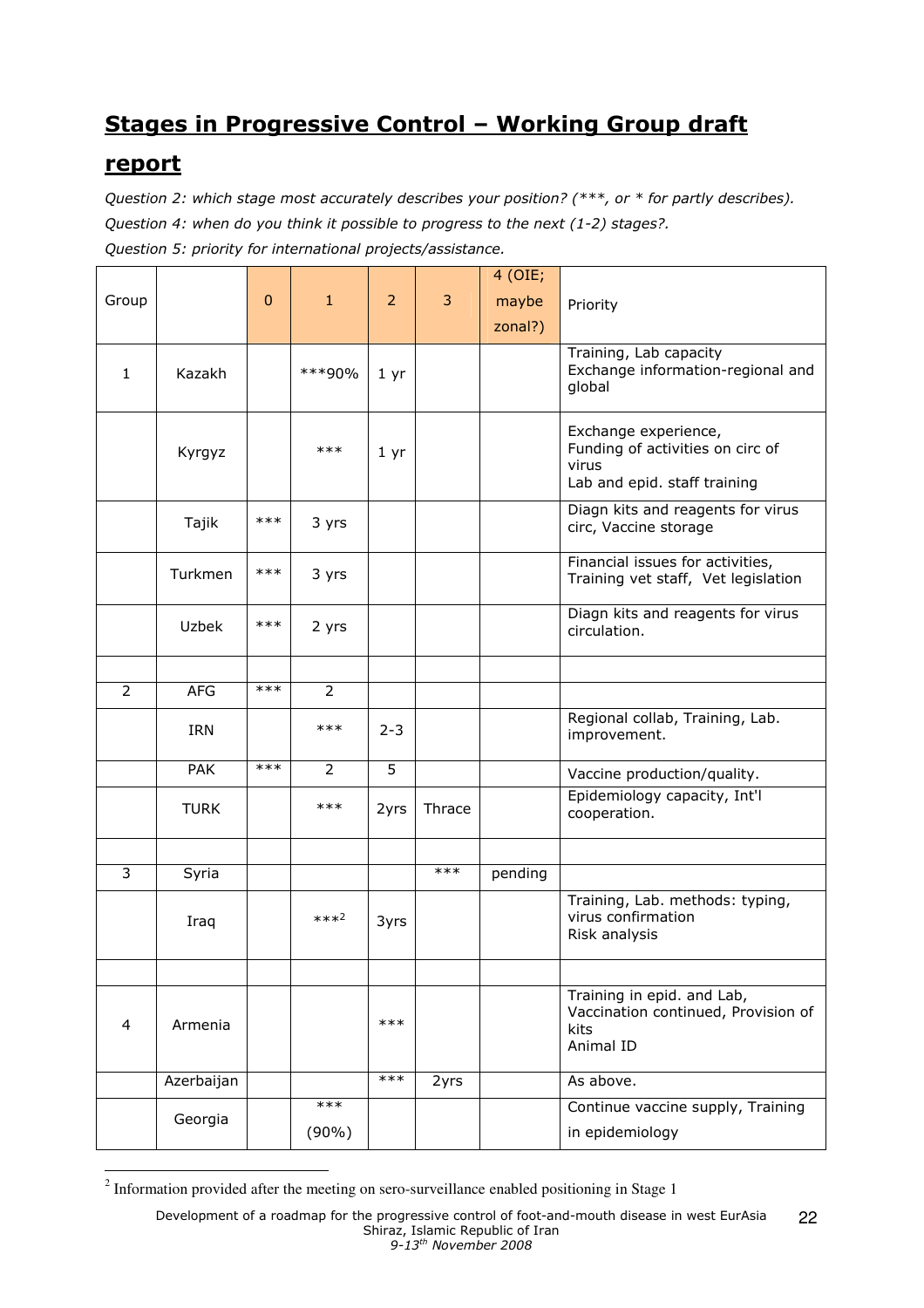### Time-line

| Group          |             | $\mathbf 0$ | $\mathbf{1}$ | $\overline{2}$ | 3      | 4 (OIE;<br>maybe | Priority                         |
|----------------|-------------|-------------|--------------|----------------|--------|------------------|----------------------------------|
|                |             |             |              |                |        | zonal?)          |                                  |
| $\mathbf{1}$   | Kazakh      |             | 2008         | 2010           |        |                  | Training, Lab. capacity          |
|                |             |             | $(90\%)$     |                |        |                  | Exchange information-            |
|                |             |             |              |                |        |                  | regional and global              |
|                |             |             |              |                |        |                  |                                  |
|                | Kyrgyz      |             | 2008         | 2010           |        |                  | Exchange experience,             |
|                |             |             |              |                |        |                  | Funding of activities on circ    |
|                |             |             |              |                |        |                  | of virus                         |
|                |             |             |              |                |        |                  | Lab. and epi staff training      |
|                | Tajik       | 2008        | 2011         |                |        |                  | Diagn kits and reagents for      |
|                |             |             |              |                |        |                  | virus circ, Vaccine storage      |
|                | Turkmen     | 2008        | 2011         |                |        |                  | Financial issues for activities, |
|                |             |             |              |                |        |                  | Training vet staff, Vet          |
|                |             |             |              |                |        |                  | legislation                      |
|                | Uzbek       | 2008        | 2010         |                |        |                  | Diagn kits and reagents for      |
|                |             |             |              |                |        |                  | virus circulation.               |
|                |             |             |              |                |        |                  |                                  |
| $\overline{2}$ | <b>AFG</b>  | 2008        | 2010         |                |        |                  |                                  |
|                | IRN         |             | 2008         | 2010           |        |                  | Regional collab, Training,       |
|                |             |             |              |                |        |                  | Lab. improvement                 |
|                | <b>PAK</b>  | 2008        | 2010         | 2013           |        |                  | Vaccine production/quality       |
|                | <b>TURK</b> |             | 2008         | 2010           | Thrace | 2010-11          | Epidemiology capacity, Int'l     |
|                |             |             |              |                | (2008) |                  | cooperation                      |
|                |             |             |              |                |        |                  |                                  |
| 3              | Syria       |             |              |                | 2008   | Pending          |                                  |
|                | Iraq        |             | 2008         | 2011           |        |                  | Training, Lab. methods:          |
|                |             |             |              |                |        |                  | typing, virus confirmation       |
|                |             |             |              |                |        |                  | Risk analysis                    |
|                |             |             |              |                |        |                  |                                  |
| 4              | Armenia     |             |              | 2008           |        |                  | Training in epid and lab,        |
|                |             |             |              |                |        |                  | Vaccination continued,           |
|                |             |             |              |                |        |                  | Provision of kits                |
|                |             |             |              |                |        |                  | Animal ID                        |
|                | Azerbaijan  |             |              | 2008           | 2010   |                  | As above                         |
|                | Georgia     |             | 2008(90%)    |                |        |                  | Continue vaccine supply,         |
|                |             |             |              |                |        |                  | Training in epidemiology.        |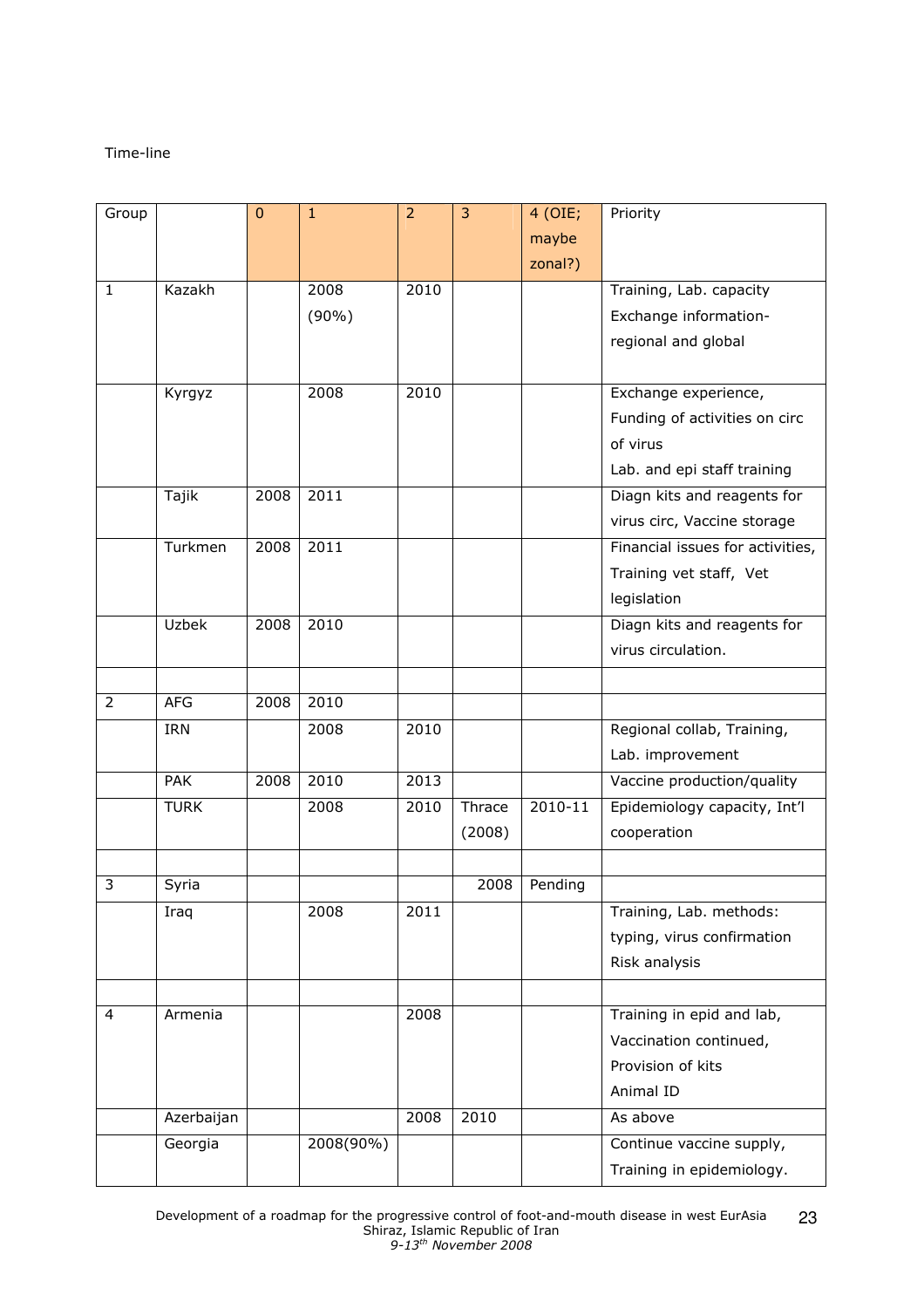# Roadmap to 2020

Stages towards FMD freedom (stage 4 or above). Red Text/shaded box = participants estimate

In black = Secretariat estimate  $(**$  means uncertainty in estimate)

 $Z =$  Zone, N= national

| Group          |                | 2008                   | 2009           | 2010           | 2011         | 2012           | 2013           | 2014 | 2015           | 2016  | 2017  | 2018  | 2019  | 2020 |
|----------------|----------------|------------------------|----------------|----------------|--------------|----------------|----------------|------|----------------|-------|-------|-------|-------|------|
| $\mathbf{1}$   | Kazakh         | $\mathbf{1}$           |                | $\overline{2}$ |              |                | 3Z?            |      | 3N             |       |       |       |       |      |
|                | Kyrgyz         | $\mathbf{1}$           |                | $\overline{2}$ |              |                | 3              |      |                |       |       |       |       |      |
|                | Tajik          | $\mathbf 0$            |                |                | $\mathbf{1}$ |                | $\overline{2}$ |      |                |       | $***$ | 3     | $***$ |      |
|                | Turkmen        | $\mathbf 0$            |                |                | $\mathbf{1}$ |                | $\overline{2}$ |      |                | $***$ | 3     | $***$ |       |      |
|                | Uzbek          | $\overline{0}$         |                | $\mathbf{1}$   |              | $\overline{2}$ |                |      | 3Z?            |       | N     |       |       |      |
| 2              | <b>AFG</b>     | $\mathbf 0$            |                | $\mathbf{1}$   |              |                | $\overline{2}$ |      |                |       |       | $***$ | 3     | $**$ |
|                | IRN            | $\overline{2}$<br>*80% |                |                | 3            |                |                | 4Z   | $\overline{4}$ |       |       |       |       |      |
|                | <b>PAK</b>     | $\mathbf 0$            |                | $\mathbf{1}$   |              |                | $\overline{2}$ |      |                |       |       | $***$ | 3     | $**$ |
|                | <b>TURK</b>    | $\mathbf{1}$           |                | $\overline{2}$ |              |                | $***$          | 3    | $**$           |       |       |       |       |      |
|                | Thrace         | 3Z                     |                | 4Z             |              |                |                |      |                |       |       |       |       |      |
|                | added<br>zones |                        |                |                |              |                |                |      |                |       |       |       |       |      |
| $\overline{3}$ | Syria          | 3                      | $\overline{4}$ |                |              |                |                |      |                |       |       |       |       |      |
|                | Iraq           | $\overline{0}$         |                |                | $\mathbf{1}$ |                | $\overline{2}$ |      |                | $**$  | $***$ | $**$  | 3     | $**$ |
| 4              | Armenia        | $\overline{2}$         |                | 3              | $***$        |                |                |      |                |       |       |       |       |      |
|                | Azerbaij       | $\overline{2}$         |                | $\overline{3}$ |              |                |                |      |                |       |       |       |       |      |
|                | Georgia        | $\mathbf 1$            | $\overline{2}$ |                |              | 3              |                |      |                |       |       |       |       |      |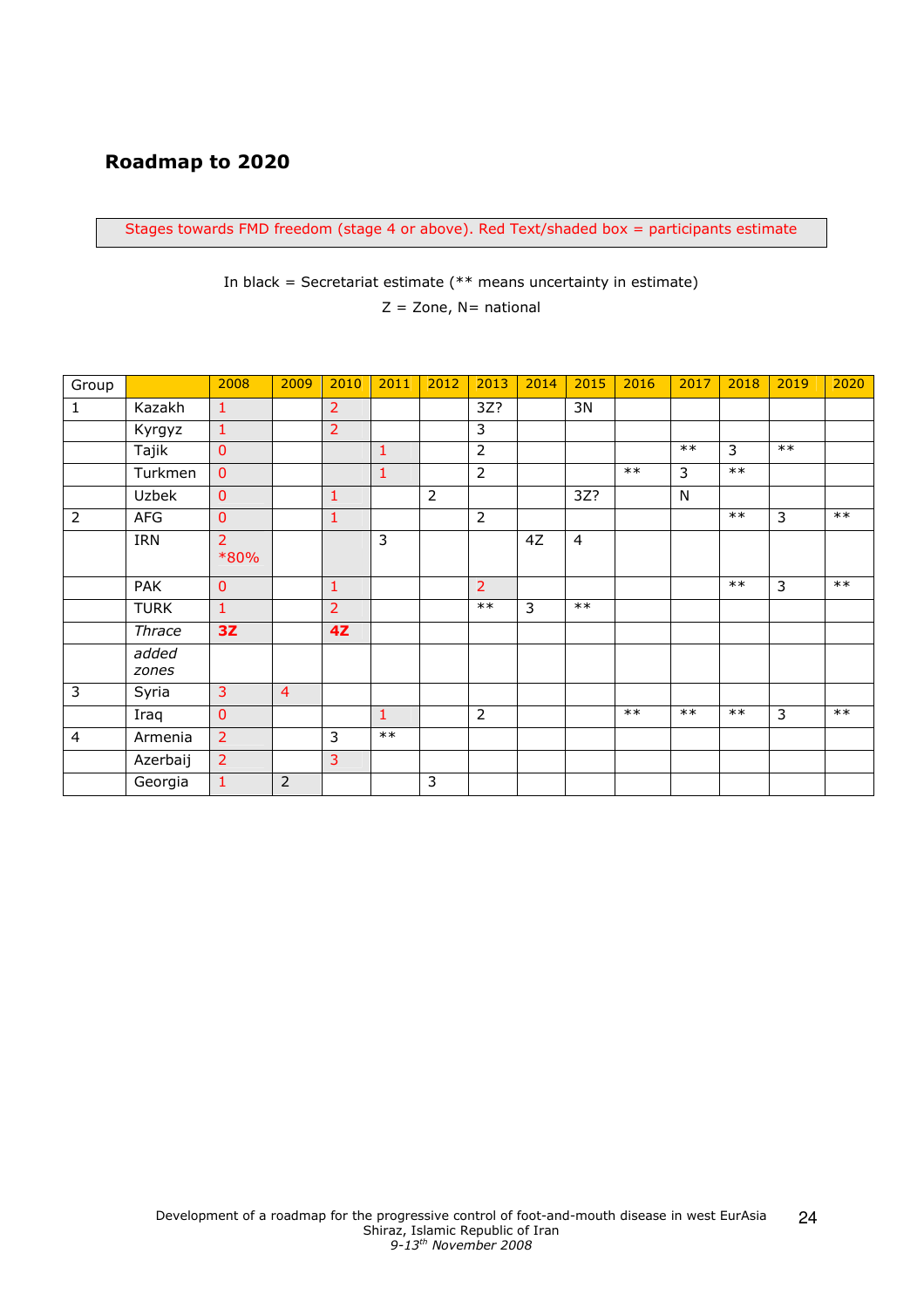### Day 3: Report of the Thematic Working Groups

Purpose:

• to identify the types of regional support services needed to improve national capacity in FMD diagnosis, surveillance and risk assessment, optimising vaccination programs, and addressing trans-boundary animal movements

### Format:

After introduction of the main topics and questions to be addressed by each group, including the value of sharing information on vaccination programs through an information system (Appendix 24) participants chose the groups of interest, and worked on issues common to each country in the region:

- laboratory services;
- surveillance, risk assessment, and regional GIS based information systems;
- harmonisation and monitoring of FMD vaccination;
- trans-boundary (TB) animal movements.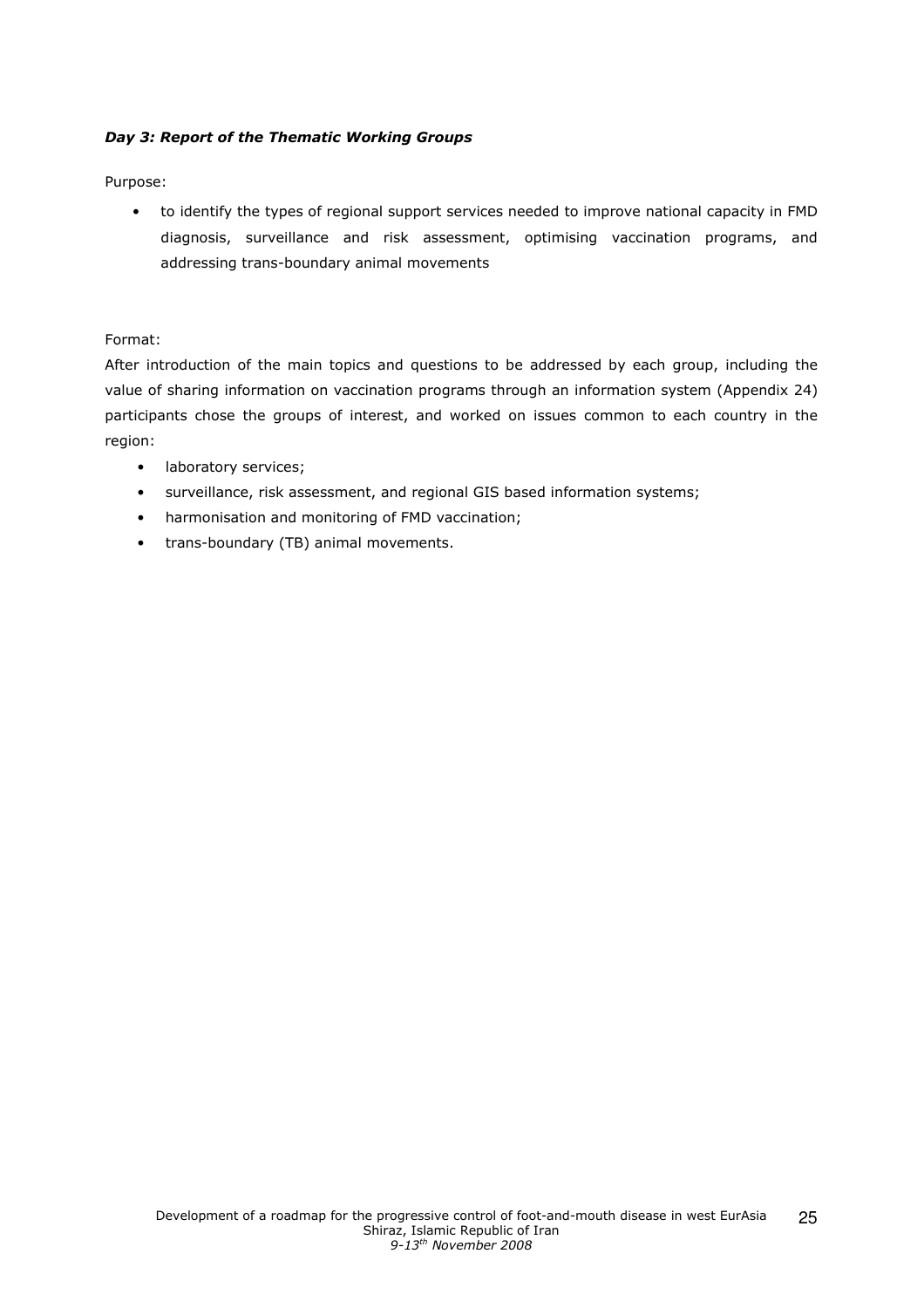The participants in each group are given in Table 1

|                                                 | Regional surveillance, risk assessment, and |  |  |  |  |  |  |  |  |
|-------------------------------------------------|---------------------------------------------|--|--|--|--|--|--|--|--|
| regional GIS based information systems          |                                             |  |  |  |  |  |  |  |  |
| Dr.Manzoor Hussain                              | Pakistan                                    |  |  |  |  |  |  |  |  |
| Dr.Ehtisham Khan                                | Pakistan                                    |  |  |  |  |  |  |  |  |
| Dr. Vahid Otorod                                | Iran                                        |  |  |  |  |  |  |  |  |
| Dr. Manoochehr G. Mombeini                      | Iran                                        |  |  |  |  |  |  |  |  |
| Dr. Khalaj Mehdi                                | Iran                                        |  |  |  |  |  |  |  |  |
| Ms. Kazminia                                    | Iran                                        |  |  |  |  |  |  |  |  |
| Dr. Abdul Karem I. Ibrahim                      | Iraq                                        |  |  |  |  |  |  |  |  |
| Dr. Al del Fi-sabah Jasim Mozam                 | Iraq                                        |  |  |  |  |  |  |  |  |
| Dr. Ziad Namour                                 | Syria                                       |  |  |  |  |  |  |  |  |
| Dr. Sanginmurod Murvatulloev                    | Tajikistan                                  |  |  |  |  |  |  |  |  |
| Dr. Aliev Bakytbek                              | Kyrgyzstan                                  |  |  |  |  |  |  |  |  |
| Dr. Asadov Kliment                              | Azerbaijan                                  |  |  |  |  |  |  |  |  |
| Dr. Khelaya Demna                               | Georgia                                     |  |  |  |  |  |  |  |  |
|                                                 |                                             |  |  |  |  |  |  |  |  |
| Harmonisation and monitoring of FMD vaccination |                                             |  |  |  |  |  |  |  |  |
| Nawroz Abdul Habib                              | Afghanistan                                 |  |  |  |  |  |  |  |  |
| Eranov Mukhiddin                                | Uzbekistan                                  |  |  |  |  |  |  |  |  |
| Salamov Utkir                                   | Uzbekistan                                  |  |  |  |  |  |  |  |  |
| Afzal Mohammed                                  | Pakistan                                    |  |  |  |  |  |  |  |  |
| <b>Tatov Amanguly</b>                           | Turkmenistan                                |  |  |  |  |  |  |  |  |
| Nuryev Dovlet                                   | Turkmenistan                                |  |  |  |  |  |  |  |  |
| Askarov Zhumabek                                | Kyrgyzstan                                  |  |  |  |  |  |  |  |  |
| Sargysan Khachick                               | Armenia                                     |  |  |  |  |  |  |  |  |
| Isoev Iskandar                                  | Tajikistan                                  |  |  |  |  |  |  |  |  |
| Abdullahi Darab                                 | Iran                                        |  |  |  |  |  |  |  |  |
| <b>Borisov Vladimir</b>                         | Russia                                      |  |  |  |  |  |  |  |  |
| Ferrari Giancarlo                               | <b>FAO</b>                                  |  |  |  |  |  |  |  |  |
| Carsten Potzsch                                 | <b>FAO</b>                                  |  |  |  |  |  |  |  |  |
|                                                 |                                             |  |  |  |  |  |  |  |  |
| <b>Support and Governance</b>                   |                                             |  |  |  |  |  |  |  |  |
| <b>Mohammed Afzal</b>                           | Pakistan                                    |  |  |  |  |  |  |  |  |
| Dowlet Nuryev                                   | Turkmenistan                                |  |  |  |  |  |  |  |  |
| <b>Wahid Ottarov</b>                            | Iran                                        |  |  |  |  |  |  |  |  |
| Juan Lubroth                                    | <b>FAO</b>                                  |  |  |  |  |  |  |  |  |
|                                                 |                                             |  |  |  |  |  |  |  |  |

Table 1. Participants in each Workgroup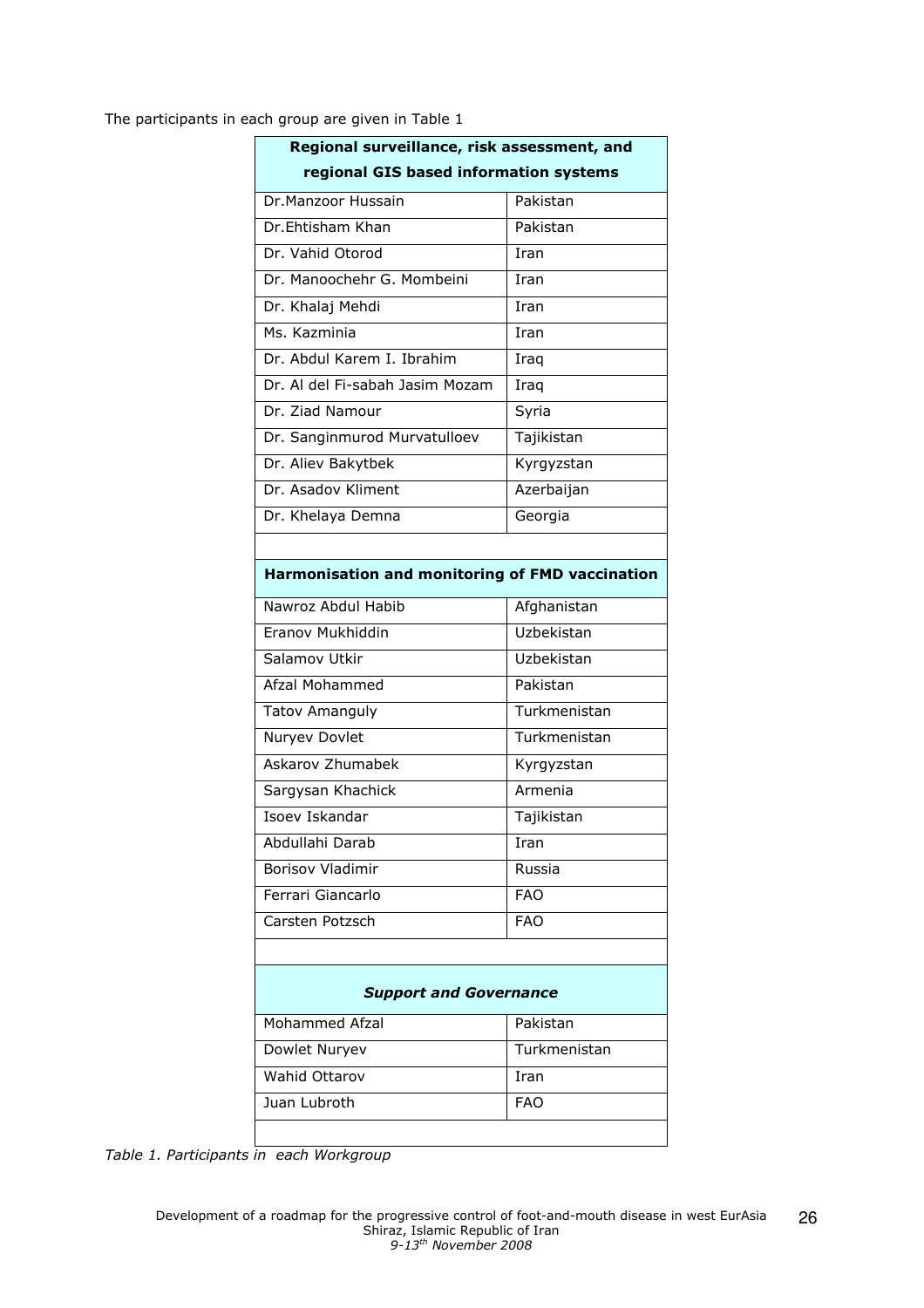Outputs:

Each group selected their own Rapporteur and produced a report which was discussed in the Plenary Session on Day 4. A summary of their presentations and the following discussion in Plenary, is given below.

## Report of the Laboratory Services Group

Terms of Reference: Regional laboratory capacity and performance group

- i. What should be the minimum national lab capacity for each stage?.
- ii. What should be the minimum EQA for each FMD test offered ? (or each stage).
- iii. What type of networking is needed between labs/lab scientists and what are the ideas for developing this?

Rapporteur: Naci Bulut, SAP Institute, Turkey.

|                          | <b>AZERBAIJAN</b> | <b>ARMENIA</b> | <b>IRAN</b>    | <b>KAZAKHSTAN</b> | <b>TURKEY</b> |
|--------------------------|-------------------|----------------|----------------|-------------------|---------------|
| <b>AG DETECTION</b>      |                   |                |                |                   |               |
| AG DETECTION ELISA       | $***$             | $***$          | $***$          | $***$             | $***$         |
| <b>CELL CULTURE</b>      | $***$             | $***$          | $***$          | $***$             | $***$         |
| <b>PCR</b>               | $***$             | $***$          | ***(SETING UP) | $***$             | $***$         |
| PEN-SIDE TEST?           | $***$             | $***$          |                |                   |               |
| <b>CFT</b>               | $***$             | $***$          | $***$          | $***$             |               |
| <b>AB DETECTION</b>      |                   |                |                |                   |               |
| LPBE/SPCE                | $***$             | $***$          | $***$          | $***$             | $***$         |
| <b>VNT</b>               |                   |                | $***$          |                   | $***$         |
| <b>SEROSURVEILLANCE</b>  |                   |                |                |                   |               |
| <b>NSP</b>               | $***$             | $***$          | $***$          |                   | ***           |
| METHODS FOR FOL.UP       |                   |                |                |                   | $***$         |
| <b>R VALUE</b>           |                   |                |                |                   |               |
| VNT/ELISA                |                   |                | $***$          |                   | $***$         |
| CROSS-CHALAINGE          |                   |                |                |                   | ***           |
| <b>MOL. EPIDEMIOLOGY</b> |                   |                |                |                   |               |
| <b>PCR</b>               |                   |                | $***$          |                   | $***$         |
| NUC. SEQUENCING          |                   |                | $***$          |                   | $***$         |

Current Capacity of laboratories presented in the working group.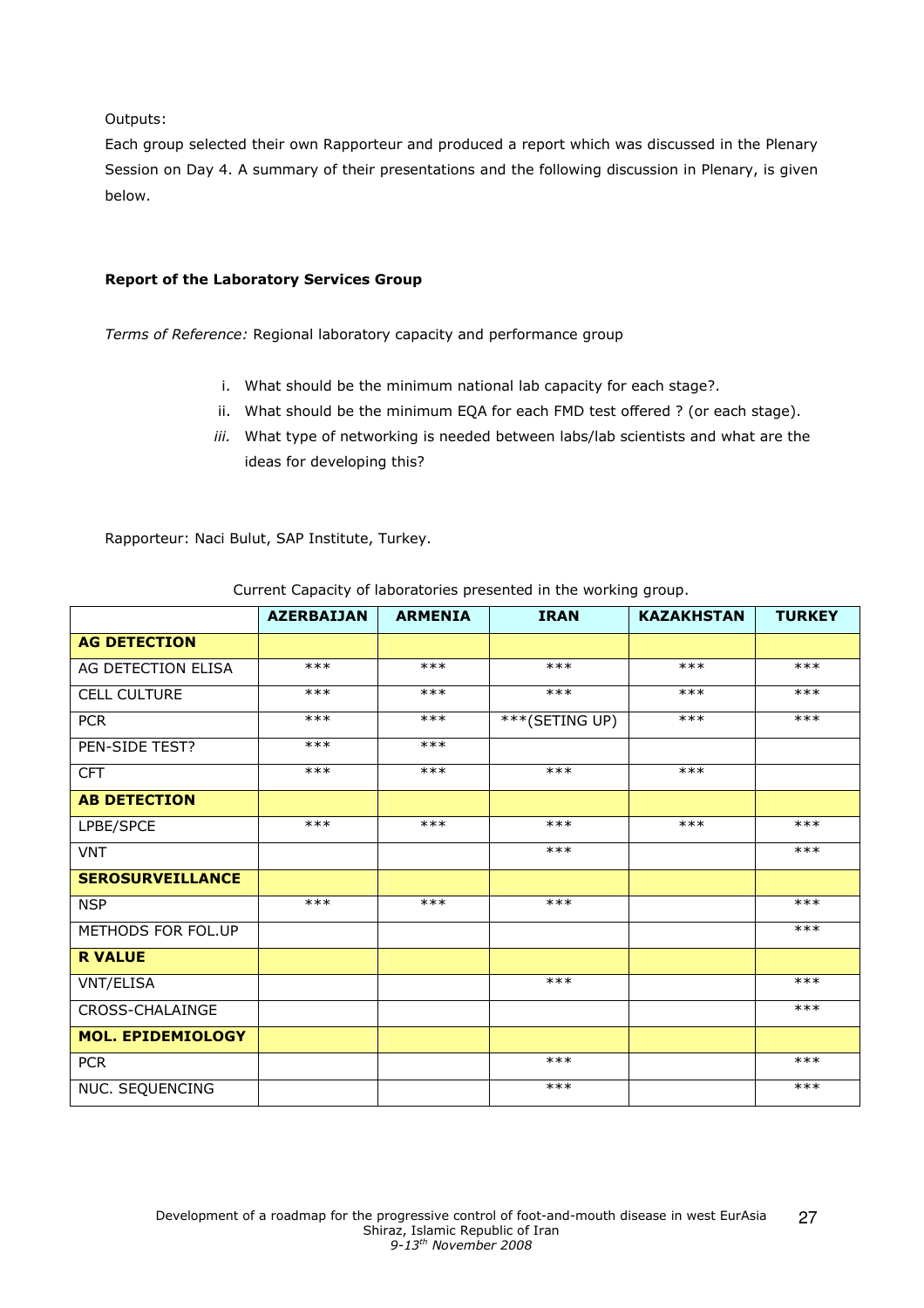| <b>GAPS</b> |                                                                                   |
|-------------|-----------------------------------------------------------------------------------|
| 1           | On the supply of diagnostic kits.                                                 |
| 2           | On the availability and use of pen-side tests (ag detc.)                          |
| 3           | Training needed to properly conduct vaccine matching (r value<br>test(vnt/lpbe)). |
| 4           | Performance comparison of currently used tests.                                   |
| 5           | Training is needed to increase their capacity.                                    |

### Item I Capacity required for each stage of the Progressive Pathway

This area provoked much debate in the plenary Session; the group considered that antigen and antibody detection tests, NSP ELISA, PCR and sequencing were required in all stages, including Stage O. This was questioned in the plenary session. The consensus was that even during Stage 0, all countries should have access to these lab. services ideally, within their country but they could also be provided by an OIE/FAO ref Lab. or by contract with another country.

The lab. group considered that in stage 3, all tests should be available on emergency basis, i.e a state of continual preparedness.

| REQUIREMENT MIN. CAPACITY FOR EACH STAGE         |                        |                        |                        |
|--------------------------------------------------|------------------------|------------------------|------------------------|
| <b>STAGE 0</b>                                   | <b>STAGE 1</b>         | <b>STAGE 2</b>         | <b>STAGE 3</b>         |
| AG DET. FOR TYPING                               | AG DET. FOR TYPING     | AG DET. FOR            | AG DET. FOR            |
|                                                  |                        | <b>EMERGENCY</b>       | <b>EMERGENCY</b>       |
| METODS FOR AB                                    | METODS FOR AB          | <b>METODS FOR AB</b>   | <b>METODS FOR AB</b>   |
| <b>DETECTION</b>                                 | <b>DETECTION</b>       | <b>DETECTION</b>       | <b>DETECTION</b>       |
| <b>METHODS FOR</b>                               | <b>METHODS FOR</b>     | <b>METHODS FOR</b>     | <b>METHODS FOR</b>     |
| <b>SURVEILLANCE</b>                              | <b>SURVEILLANCE</b>    | <b>SURVEILLANCE</b>    | <b>SURVEILLANCE</b>    |
| <b>ACTIVITIES; NSP</b>                           | <b>ACTIVITIES; NSP</b> | <b>ACTIVITIES; NSP</b> | <b>ACTIVITIES; NSP</b> |
| ELISAs, PCR ECT.                                 | ELISAs, PCR ECT.       | ELISAs, PCR ECT.       | ELISAs, PCR ECT.       |
| <b>NUC. SEQUENCING</b><br><b>NUC. SEQUENCING</b> |                        |                        | <b>NUC. SEQUENCING</b> |
|                                                  |                        |                        | <b>FOR EMERGENCY</b>   |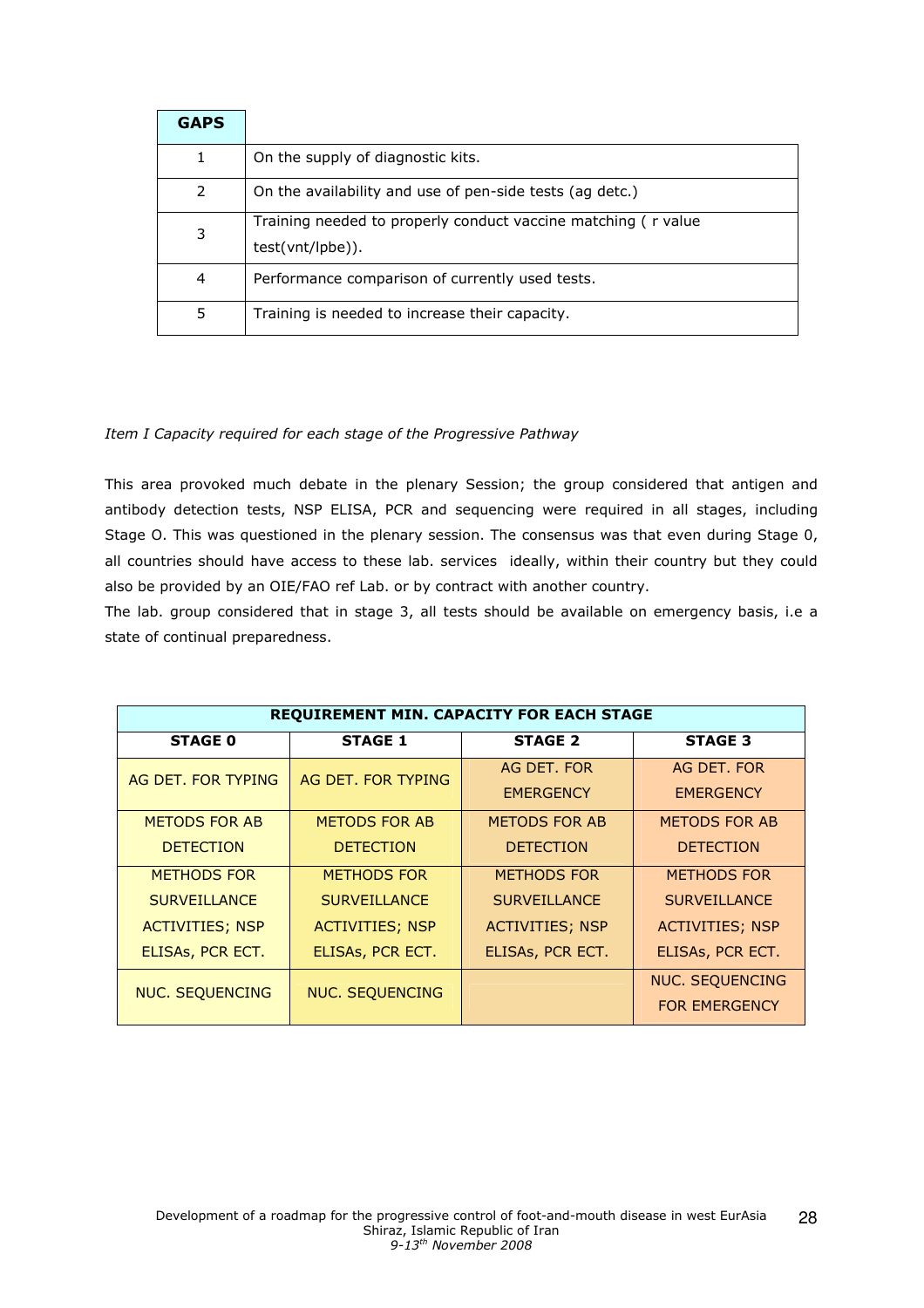Item II what should be the minimum EQA for each FMD test offered? (or each stage)

The group considered it essential that a proficiency test (PT) service be offered to all labs in the region in order to improve their performance and achieve confidence between labs and within countries, and to progress towards accreditation and ISO management levels.

The service should be:

 - confidential, so to protect the participants, the performance of labs is known only by the organiser and the lab and country concerned;

- focus on priority tests relevant to the labs concerned;

- have reagents/antisera provided by an independent body, e.g. OIE/FAO reference centre;

- be repeated annually.

| <b>REQUIREMENT MIN. CAPACITY FOR EACH STAGE</b> |                        |                                 |                                 |
|-------------------------------------------------|------------------------|---------------------------------|---------------------------------|
| <b>STAGE 0</b>                                  | <b>STAGE 1</b>         | <b>STAGE 2</b>                  | <b>STAGE 3</b>                  |
| AG DET. FOR TYPING                              | AG DET. FOR TYPING     | AG DET. FOR<br><b>EMERGENCY</b> | AG DET. FOR<br><b>EMERGENCY</b> |
| <b>METODS FOR AB</b>                            | <b>METODS FOR AB</b>   | <b>METODS FOR AB</b>            | <b>METODS FOR AB</b>            |
| <b>DETECTION</b>                                | <b>DETECTION</b>       | <b>DETECTION</b>                | <b>DETECTION</b>                |
| <b>METHODS FOR</b>                              | <b>METHODS FOR</b>     | <b>METHODS FOR</b>              | <b>METHODS FOR</b>              |
| <b>SURVEILLANCE</b>                             | <b>SURVEILLANCE</b>    | <b>SURVEILLANCE</b>             | <b>SURVEILLANCE</b>             |
| <b>ACTIVITIES; NSP</b>                          | <b>ACTIVITIES; NSP</b> | <b>ACTIVITIES; NSP</b>          | <b>ACTIVITIES; NSP</b>          |
| ELISAs, PCR ECT.                                | ELISAs, PCR ECT.       | ELISAs, PCR ECT.                | ELISAs, PCR ECT.                |
|                                                 |                        |                                 | NUC.                            |
| <b>NUC. SEQUENCING</b>                          | <b>NUC. SEQUENCING</b> |                                 | <b>SEQUENCINGFOR</b>            |
|                                                 |                        |                                 | <b>EMERGENCY</b>                |
| <b>ITEM II</b>                                  |                        |                                 |                                 |
| <b>EOA ISSUE</b>                                |                        |                                 |                                 |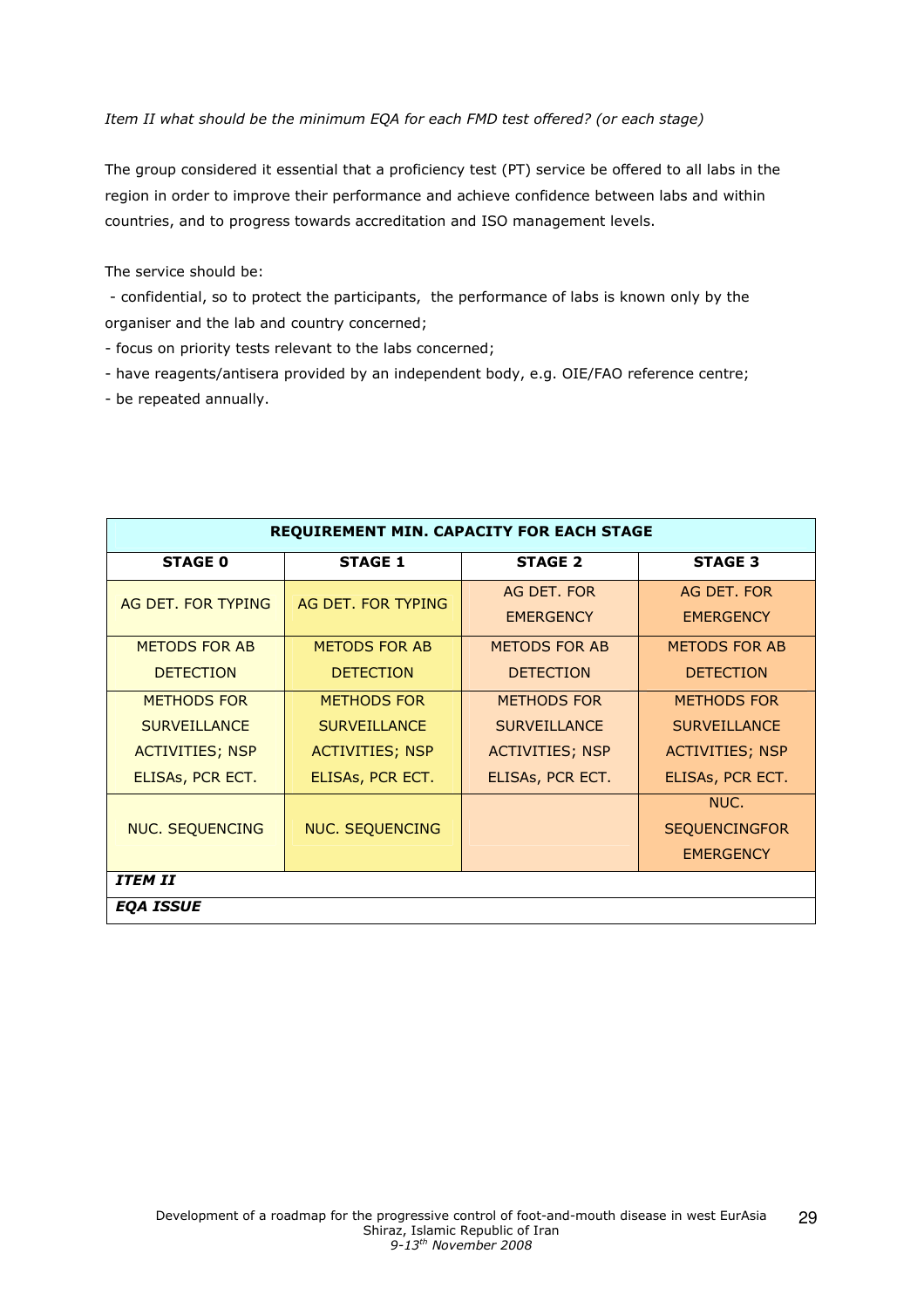ITEM III what type of networking is needed between labs/lab scientists and what are the ideas for developing this?

### **LAB NETWORK ISSUE**

## LED BY ONE LAB IN THE REGION

• Analyze what is currently done – strengths, weaknesses, gaps.

• Bring together scientific expertise and encourage consensus building and sharing of best practice.

• Establish networks, collaborative agreements and recommendations for future work/research.

#### GOALS OF THIS NETWORK

– Improve interaction and co-operation between reference Laboratories.

– Agree procedures for exchange of materials including viruses.

– Develop equivalence in testing – especially vaccine matching.

– Develop common systems for providing and sharing information in real-time.

### **HOW**

ESTABLISH A WEB-SITE: for FMD network ► WESTEUROASIA NATIONAL REF.LABS INFORMATION SYSTEM►WEARELIS

– System for recording and reporting laboratory virus detection and characterisation data (in real time).

– FMD lab related information exchange (such as sequences) between reference labs and other partners.

– Provision of laboratory based information to FAO/OIE.

## Working Group on regional surveillance, risk assessment, and regional GIS based information systems

Terms of Reference:

- i. information systems: these need upgrading, but what should be the minimum specification for an information system required to identify FMD risk control points, and plan preventive measures? GIS with a set of standard types of epidemiological units that could be applied across the region? what is the vision for establishing the information system capacity across the region?;
- ii. critical risk control points: should each country undertake a set of standard serological studies to identify FMD risk by production system? if so, when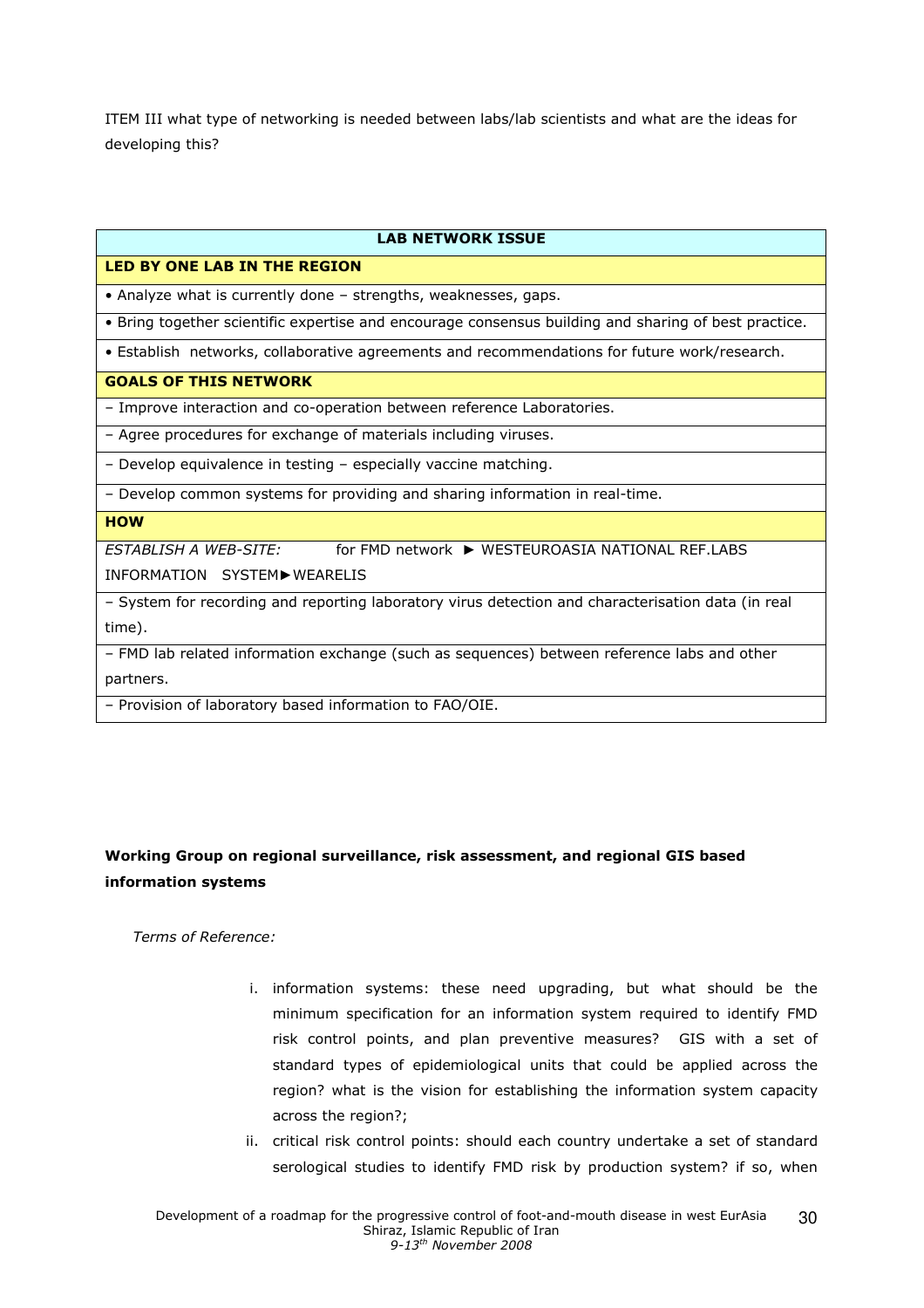should this take place, and which countries (have not yet conducted these exercises)?;

iii. should there be a system for sharing risk information on new virus strains, for example reporting of FMDV that are significantly different in genetic or antigenic characteristic (more than 2% sequence change)?.

The group had the following composition:

| Group on regional surveillance, risk assessment, and<br>regional GIS based information systems |            |  |  |
|------------------------------------------------------------------------------------------------|------------|--|--|
| Dr. Asadov Kliment                                                                             | Azerbaijan |  |  |
| Dr. Khelaya Demna                                                                              | Georgia    |  |  |
| Dr. Vahid Otorod                                                                               | Iran       |  |  |
| Dr. Manoochehr G. Mombeini                                                                     | Iran       |  |  |
| Dr. Khalaj Mehdi                                                                               | Iran       |  |  |
| Ms. Kazminia                                                                                   | Iran       |  |  |
| Dr. Abdul Karem I. Ibrahim                                                                     | Iraq       |  |  |
| Dr. Al del Fi-sabah Jasim Mozam                                                                | Iraq       |  |  |
| Dr. Aliev Bakytbek                                                                             | Kyrgyzstan |  |  |
| Dr.Fhtisham Khan                                                                               | Pakistan   |  |  |
| Dr. Sanginmurod Murvatulloev                                                                   | Tajikistan |  |  |
| Dr. Ziad Namour                                                                                | Syria      |  |  |

The Group agreed that an efficient Information System is a key component in order to improve surveillance activities and generate information to better assess the risk. The group outlined the structure of how an Information System should look like and the following structure was proposed:

# Regional Epidemiological Unit

# (REU)

# National Epidemiological Unit in each country

(NEU)

# Epidemiological Sub Units in each country

(NSEU)

For each one of the sub-components of the system the group reported the minimum requirements.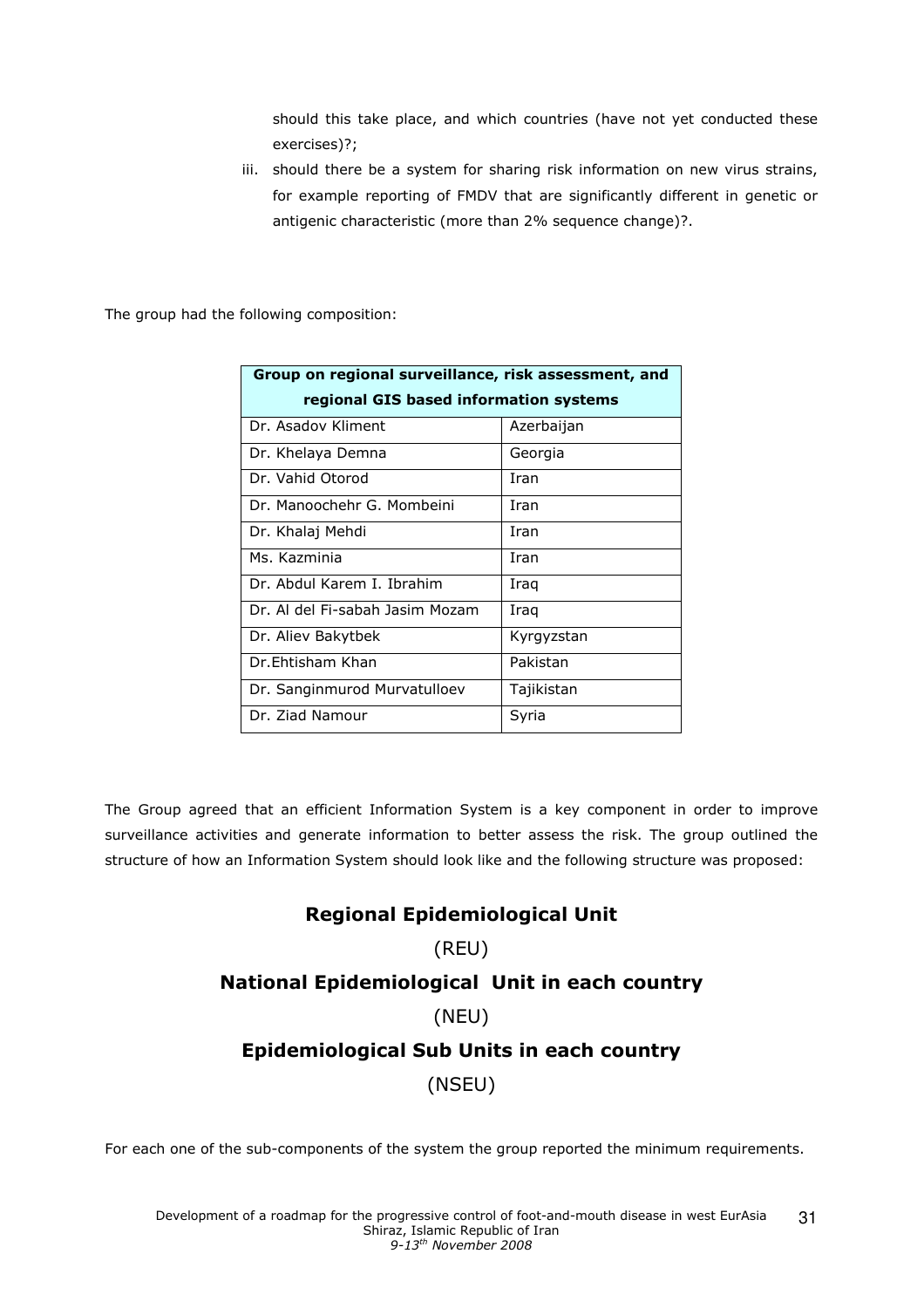## Regional Epidemiological Unit.

It would be established in one of the countries in the Region.

### Facilities and staff required:

| Regional Epidemiologist              |     |
|--------------------------------------|-----|
| Epidemiologist                       |     |
| <b>Information Technology Expert</b> |     |
| Support Staff                        | 3-4 |

Necessary transport facility, office and office equipment.

### Responsibilities:

- Receiving data/information from all National Epidemiological Units.

- Management of all data.

- Communication of information about FMD status in the Region to international bodies (FAO/OIE etc).

- Conduct regional meetings for staff at NEUs.
- Developing protocols, contingency plans and assistance for submission of samples to FMD-WRL.
- Conduct trainings for NEUs.

### National Epidemiological Unit.

#### Facilities Required.

| Epidemiologist:                                   |         |
|---------------------------------------------------|---------|
| IT Expert (GIS, Data management)                  | ı.      |
| Veterinarian                                      | $2 - 3$ |
| Office, transport facility and office equipments. |         |

#### Responsibilities:

- Define Livestock population structure in different production systems (e.g: dairy farms, beef farms, villages, nomadic, commercial, wildlife etc);

- Registration of animal units described above;
- Receiving data from Sub-units for further analysis;
- Communication with REU;
- Early warning/Early Reaction;
- Developing surveillance plans for Sub-units;
- Training to staff at Sub-units;
- Awareness of FMD at national level;
- Developing contingency plan;
- Inform and update Veterinary Authorities/Policy makers about FMD situation in the country.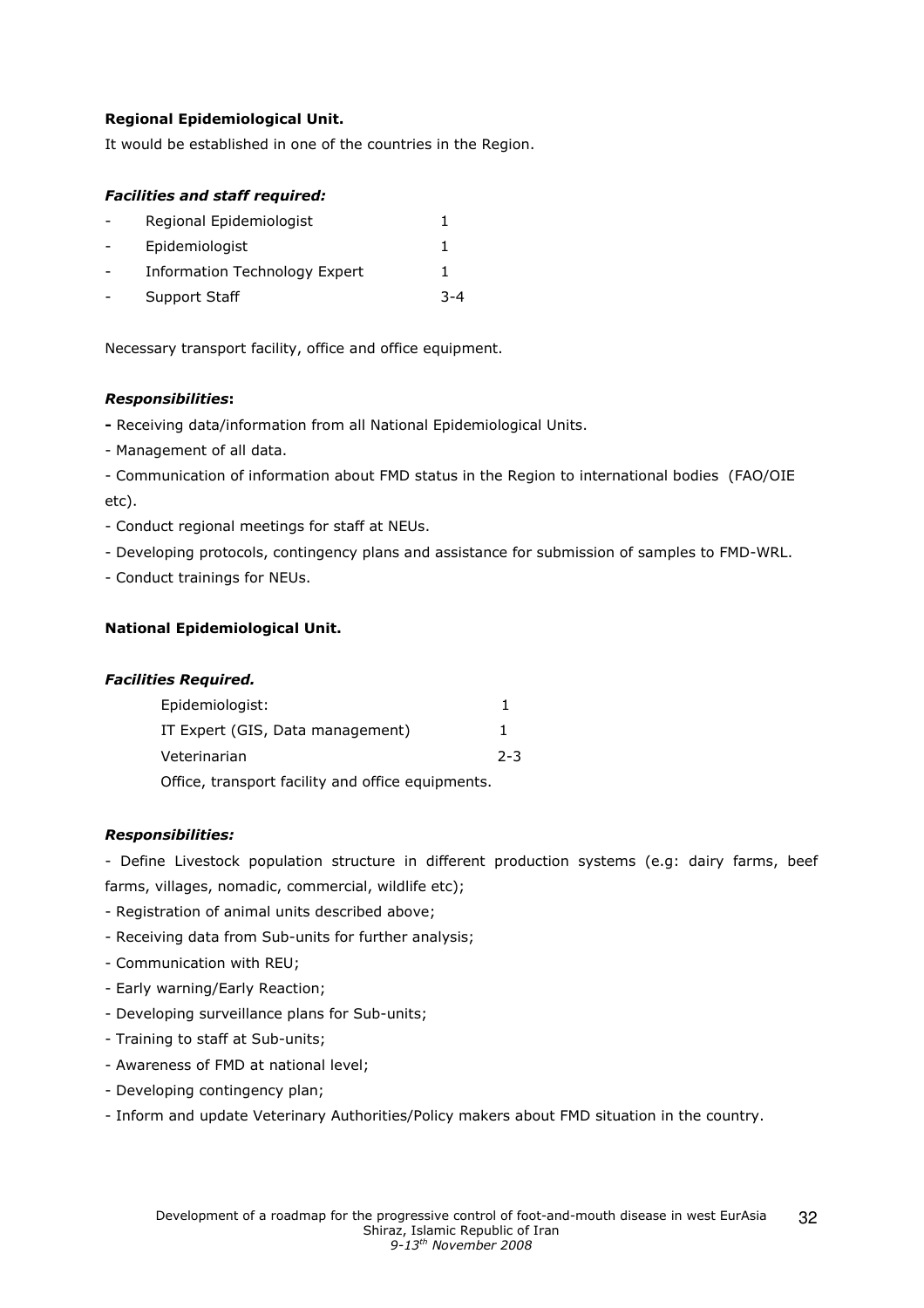### Epidemiological Sub-Units

### Facilities required

- Veterinarians: 2-3
- Data entry operator: 1
- Support staff 2-3
- Office, transport facility and office equipment
- Sample collection and storage
- Capacity to investigate outbreaks and implement control measures

### Responsibilities:

- Implementation of surveillance activities (passive, active, sero-surveillance) ;

- Investigate FMD outbreaks, collect samples/information for submission to diagnostic laboratory and implement control measures;

- Data collection and reporting to NEU;
- Conduct trainings for the field staff on sampling, and sero-surveillance etc;
- FMD awareness of veterinarians, livestock farmers and other stakeholders.

The group has deemed necessary that databases across the Region are more uniform and that should at least enable to: (i) register animal production units; (ii) geo-reference the animal production units; (iii) incorporate a software able to generate some basic maps (already available in some countries in the Region).

The issue of carrying out serological studies at critical risk control points was considered necessary by the group and while noting that countries such as Iran, Iraq and Syria have already carried out such activities, the group recommended such studies to be carried out also in other countries.

The existence of an Information System (to be linked with the FMD national reference laboratories) would be essential also to facilitate sharing of information related to the occurrence of new serotype/subtypes so that appropriate measures can be taken.

The group has also defined the minimum set of data that should be present at regional and national level. For the regional level the following minimum set of data should be present: (i) area (with GPS coordinates); (ii) total animal population (species wise); (iii) species affected (with number); (iv) morbidity (%); (v) mortality (%); (vi) pattern of animal Movement in and out of the area; (vii) vaccination history (Brand name, sero –types included); (viii) basis of diagnosis (clinical, laboratory); (ix) number of samples collected and name of the labs to which these samples were sent; (x) control measures taken; (xi) date and duration of previous outbreaks; (xii) serotype isolated from that outbreak.

At national level in addition to what mentioned above the following data should be present: (i) who reported the disease (Government official; Farmer; Private vet /Para- vet; Media); (ii) number and type of samples collected; (iii) name of the laboratory to which the samples were sent (with date);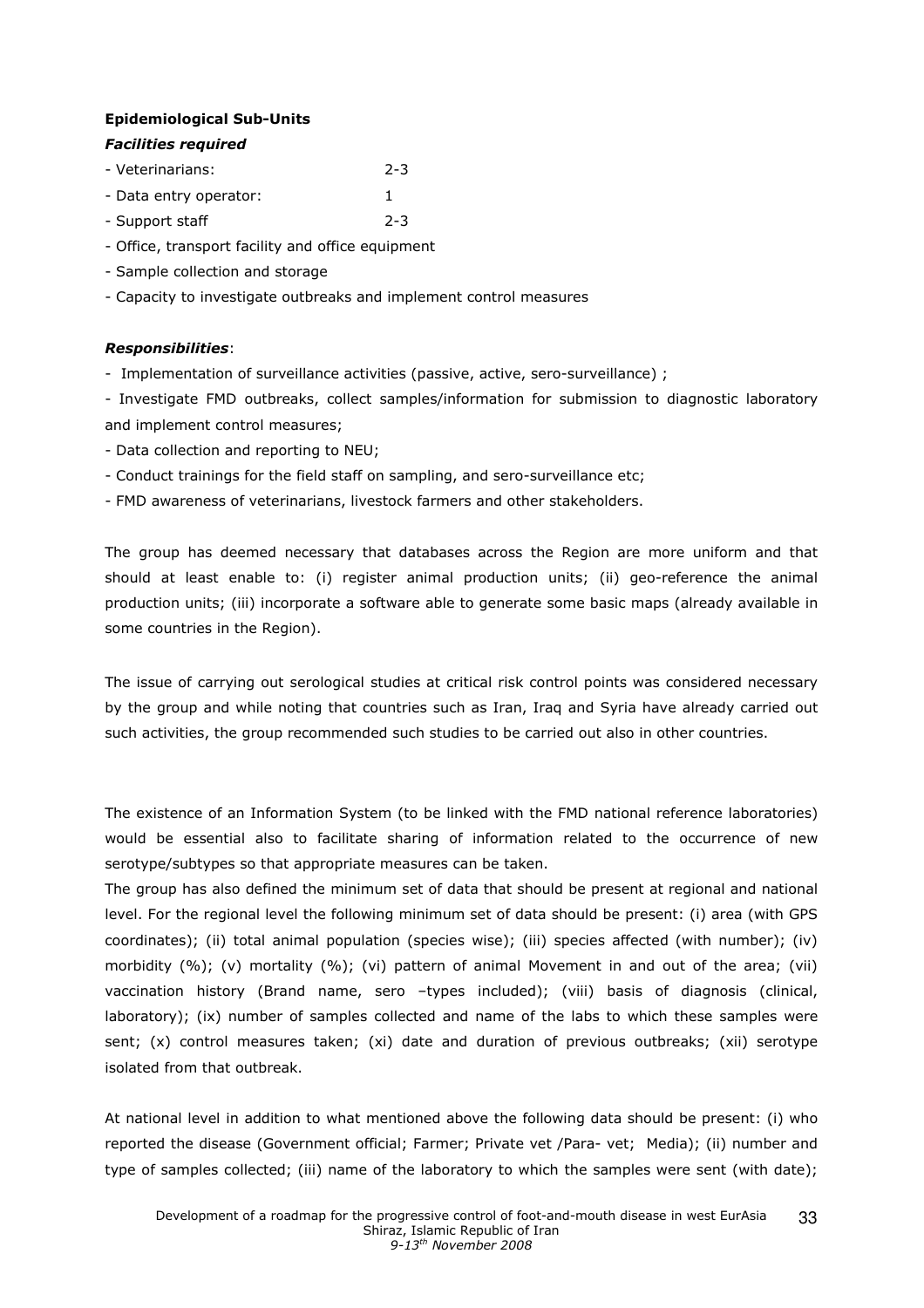(iv) clinical sign /symptoms of the disease; (v) history of previous disease outbreaks and control measures; (vi) brief account of current control measures and status of the disease.

## Working Group on harmonisation and monitoring of FMD vaccination

### Terms of Reference:

- i. should vaccine specification for cattle be harmonised (yearly) across western Eurasia? (e.g. 3 PD50, antigenic content, age and frequency, OIE standard of potency test).
- ii. should each country undertake vaccine performance monitoring, for example a simple sampling of sufficient animals 12-24 mo, prior to re-vaccination?).
- iii. should the EuFMD regional database on vaccination implementation be extended to include all interested countries in the region? is it feasible for each to supply the minimum required data?).

**Output:** the group made a presentation to the plenary Session (Appendix 25)

The group had the following composition:

| <b>Harmonisation and monitoring of FMD</b> |              |  |  |
|--------------------------------------------|--------------|--|--|
| vaccination working group                  |              |  |  |
| Nawroz Abdul Habib                         | Afghanistan  |  |  |
| Sargysan Khachick                          | Armenia      |  |  |
| Abdullahi Darab                            | Iran         |  |  |
| Askarov Zhumabek                           | Kyrgyzstan   |  |  |
| Afzal Mohammed                             | Pakistan     |  |  |
| <b>Borisov Vladimir</b>                    | Russia       |  |  |
| Isoev Iskandar                             | Tajikistan   |  |  |
| <b>Tatov Amanguly</b>                      | Turkmenistan |  |  |
| Nuryev Dovlet                              | Turkmenistan |  |  |
| Franov Mukhiddin                           | Uzbekistan   |  |  |
| Salamov Utkir                              | Uzbekistan   |  |  |
| Ferrari Giancarlo                          | <b>FAO</b>   |  |  |
| Potzsch Carsten                            | <b>FAO</b>   |  |  |

The general context (for most of the countries) is the one where mass vaccination programs could hardly be carried out. Reasons for this are mainly because of: (i) huge animal population; (ii) lack of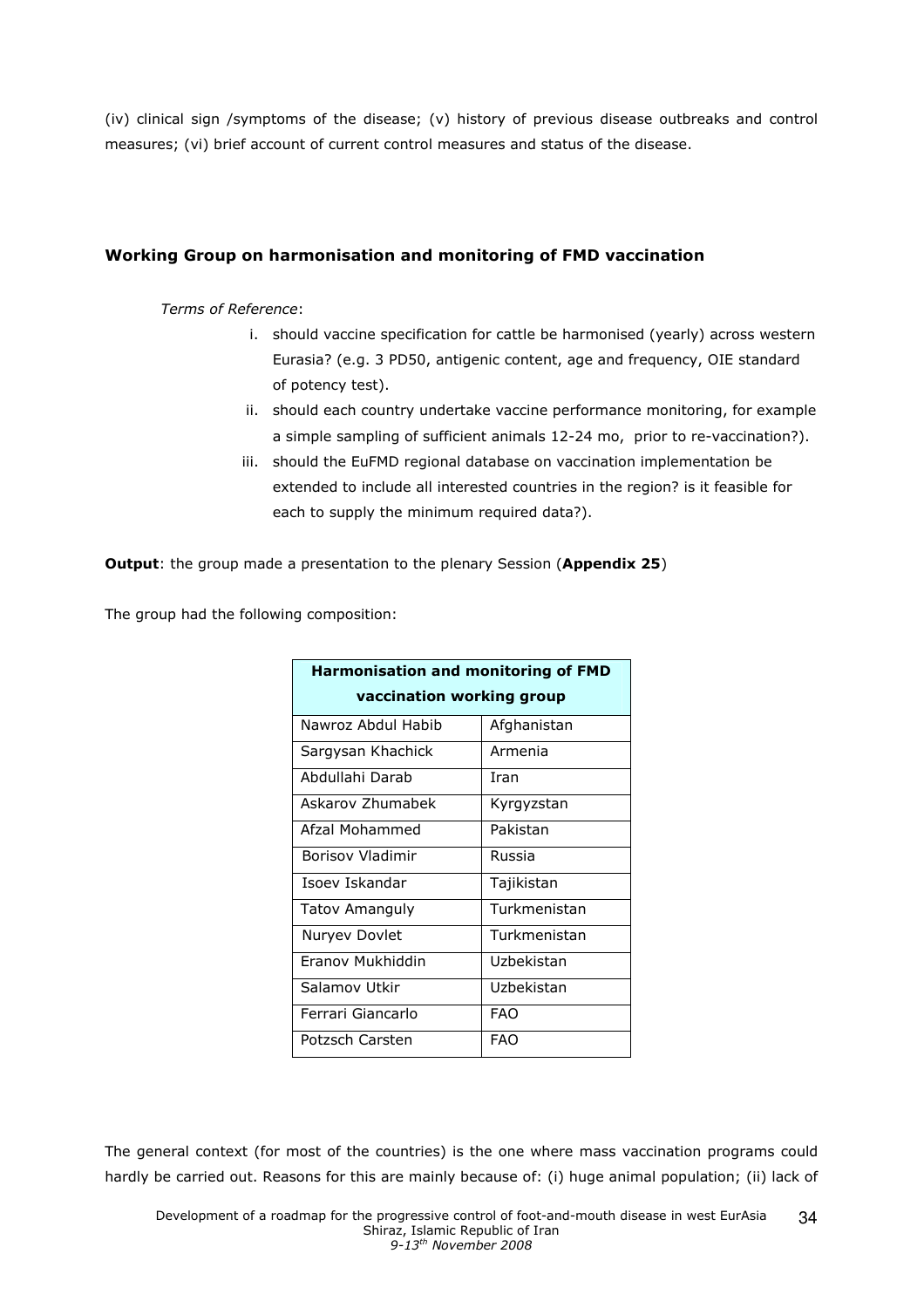financial and human resources for extensive vaccination programs to be carried out. The group retained more realistic that vaccination programs can be intensively carried out provided that target sub-populations are clearly identified. There was a general consensus in the group that harmonization across Western EurAsia is worth to be pursued. Harmonization rather than being seen as "the same vaccine for all" should address the issue of having available and documented information so that whenever individual countries are about to purchase vaccines for their use appropriate guidelines are available and the most important issue was related to the circulating serotypes/subtypes. There is a clear need to ensure that vaccine strains match well the field strains identified across the Region and need for a mechanism enable to make this information available and disseminated. The group discussed the creation of a regional or inter-regional commission with a panel of experts from the participating countries that could possibly meet every year, review the global and regional situation and prepare guidelines aimed at assisting and advice countries to formulate their technical specifications. The issue of harmonization was also addressed from a slightly different point of view and it is related to the synchronization of vaccination activities in specific bordering areas between two or more countries that could be worth to target because of known common pasture areas where mixing of animals is likely to occur.

As per the vaccination performance the participants agreed that this type of activity is essential. Two different issues were addressed: (i) sero-monitoring following the administration of vaccine to evaluate the immunological response (in terms of detectable level of antibodies specific for the serotypes included in the vaccine); (ii) serological survey aimed at evaluating the overall efficacy of vaccination in reducing virus circulation through the detection of NSP antibodies (both in vaccinated and non-vaccinated animals).

The group agreed that protocols for addressing such issues can be developed and that it may be as well one of the topics that could be discussed on a yearly basis.

It was raised the issue of sustainability of such activities due to the cost of reagents. While national programs may contribute in terms of sample collection, support from donor may be required for purchasing the reagents. One possible way to overcome this problem was to ensure that any future project on FMD should have such activities as a sub-component in order that sufficient funds are earmarked.

As per the regional database the group considered premature to discuss the possibility of up-loading such database. The concept of sharing this type of information was indeed found to be useful.

During the discussion two main points were highlighted: (i) the WRL periodical report already contains all the relevant information regarding the most recent serotypes and subtypes identified in different countries and so it appears that the commission proposed by the group should work on collating this information on a regional basis and create a platform for the countries of the region to discuss and summarize what already available; (ii) the regional database, even if still in the stage of design, can generate information that countries will may need for monitoring their own vaccination programs.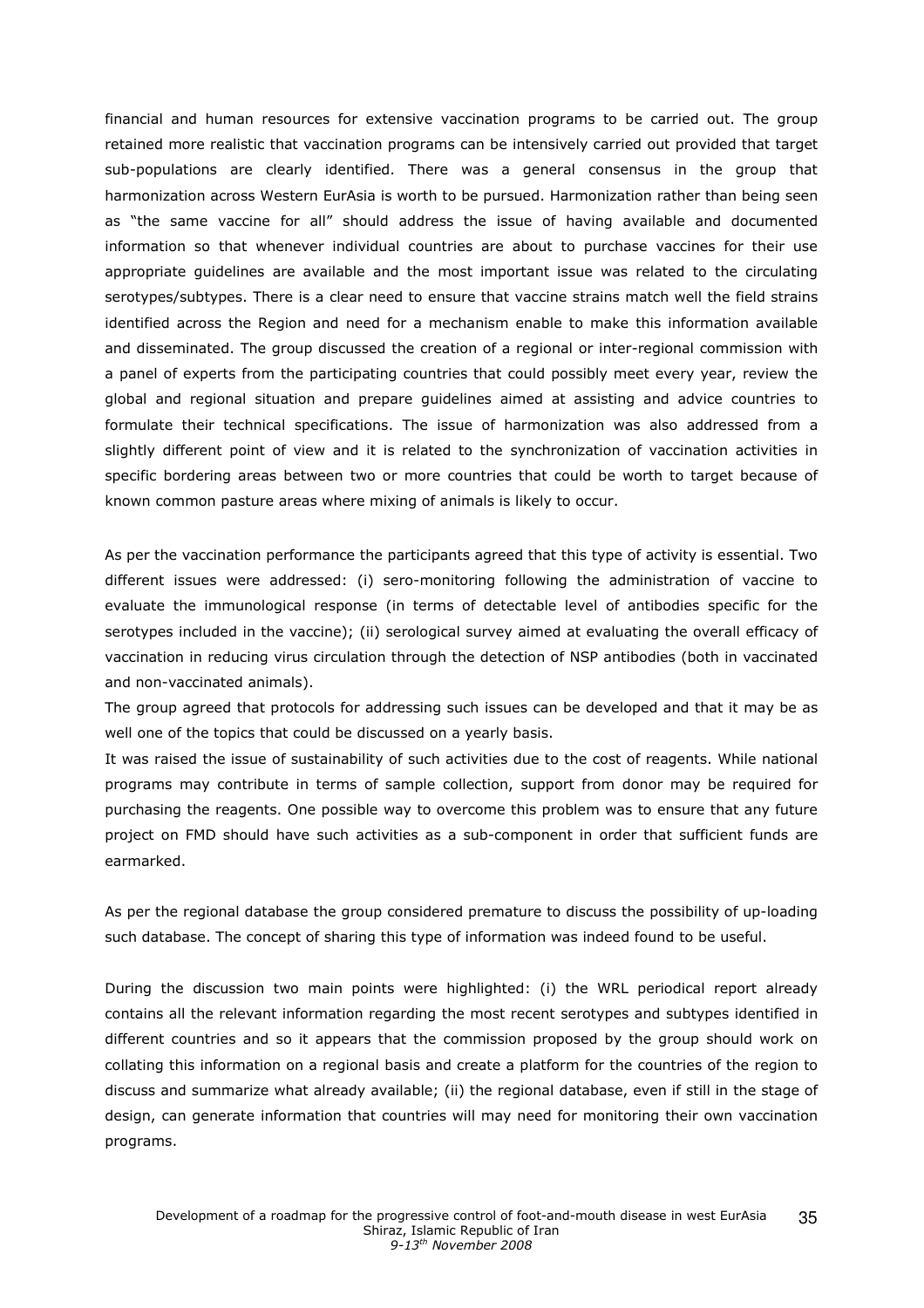### Working Group on trans-boundary (TB) animal movements group

Terms of Reference

- i. where in the region are the problems?
	- a. TB illegal and legal trade
	- b. TB movement across borders for seasonal grazing
- ii. what are the best practises to deal with transboundary animal trade (turning risky informal/illegal into safe formal/legal trade)
- iii. what are the best practises to deal with animal populations that seasonally cross borders (transboundary grazing patterns)
- iv. what actions are needed to improve as part of a regional roadmap? (bilateral, and multi-lateral)

**Output:** the group made a presentation to the plenary Session (Appendix 26)

i. Movements:

The group agrees that animal movements are mainly informal (illegal) trade, characterized by:

Movements of cattle from east to west;

Movements of sheep from west to east;

Movements can change direction, depending on market laws (offer and demand)

There is also an important seasonal transboundary movement for grazing.

ii-iii. Best practices:

The group members agree that, it could be appropriate to facilitate the FORMAL movements in order to prevent illegal movements by having more quarantine centres.

It should be requested also for regular movements but which are currently informal, that the country of provenance vaccinate on its territory, before expedition.

Finally The group considers that it could be useful to have more idea on the animal movements by survey of animals by satellite (microchip).

iv. Actions needed to improve:

The members of the group have agreed on the necessity of developing and signing comprehensive protocols with neighbouring countries, including:

Establishment of buffer zones;

Establishing coordinated vaccination;

The final aim is reaching an agreed multilateral protocols that improve the ratio of safe animal movements to unsafe/informal trade.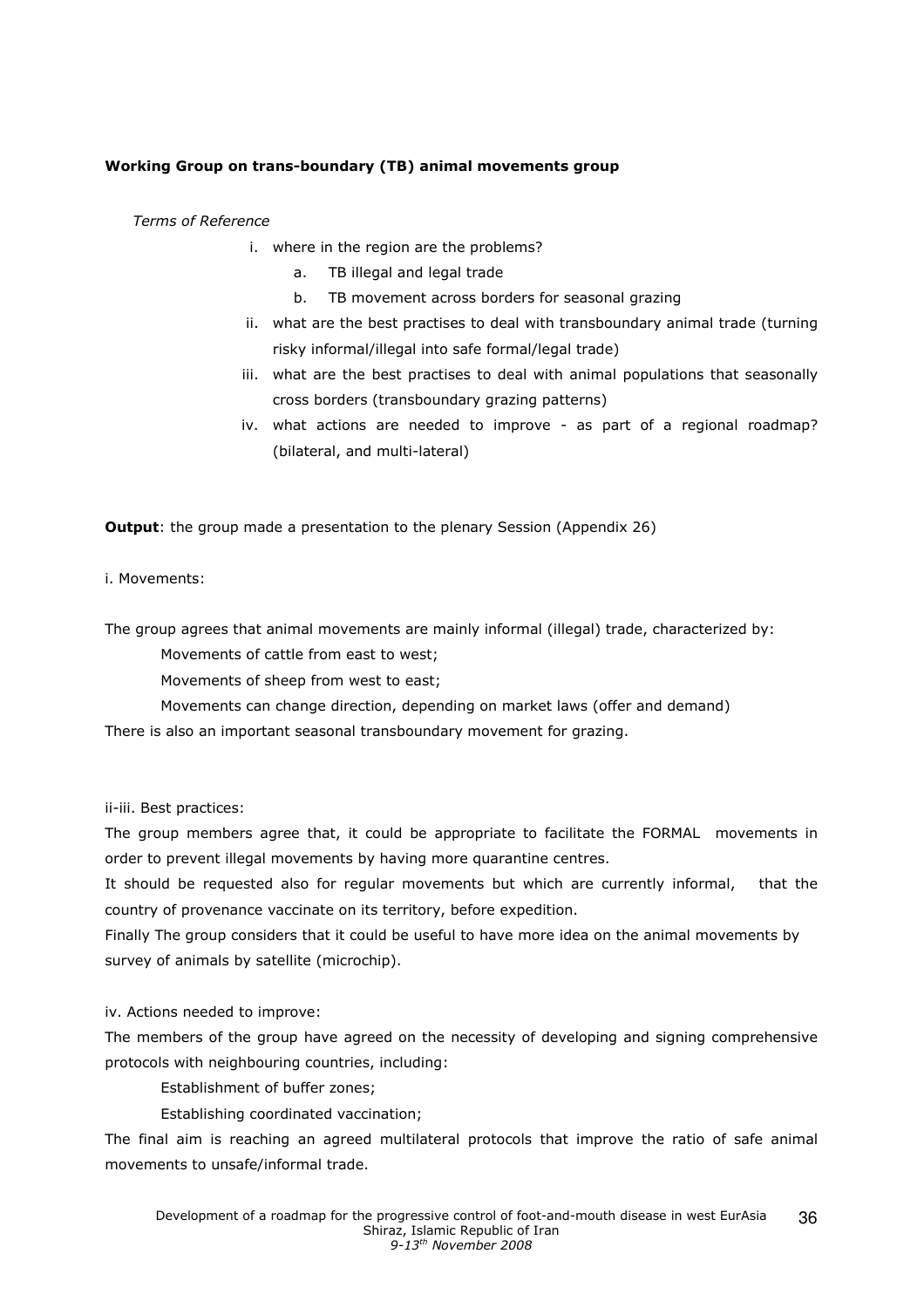Three possible clusters have been identified for transboundary common actions:

- Pakistan-Afghanistan-Iran;
- Iran-Iraq-Syria-Turkey;
- Tajikistan-Kyrgyzstan-Uzbekistan-Kazakhstan.

May be another cluster could be: Turkey-Georgia-Armenia-Azerbaijan.

The difficulty off vaccinating animals before shipping in other counties seems difficult to establish. However the modalities should be studied when preparing the bilateral protocols.

#### Support and Governance

The group was composed by:

| <b>Support and Governance</b> |              |  |
|-------------------------------|--------------|--|
| <b>Wahid Ottarov</b>          | Iran         |  |
| Mohammed Afzal                | Pakistan     |  |
| Dowlet Nuryev                 | Turkmenistan |  |
| Juan Lubroth                  | FAO          |  |

**Output:** the group made a presentation to the plenary Session (Appendix 27)

The group while considering that the stepwise approach provide a good criteria for facilitating countries to recognize their progress has formulated the following statement: "Regional cooperation among Eurasian countries for the progressive control of FMD through public and private partnerships leading towards freedom of clinical disease by 2020 for economic development and poverty alleviation".

The governance may be done through a Regional Secretariat that should address the work of technical thematic groups such as:

- Virus characterization and vaccine selection;
- Laboratory techniques, interpretation, EQC;
- Epidemiology and Risk Analysis;
- Border control and management;
- Communication, Awareness and Training.

Joint annual meetings appeared to be the natural platform where the technical thematic groups meet together.